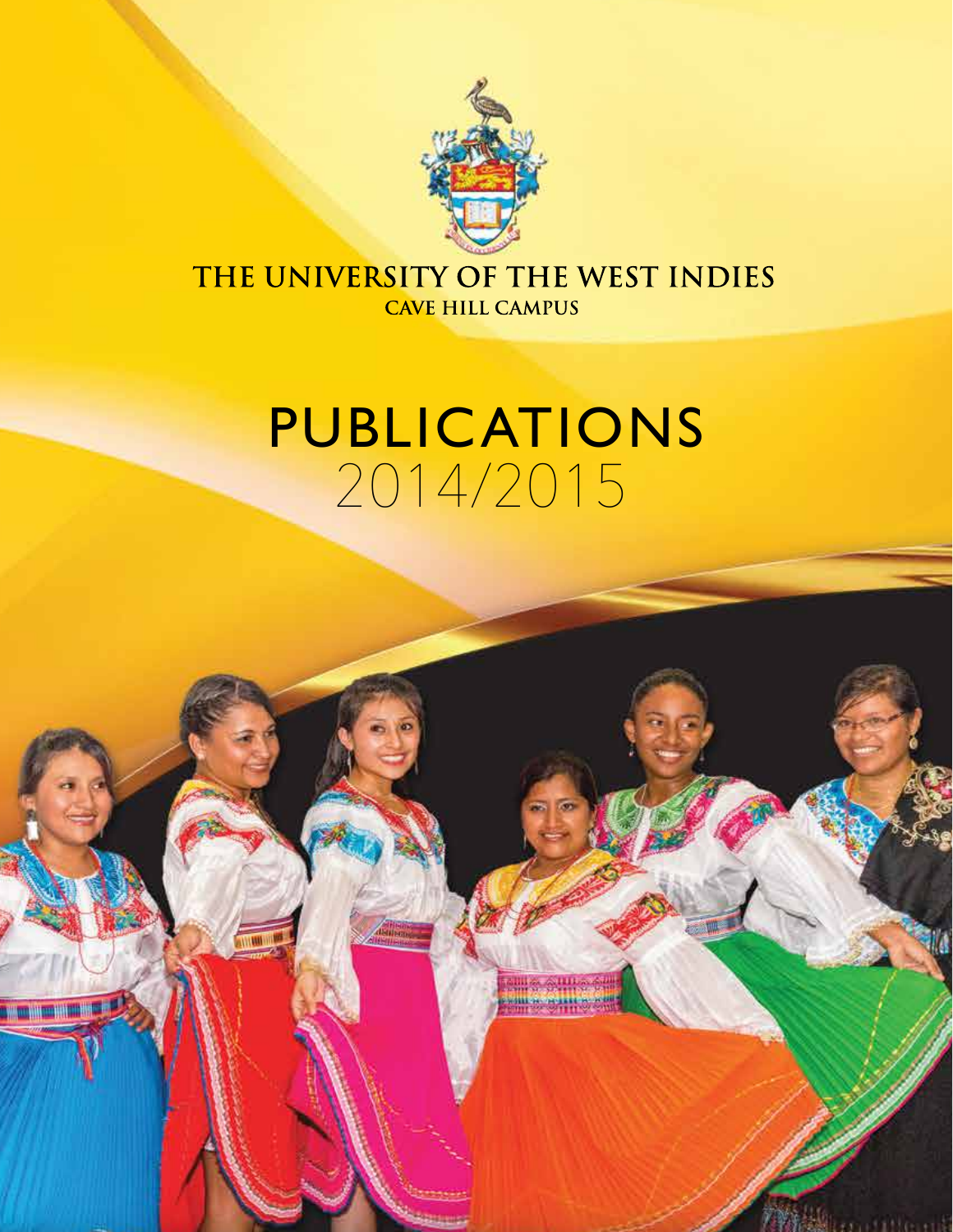#### **Featured on the cover**

A group of our Ecuadorian students registered in the Cave Hill component of the *Enseña Inglés Caribe 2015* (Teach English Caribbean (TEC) 2015) programme. The programme started in November 2015 with 129 students, fifty of whom are located at Cave Hill. The Campus has overall responsibility for the academic quality of the TEC programme, which is also being delivered at the Saint Vincent and the Grenadines Community College (SVGCC) and the Dominica State College (DSC).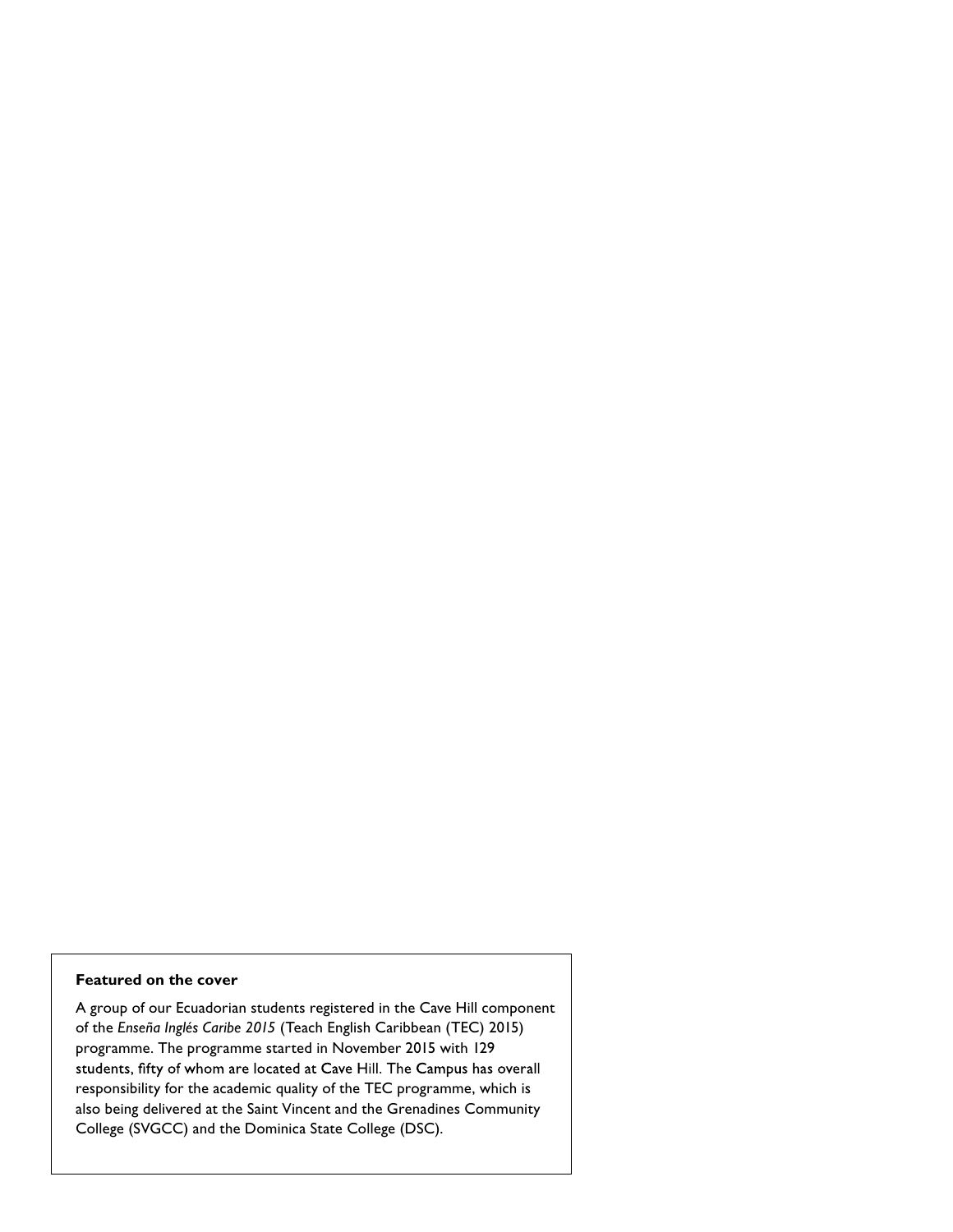

The University of the West Indies Cave Hill Campus, Barbados

# PUBLICATIONS **2014 –2015**

**Edited by the Sidney Martin Library**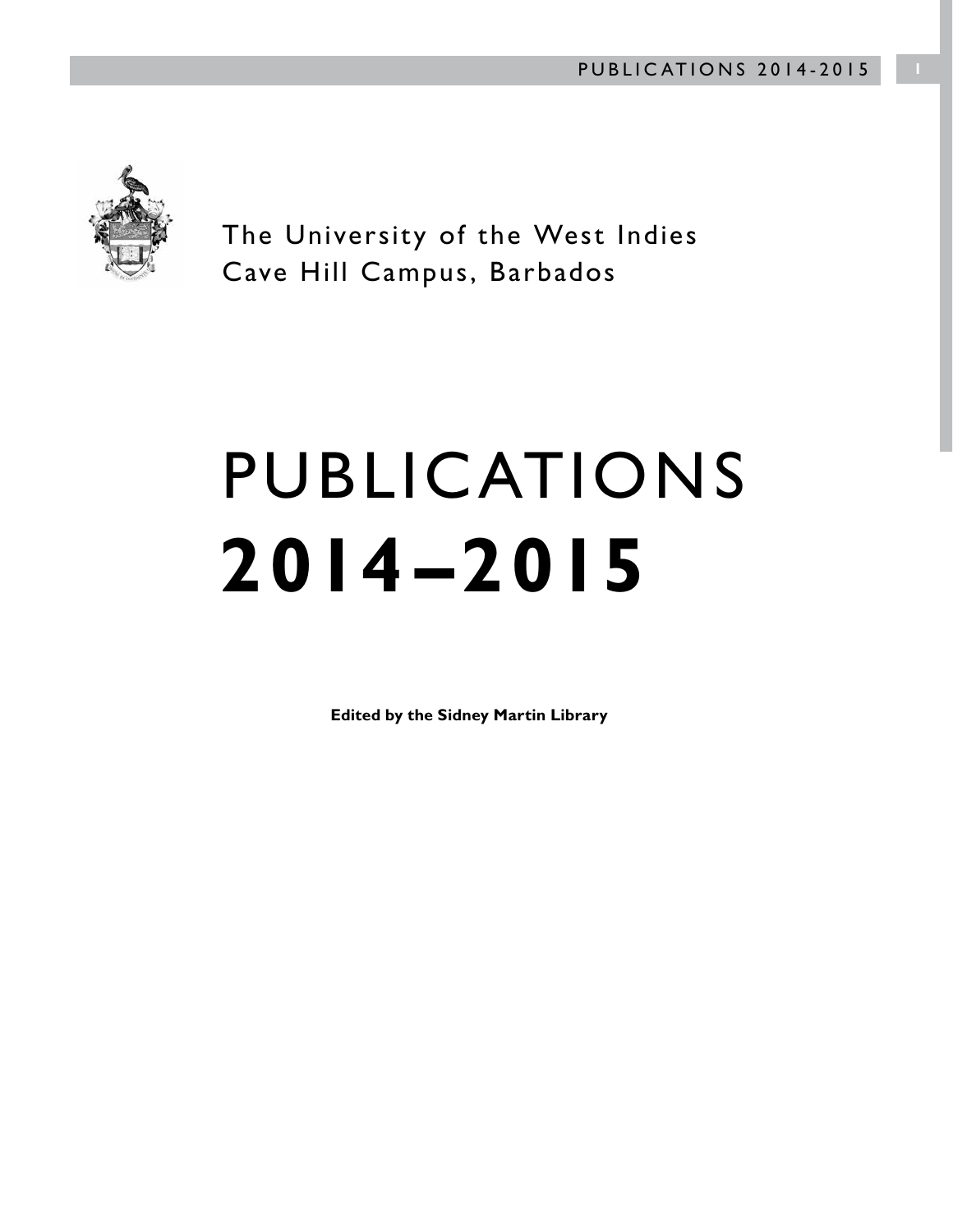#### **The University of the West Indies MISSION STATEMENT**

To advance education and create knowledge through excellence in teaching, research, innovation, public service, intellectual leadership and outreach in order to support the inclusive (social, economic, political, cultural, environmental) development of the Caribbean region and beyond.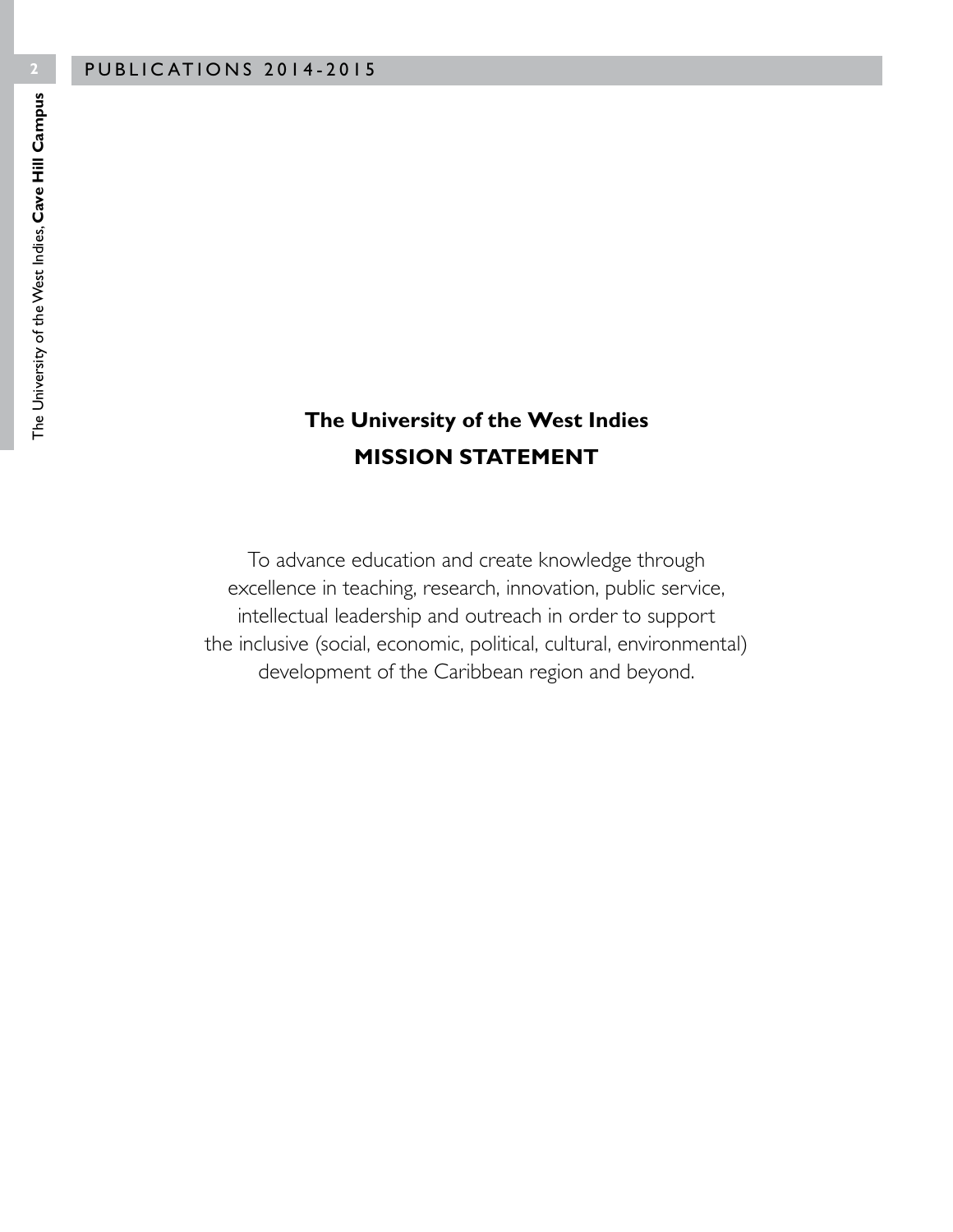# Contents

| 4 | <b>Faculty of Humanities</b> |
|---|------------------------------|
|   | and Education                |

- 4 Cultural Studies Department
- 4 Department of History and Philosophy
- 6 Department of Language, Linguistics and Literature
- 7 School of Education
- **9 Faculty of Law**

#### **10 Faculty of Medical Sciences**

- 13 Chronic Disease Research Centre (CDRC)
- **24 Faculty of Pure and Applied Sciences**
- 24 Department of Biological and Chemical Sciences
- 28 Department of Computer Science, Mathematics and Physics
- 29 Centre for Resource Management and Environmental Studies (CERMES)

#### **34 Faculty of Social Sciences**

- 34 Department of Economics
- 35 Department of Government, Sociology and Social Work
- 36 Department of Management Studies
- 37 Sir Arthur Lewis Institute for Social and Economic Studies (SALISES)
- **39 Institute for Gender and Development Studies: Nita Barrow Unit**
- **40 Non-Teaching Departments**
- 40 The Sidney Martin Library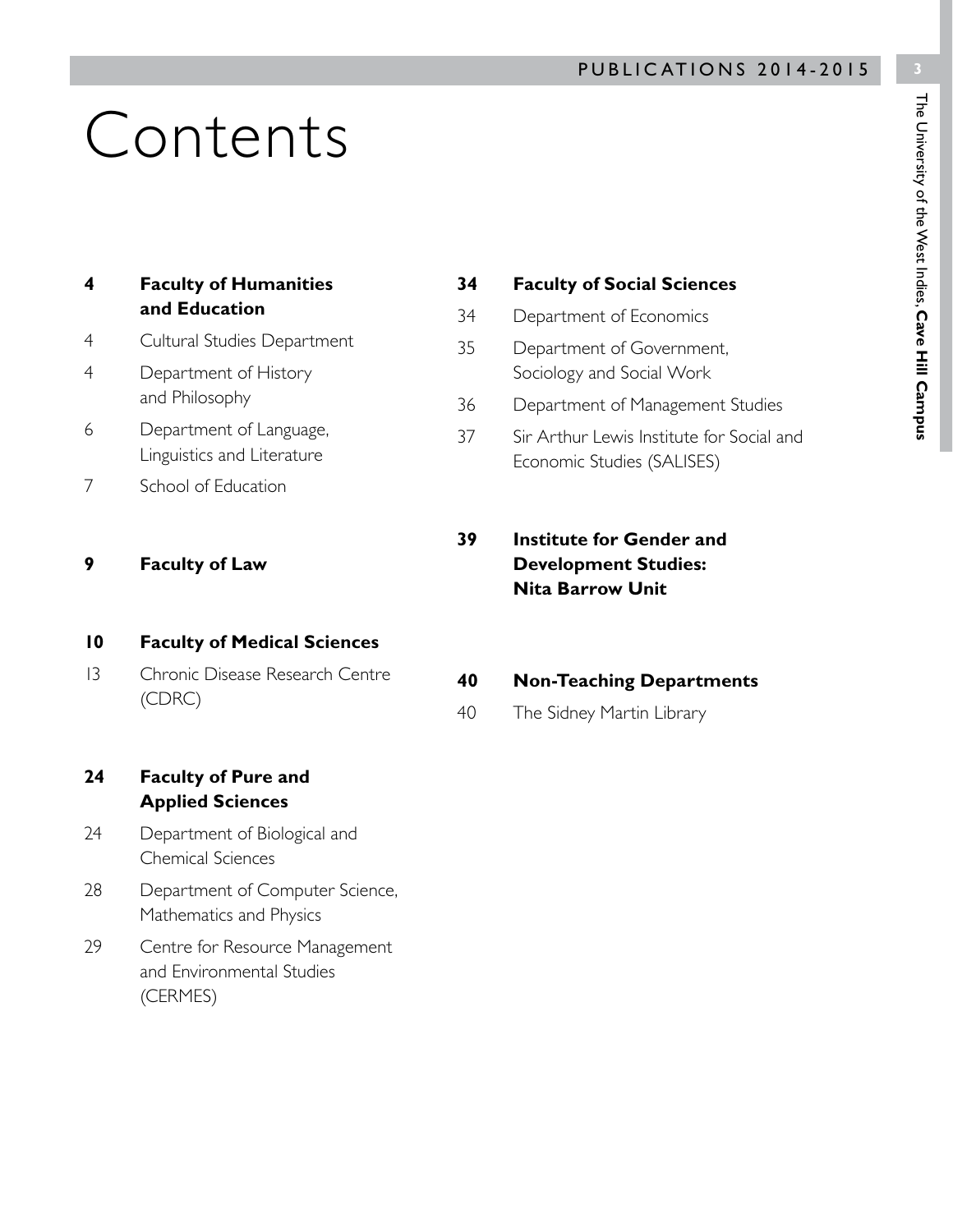## FACULTY OF HUMANITIES & EDUCATION

#### **CULTURAL STUDIES DEPARTMENT**

#### *Edited Publication*

Hudson, P., and **A.Kamugisha**. eds. *Black Canadian Thought*. Spec. issue of *CLR James Journal* 20.1-2 (2014): 1-322. Print.

#### *Book Chapters*

**Kamugisha, A.** "C.L.R. James's *The Black Jacobins* and the Making of the Modern Atlantic World." *Ten Books That Shaped the British Empire: Creating an Imperial Commons*. Eds. A. Burton and I. Hofmeyr. Durham, NC: Duke University Press. 2014. 190-215. Print.

**---** . "Rihanna and Bajan Respectability." *Rihanna: Barbados World-Gurl in Global Popular Culture*. Eds. H. Beckles and H. Russell. Kingston, Jamaica: University of the West Indies Press. 2015. 159-180. Print.

#### *Refereed Journal Articles*

**Hume, Y**. "From Bush to Stage: The Shifting Performance Geography of Haitian Rara and Cuban Gagá." *Caribbean Rasanbla*j. Ed. G. A. Ulysse. Spec. double issue of *Emisférica* 12.1 (2015): n. pag. Web. [http://hemisphericinstitute.org/hemi/en/emisferica-121-caribbean-rasanblaj].

**Kamugisha, A**., and P. Hudson. "On Black Canadian Thought." Introduction. Spec. issue of *CLR James Journal* 20.1-2 (2014): 3-20. Print.

#### *Book Review*

**Burrowes, M**. Rev. of Edible Identities: Food as Cultural Heritage. Eds. R. Brulotte and M. A. Di Giovine. Burlington, VT: Ashgate Publishing Group, 2014. *International Journal of Intangible Heritage* 10 (2015): 165-168. Print.

#### **DEPARTMENT OF HISTORY AND PHILOSOPHY**

#### *Books*

**Beckles, H. McD.,** and H. D. Russell, eds. *Rihanna: Barbados World-Gurl in Global Popular Culture.* Kingston: University of the West Indies Press, 2015. Print.

Ochieng'-Odhiambo, F., R. Burton, and **E. Brandon,** eds. *Conversations in Philosophy: Epistemology and Freedom*. Newcastle: Cambridge Scholars Publishing, 2015. Print.

Ochieng'-Odhiambo, F., **R. Burton**, and E. Brandon, eds. *Conversations in Philosophy: Epistemology and Freedom*. Newcastle: Cambridge Scholars Publishing, 2015. Print.

Nauright, J., **A. Cobley**, and D. Wiggins, eds. *Beyond C.L.R. James: Shifting Boundaries of Race and Ethnicity in Sport.* Fayetteville*:* University of Arkansas Press, 2014. Print.

**Ochieng'-Odhiambo**, F., Roxanne Burton, and E. Brandon, eds. *Conversations in Philosophy: Epistemology and Freedom*. Newcastle: Cambridge Scholars Publishing, 2015. Print.

**Rocha, E**., and Nielson Bezerra, eds. *Another Black Like Me: the Construction of Identities and Solidarity in the African Diaspora*. Newcastle. Cambridge Scholars Publishing, 2015. Print.

Nauright, J., A. Cobley, and **D. Wiggins**, eds. *Beyond C.L.R. James: Shifting Boundaries of Race and Ethnicity in Sport.* Fayetteville*:* University of Arkansas Press, 2014. Print.

#### *Book Chapters*

**Beckles, H. McD.,** and H. D. Russell. "Baadest-Bajan, Wickedest World-Gurl. Rihanna: Barbados World-Gurl in Global Popular Culture." Ed. Beckles and Russell. Kingston: University of the West Indies Press, 2015. 1-13. Print.

**Beckles, H. McD**. "Westbury Writes Back: Rihanna Reclaimed." Rihanna: Barbados World-Gurl in Global Popular Culture." Ed. Beckles and H. D. Russell. Kingston: University of the West Indies Press, 2015. 14-37. Print.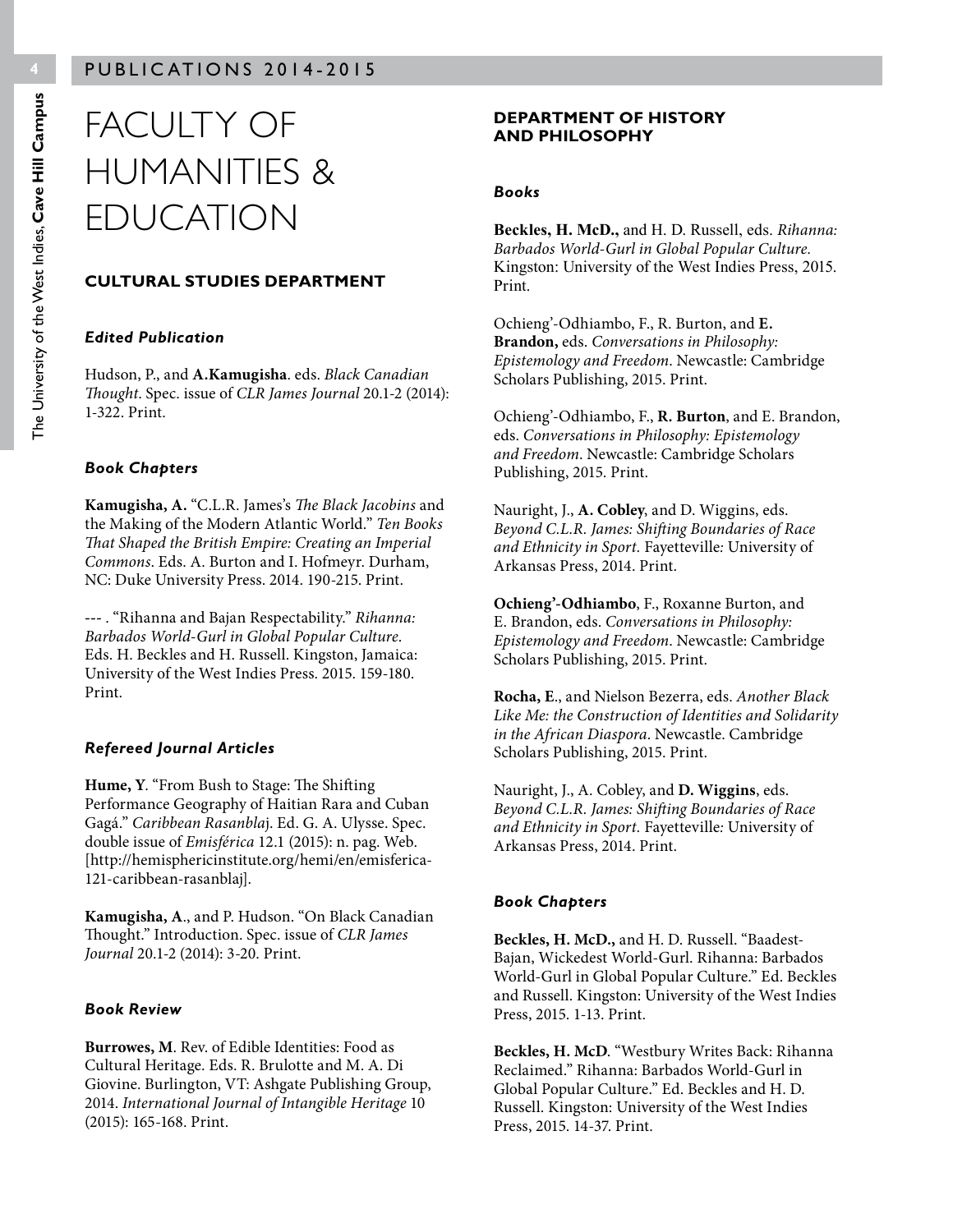**Carter, H**. "Background to Panama Migration." *The Barbados-Panama Connection Revisited: Commemorating Migration From Barbados To Panama, 1904-1914*. Eds. V. Newton, K. Drayton, and W. Marshall. Bridgetown: Cave Hill Campus, 2014. 19-31. Print.

**Inniss, T**., G. Campbell, and E. Elbourne, eds. "This Complicated Incest Children, Sexuality and Sexual Abuse During Slavery and the Apprenticeship Period in the British Caribbean." *Sex, Power, and Slavery*. Athens: Ohio UP, 2014: 253-271. Print.

**Rocha, E**., and N. Bezerra. "Another Black like me: Strategies of Identification Among Afrodescendientes in Latin America". *Another Black Like Me: The Construction of Identities and Solidarity in the African Diaspora.* Ed. E. Rocha and N. Bezerra*.* New Castle : Cambridge Scholars Publishing. 2015. 1-23. Print.

**Rocha, E**., and N. Bezerra. Introduction. *Another Black Like Me: The Construction of Identities and Solidarity in the African Diaspora.* Ed. E. Rocha and N. Bezerra*.* New Castle: Cambridge Scholars Publishing, 2015. IX-XIII. Print.

#### *Refereed Journal Articles*

**Carter, H. "**Beyond the Great Depression: Business Practices and the Barbados Revolt of 1937." *Journal of Caribbean History* 49:1 (2015): 86-121. Print.

**---**. "Electrification in Colonial Barbados: Challenges and Responses." *Journal of Barbados Museum and Historical Society* LX. (2014): 19-41. Print.

**Cobley, A**. "Lacking in Respect for Whitemen: "Tropical Africans" on the Witwatersrand Gold Mines, 1903–1904". *International Labor and Working-Class History* 86 (2014): 36–54. Print.

**Inniss, T**., P. Chami and B. Sing. "Life in Bridgetown, Barbados, According to the Westbury Cemetery Records, 1877-1976". *Economic Quality Control*. 30.1 (2015): 39-47. Print.

**Rocha, E.** "The war is for the Brave Ones : Brazilian Women Preparing for the Great War". *Peace and Change Journal of Peace Research* 40.2 (2015): 254- 263. Print.

#### *Technical Reports/Documents*

**Inniss, T**. *Comparative Analysis for Plantations in West Curaçao.* Government of Curaçao. 2014. Print.

**Rampersad, S**. *Final Report.* Ministry of Antiquities Cairo, Egypt, Tell Gabbara, 7 March 2015. Print.

#### *Non-Refereed Publications*

**Carter, H**. "Political Education through Theatre*.*" *Chill News* Dec. 2014: 64-65. Print.

**Inniss, T**. "Postcards from Middleton Place: UWI Graduates in South Carolina." *Chill News* Dec. 2014: 10-11. Print.

**Rocha, E**. "Technology Bridges the Distance". *Chill News* Dec. 2014: 36-37. Print.

**---**. "Vamos Jogar Taco? Esporte Raça e Colonização no Caribe Inglês*". Almanaque Urupês, Taubaté, Março*, *2015*. Web.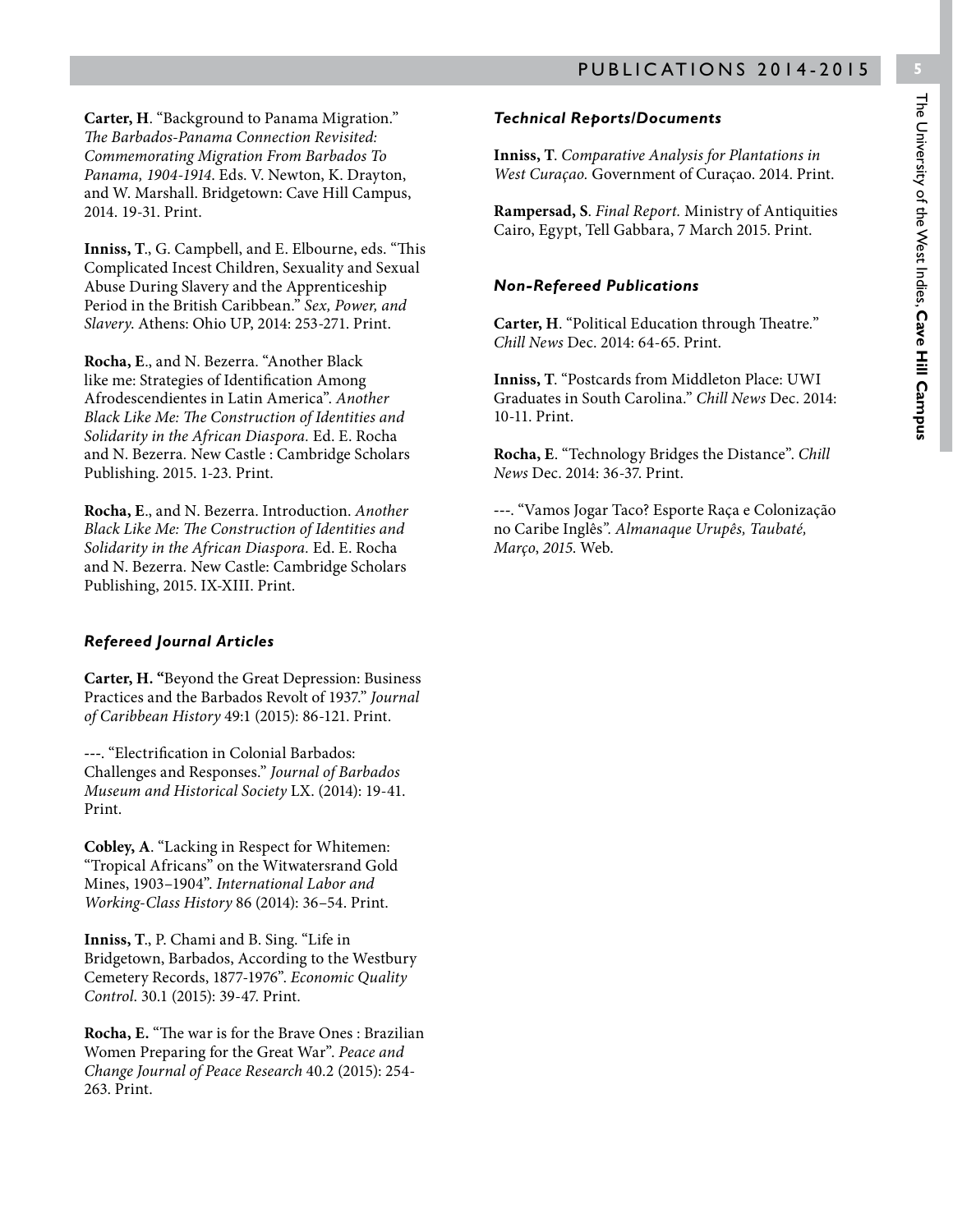#### **DEPARTMENT OF LANGUAGE, LINGUISTICS AND LITERATURE**

#### *Refereed Books*

**Constant, I.** *Le Robinson antillais, de Daniel Defoe à Patrick Chamoiseau.* Pari: L'Harmattan. 2015. Print.

Donnell, A., M. McGarrity, and **E. O'Callaghan,**  eds. *Caribbean Irish Connections: Interdisciplinary Perspectives*. Kingston: UWI Press, 2015. Print.

#### *Non-Refereed Book*

**Zamor, H.** *Voyages Vers L'au-delà. Mythes et Réalités de la Martinique*. Martinique: Editions Kérila: Centre Bioespace 97200 Le François. 2015. Print.

#### *Refereed Book Chapters*

**Jules, J.** "Separate or Inseparate Measuring Listening and Speaking Proficiency in Teaching English as a Second Language." *Creolizaton and Commonalities: Transgressing Neocolonial Boundaries in the Languages, Literatures and of the Caribbean and the Rest of the African Diaspora.* Eds. N. Faraclas, R. Serving, C. Weijer, and E. Echteld. Curaçao: Institute for Language Planning of Curaçao and University of Curaçao, 2014. 325-335. Print.

**Mabana, K.** "Francophone Caribbean Writers and the Legacy of Negritude: A Critical Evaluation." *Caribbean Dynamics: Reconfiguring Caribbean Culture.* Ed. B. Boufoy-Bastick and S. Chinien. Kingston: Ian Randle Publishers, 2015. 20-35. Print.

**O'Callaghan, E.** "Eco-criticism and Elma Napier's Literary Sense of Place." *Beyond Windrush: Rethinking Postwar Anglophone Caribbean Literature.* Ed. J. D. Brown and L. Reade Rosenberg. Mississippi: U of Mississippi P, 2015. 113-126. Print.

**Schamloeffel, M.** "Afro-Brazilian Diaspora in West Africa: The Tabom in Ghana." *Another Black Like Me: The Construction of Identities and Solidarity in the African Diaspora.* Ed. E. Pereira Rocha and N. Rosa Bezerra. Cambridge: Cambridge Scholars Publishing, 2015. 185-199. Print.

#### *Refereed Journal Articles*

**Armstrong, A.** "Turning a Savage Eye/I: Writing Survival and Empowerment in Yvonne Vera's The Stone Virgins." *Journal of International Women* Studies 16:2 (2015): 245-258. Web.

**Bryce, J.** "Adventures in Form: Caribbean "Outsider" fiction." *Journal of West Indian Literature* 22:2 (2014): 7-25. Print.

**---.** "Introduction to Ariel Special Issue on Global Pedagogy." Guest editor. A*riel: A Review of International English Literature* 46:1–2 (2015): Print.

**---.** Rev. of The Hangman's Replacement Book 1: Sprout of Disruption by Taona Chiveneko. *African Literature Today* 32 (2014): 185-188. Print.

**Constant, I.** "Mi Bolígrafo Kataroulo: Entrevistas con Aimé Césaire." *Katatay* : *Revista crítica de literatura latinoamericana* (2014): 84-93. Print.

**---.** "Techniques D'enseignement Pour Renforcer La Participation Active Des Apprenants : L'expérience De l'Université Des West Indies Cave Hill." *Le Français à l'université.* 19:4. http://www.bulletin .auf.org/index. php?id=1913. Web.

**Craig, I.** "The Outsider Inside: Retracing Carpentier's Lost Steps in the Eastern Caribbean**."** *Tusaaji: A Translation Review.* 3:3 (2014): 1-20. Print.

**Jules, J.** "Single Subject Experimental Research: Measuring Speaking Proficiency in Teaching English as a Second Language." *Caribbean Educational Research Journal* 3:1 (2015): 91-108. Print.

**Schamloeffel, M.** "Por Que Dizer Sich Aposentieren No Hunsrückisch Brasileiro Está Correto?" *Projekt (Curitiba)* 52 (2014): 3-5. Print.

#### *Peer-Reviewed Conference Proceeding*

**Constant, I.** "Une Désécriture Du Mythe De Robinson Crusoé Par Patrick Chamoiseau." Discours d'autorité et Discours de l'Autorité. Pierre Marillaud et Robert Gauthier éditeurs. CALS, Université de Toulouse, 2014. 155-162. Print.

#### *Journalism*

**Mabana,K.** http://clavermabana.blogspot.com/ since September 2009 more than 1050 articles.

#### *Book Review*

**Constant, I.** Rev of Le Raconteur by *Dominique Deblaine.* Paris: Riveneuve Editions, 2014. *Nouvelles Etudes Francophones* 30.2 (2015): 174-175. Print.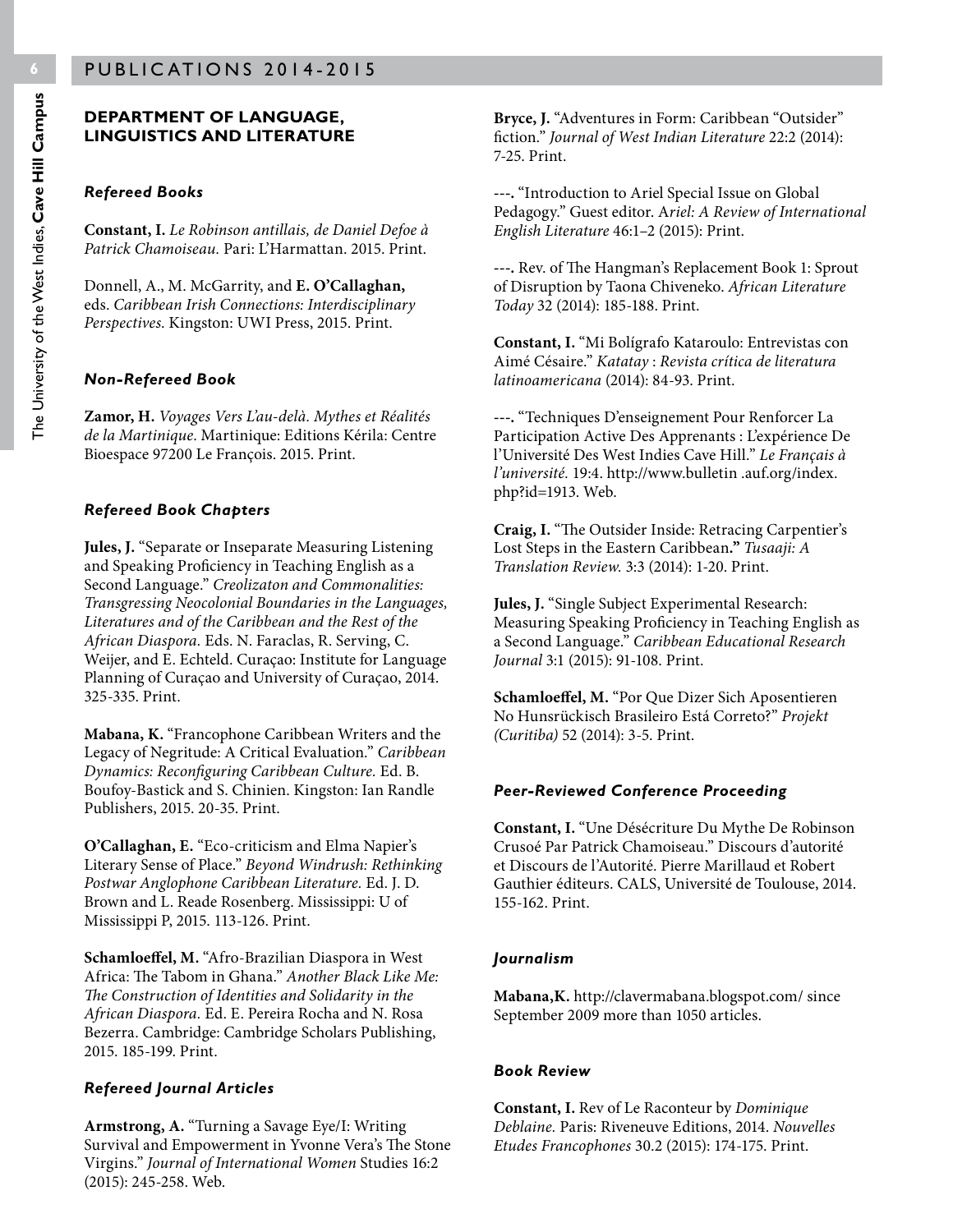#### **SCHOOL OF EDUCATION**

#### *Refereed Journal Articles*

**Blackman, S.,** and E. Mahon. **"**Understanding Teachers' Perspectives of Factors that Influence Parental Involvement Practices in Special Education in Barbados." *Journal of Research in Special Education Needs.* 5 Nov. (2014).

**Burns, S.** "Transforming Teacher Education for Quality Early Childhood Development: Implications for Policy and Practice." *Journal of Eastern Caribbean Studies* (2014). Print.

**Fayombo, G. A.** "Enhancing Learning Outcomes in Psychology through Active Learning Strategies in Classroom and Online Learning Environments*." International Journal of Learning and Development* 4.3 (2014): 114-130. Web.

<http://www.macrothink.org/journal/index.php/ijld/ article/viewFile/6703/5504>

Marshall, J. E., G. **Fayombo**, and R. Marshall. "I Paid for It, so I Deserve It! Examining Psycho-Educational Variables and Student Consumerist Attitudes to Higher Education." *International Journal of Higher Education* 4.4 (2015): 73–80. Web.

<http://www.sciedu.ca/journal/index.php/ijhe/article/ view/7898/4749>

Maynard, D. M. B., and **G. A. Fayombo**. "Influence of Parental Employment Status on Caribbean Adolescents' Self-Esteem." *International Journal of School and Cognitive Psychology* 2.2 (2015). Web. <http://www.omicsonline.com/open-access/influenceof-parental-employment-status-on-caribbeanadolescents-selfesteem-ijscp-1000123.pdf>

Marshall, I., and **G. Jackman.** "An analysis of progress toward achieving EFA Goal 6 – The Barbados Experience." *International Research Journal for Quality in Education* 1.3 (2014): 24-31. Print.

**Jackman, G.** "Investigating the factors influencing students' acceptance of M-learning: A Caribbean undergraduate experience." *Caribbean Education Research Journal* 2.2 (2014): 14-31. Print.

Thomas, T. D., L. Singh, K. Gaffar, D. Thakur, **G. A**. **Jackman,** M. Thomas, R. Gajraj, C. Allen, and K. Tooma. "Measurement invariance of the UTAUT constructs in the Caribbean." *International Journal of Education and Development using Information and Communication Technology* (IJEDICT) 10.4 (2014): 102- 127. Print.

Marshall, I. and G. **Jackman**. "Parental Involvement, Student Active Engagement and the 'Secondary Slump' Phenomenon: Evidence from a three-year study in a Barbadian Secondary School." *International Education Studies* 8.7 (2015): 84-96. Print.

Maynard, D-M., and **M. A.Jules**. "From reactive to proactive discipline in schools: implications for transforming the future workforce." *The Journal of Public Sector Policy Analysis* 8. (2015): 58-65. Print.

Caravaca-Morera, J. A., A. Rivera de Parada, B. Ogowewo, H. Gough, M. M. Scott Alava, M. T. Zeferino, **M**. **Jules,** R. Mitchell, R. Salazar Sarmiento, A. Barbosa-Branco, and A. Khenti. "The role of family relations, spirituality and entertainment in moderating peer influence and drug use among students of eight universities from five countries in Latin America and three from the Caribbean." *Texto Contexto Enferm, Florianópolis* 24 (Esp) (2015): 106-16. Web. <http://www.scielo.br/pdf/tce/v24nspe/0104-0707-tce-24-spe-00106.pdf>

**Jules, M. A.,** S. Noh, H. Hamilton , B. Brands, D. Gastaldo, M. G. Miotto Wright, F. Cumsille, and A. Khenti. "Spirituality, Gender, and Drug use among students from one university in Barbados." *Texto Contexto Enferm, Florianópolis* 24 (Esp) (2015): 117-24. Web.

<http://www.scielo.br/pdf/tce/v24nspe/0104-0707-tce-24-spe-00117.pdf>

**Knight, V. C**., and J. Obidah. "Instituting Universal Secondary Education: Caribbean students' perceptions of their schooling experiences." *Journal of Education and Practice* 5.32 (2014): 71-81. Print.

Blackman, S., and **E. Mahon. "**Understanding Teachers' Perspectives of Factors that Influence Parental Involvement Practices in Special Education in Barbados." *Journal of Research in Special Education Needs.* 5 Nov. (2014). Print.

**Marshall, I. A.** and G. Jackman. "An Analysis of Progress Towards Achieving EFA Goal 6 - The Barbados Experience." *International Research Journal for Quality in Education*. 1.3 (2014): 24-31. Print.

**Marshall, I. A.,** C. Fonkong-Mungal, and D. Browne. "Investigating the Relationship between Parental Involvement and Student Academic Achievement in Barbados." *Caribbean Educational Research Journal* 2.2 (2014): 3-13. Print.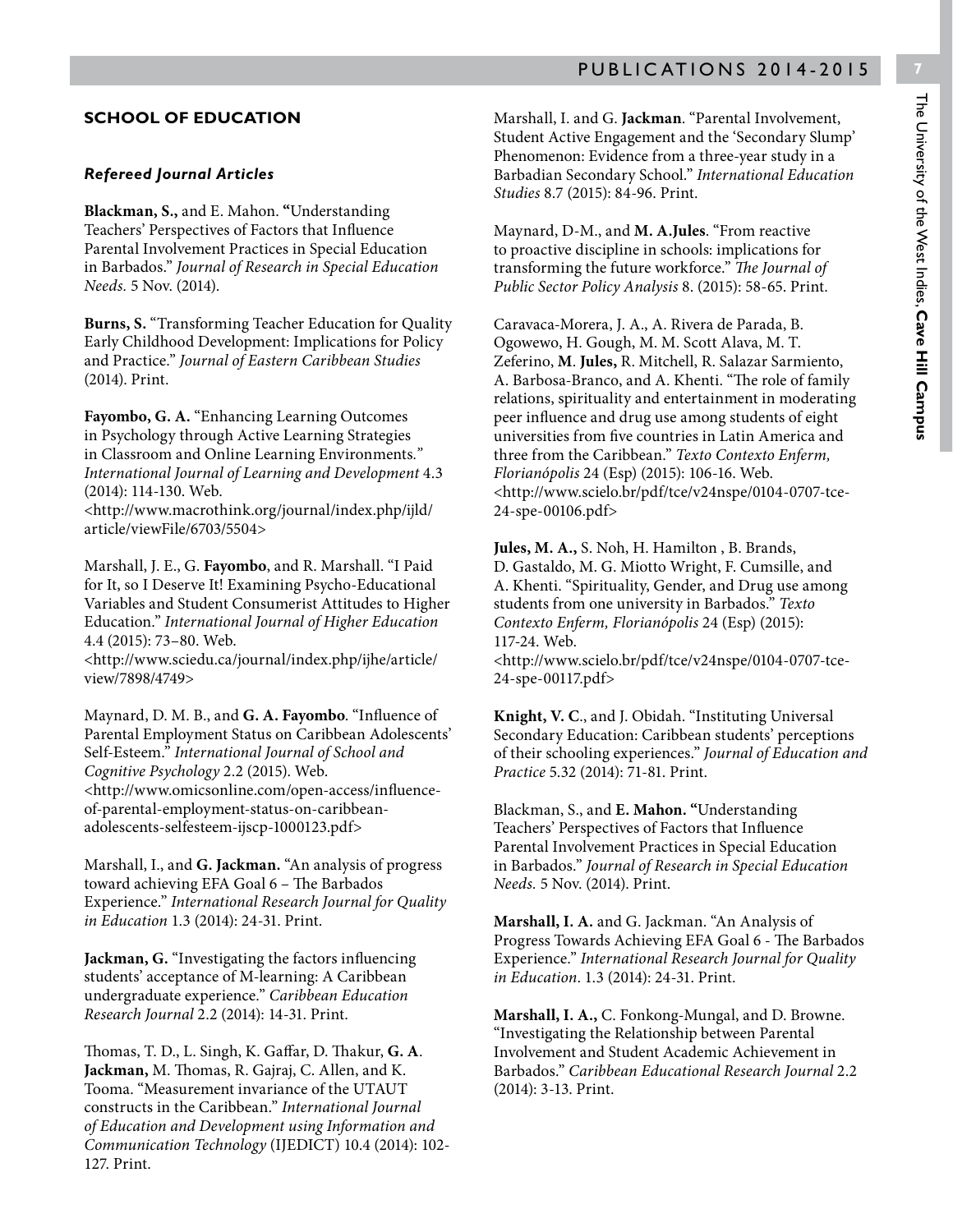**Marshall, I.,** and G. Jackman. "Parental Involvement, Student Active Engagement and the 'Secondary Slump' Phenomenon: Evidence from a three-year study in a Barbadian Secondary School." *International Education Studies* 8.7 (2015): 84-96. Print.

**Marshall, I.,** "Principal Leadership and Teacher Stress among a Sample of Secondary School Teachers in Barbados." *Caribbean Educational Research Journal* 3.1 (2015): 76-90. Print.

**---.** "Principal Leadership Style and Teacher Commitment among a sample of Secondary School Teachers in Barbados." *Journal of Arts and Humanities* 4.5 (2015): 43-58. Print.

**---.** "Principal Leadership Style and Teacher Satisfaction among a Sample of Secondary School Teachers in Barbados." *Caribbean Educational Research Journal* 2.2 (2014): 105-116. Print.

**Marshall, J. E.**, G**.** Fayombo, and R. Marshall. "I Paid for It, so I Deserve It! Examining Psycho-Educational Variables and Student Consumerist Attitudes to Higher Education." *International Journal of Higher Education* 4.4 (2015): 73–80. Web.

<http://www.sciedu.ca/journal/index.php/ijhe/article/ view/7898/4749>

Marshall, J. E., G. Fayombo, and **R. Marshall.** "I Paid for It, so I Deserve It! Examining Psycho-Educational Variables and Student Consumerist Attitudes to Higher Education." *International Journal of Higher Education* 4.4 (2015): 73–80. Web.

<http://www.sciedu.ca/journal/index.php/ijhe/article/ view/7898/4749>

McCutcheon, L. E., M. Wong, J. Black, **D. Maynard,** R. Frey, and G. Rich. "Does 'Irresponsibility' Predict the Addictive Level of Celebrity Worship?" *North American Journal of Psychology* 16.3(2014): 519-30. Web. <https://www.researchgate.net/publication/268512843\_ Does\_Irresponsibility\_Predict\_the\_Addictive\_Level\_ of\_Celebrity\_Worship>

**Maynard, D-M.** and M. A. Jules. "From reactive to proactive discipline in schools: implications for transforming the future workforce." *The Journal of Public Sector Policy Analysis* 8 (2015): 58-65. Print.

**Maynard, D-M.** Guidance and Counselling in Barbados. GCSCORED *Chronicle*. Oct. 2014. Web. <http://myemail.constantcontact.com/GCSCORED-October-Chronicle-Issue-with-Call-for-Proposal-Video. html?soid=1116773069629&aid=mm\_QQhw0Vjk>

**Maynard, D. M. B.** and G. A Fayombo. "Influence of Parental Employment Status on Caribbean Adolescents' Self-Esteem." *International Journal of School and Cognitive Psychology* 2.2 (2015). Web. <http://www.omicsonline.com/open-access/influenceof-parental-employment-status-on-caribbeanadolescents-selfesteem-ijscp-1000123.pdf>

Marshall, J., **Maynard, D-M.,** and R. Marshall. "Learning processes and academic achievement among secondary school students in Barbados." *International Journal of Education 7.*3 (2015): 66-76. Print.

Knight, V. C., and **J. Obidah**. "Instituting Universal Secondary Education: Caribbean students' perceptions of their schooling experiences." *Journal of Education and Practice* 5.32 (2014): 71-81. Print.

#### *Non-Refereed Journal Articles*

**Jules, M. A.** "Looking ahead to 19CCEM: Achieving quality education for equitable development in small states, challenges across the education sector." *Commonwealth Scholarships News* 20. (2015). Web. <http://cscuk.dfid.gov.uk/2015/03/commonwealthscholarships-news-issue-20/>

**Jules, M. A**., D-M. Maynard, and N. Coulson. "Online peer influence on Facebook, substance use attitudes, and offline behaviors among university students." *National Institute on Drug Abuse* 2014. Web. <http://www.drugabuse.gov/international/abstracts/ online-peer-influence-facebook-substance-use-attitudesoffline-behaviors-among-university-students>

Rich, G. J., J. Gibbons, and **D-M. Maynard.** "Caribbean regional conference of psychology meets in Suriname." *International Psychology Bulletin* 19.1(2015): 50-53. Web. <http://ipsi.wildapricot.org/Resources/Documents/ ipb\_winter\_2-9-15.pdf>

Jules, M. A., **D-M**. **Maynard,** and N. Coulson. "Online peer influence on Facebook, substance use attitudes, and offline behaviors among university students." *National Institute on Drug Abuse* 2014. Web. <http://www.drugabuse.gov/international/abstracts/ online-peer-influence-facebook-substance-use-attitudesoffline-behaviors-among-university-students>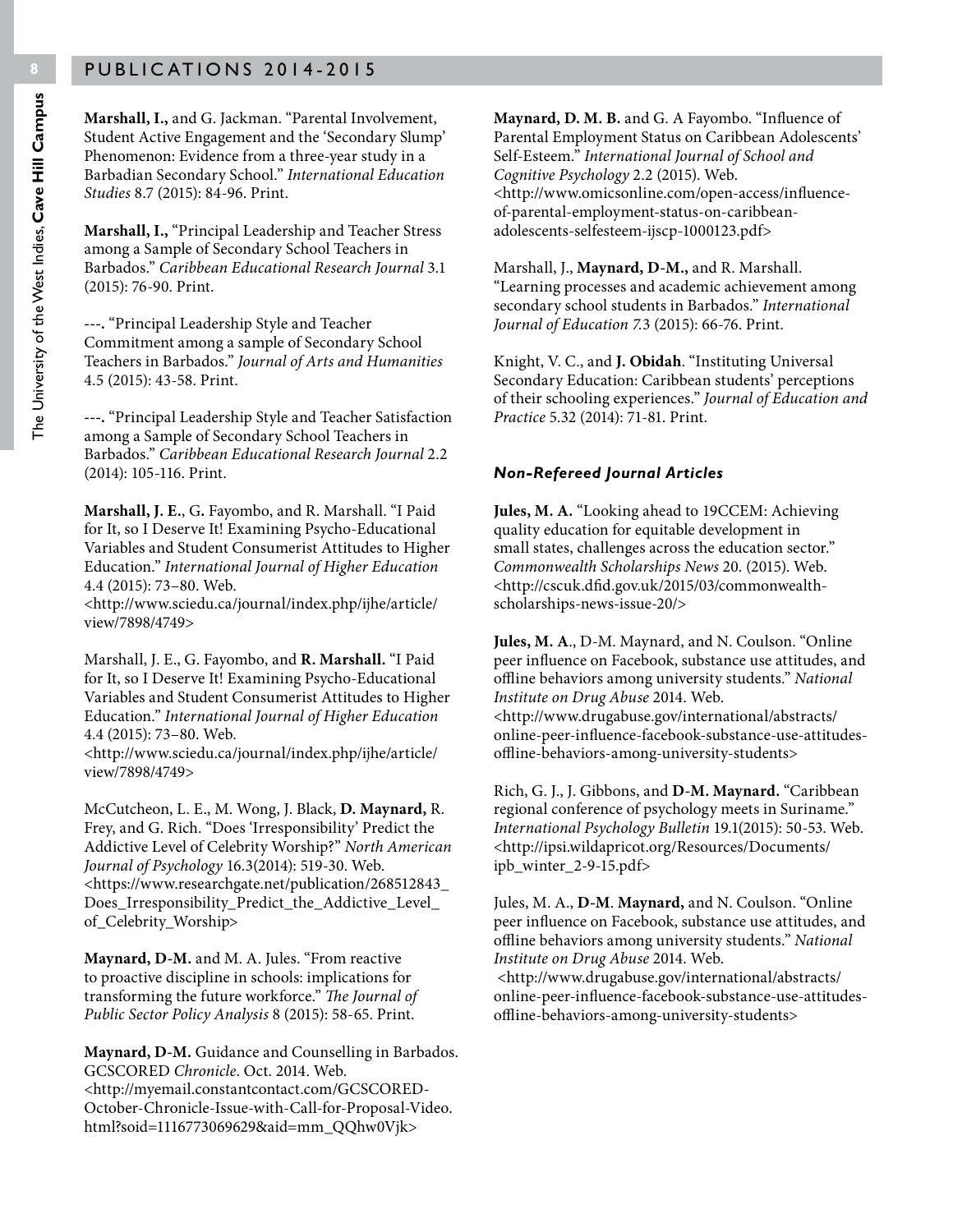## FACULTY OF LAW

#### *Refereed Book*

**Kaczorowska-Ireland, A.** *Competition Law in the CARICOM Single Market and Economy* London: Routledge, 2015. Print.

#### *Refereed Journal Articles*

**Ventose, E.** "Copyright Protection for Technical Drawings in the Commonwealth Caribbean." *Journal of Intellectual Property Law and Practice.* 10.9 (2015): 665- 667. Print.

**Ventose, E.** "Federal Circuit Rules that Cloned Animals are not Patentable." *Journal of Intellectual Property Law and Practice*. 9.11(2014): 875-877. Web.

**Ventose, E.** "Judicial Review of the Constituency Boundaries Commission in the Commonwealth Caribbean." *Commonwealth Law Bulletin* 40.4 (2014): 631-656. Print.

**Ventose, E.,** and T. Harris "Managing the "Risky" Business of Patenting in the United States." *European Intellectual Property Review.* 36.12 (2014): 762-777. Print.

**---.** "Patent Protection for Isolated Genes in Australia" (2015) *Journal of Intellectual Property Law and Practice.*  10.3 (2015): 148-150. Print.

#### *Non-Refereed Journal Article*

**Kaczorowska-Ireland, A.** "Perspektywy Rozwoju Integracji Karaibskiej w Ramach Zmodyfikowanego Traktatu z Chaguaramas" ("Perspectives on the Development of Caribbean Integration within the Framework of the Revised Treaty of Chaguaramas") *Ruch Prawniczy, Ekonomiczny i Sociologiczny* (*The Journal of Law, Economics and Sociology*), 4 (2014): 69- 88. Print.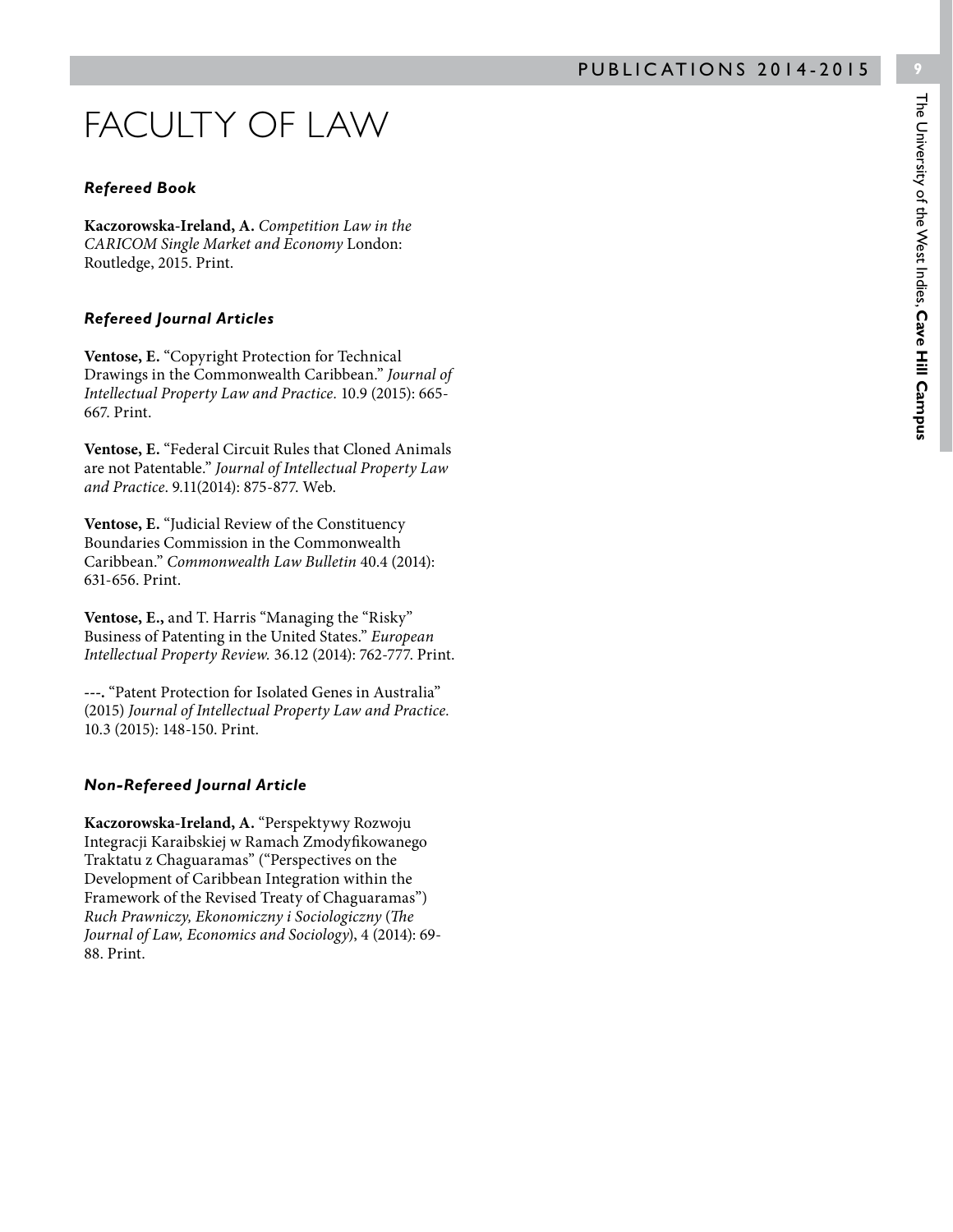## FACULTY OF MEDICAL SCIENCES

#### *Books*

**Cohall, D.H**. *Medicinal Plants of Barbados for the Treatment of Communicable and Non-Communicable Diseases*. Kingston, Jamaica: UWI Press, 2014. Print.

**Kumar, A**., ed. *Common Childhood Diseases in Primary Care Practice: Guidelines for Assessment and Evidence Based Management*. 1st ed. New Delhi: Avinash Publishers, 2015. Print.

#### *Refereed Book Chapters*

**Kumar, A**. "Acute Gastroenteritis." *Common Childhood Diseases in Primary Care Practice: Guidelines for Assessment and Evidence Based Management.* Ed. A. Kumar. 1st ed. New Delhi: Avinash Publishers, 2015. 9. Print.

**Kumar, A.**, K. Krishnamurthy, and K. Singh. "Asthma." *Common Childhood Diseases in Primary Care Practice: Guidelines for Assessment and Evidence Based Management.* Ed. A. Kumar. 1st ed. New Delhi: Avinash Publishers, 2015. 10. Print.

**Kumar, A**. "Dengue." *Common Childhood Diseases in Primary Care Practice: Guidelines for Assessment and Evidence Based Management.* Ed. A. Kumar. 1st ed. New Delhi: Avinash Publishers, 2015. 9. Print.

Krishnamurthy, K., **A. Kumar** and, K. Singh. "Lower Respiratory Infections." *Common Childhood Diseases in Primary Care Practice: Guidelines for Assessment and Evidence Based Management.* Ed. A. Kumar. 1st ed. New Delhi: Avinash Publishers, 2015. 7. Print.

Myers, S., H. Navsaria, and **N. Ojeh**."Skin Engineering and Keratinocyte Stem Cell Therapy." *Tissue Engineering*. Ed. Clemens VanBlitterswijk and Jan de Boer. 2nd ed. Burlington, MA: Elsevier Science,2014. 497-528. Print. Academic Press Series in Biomedical Engineering.

Kumar, A., K. Krishnamurthy, and **K. Singh**. "Asthma."*Common Childhood Diseases in Primary Care Practice: Guidelines for Assessment and Evidence Based Management.* Ed. A. Kumar. 1st ed. New Delhi: Avinash Publishers, 2015. 10. Print.

Krishnamurthy, K., A. Kumar, and **K. Singh**. "Lower Respiratory Infections." *Common Childhood Diseases in Primary Care Practice: Guidelines for Assessment and Evidence Based Management.* Ed. A. Kumar. 1st ed. New Delhi: Avinash Publishers, 2015. 7. Print.

#### *Refereed Journal Articles*

Holder, A., and **O. P. Adams**. "Knowledge, Attitudes and Practices of Women in Barbados to the Emergency Contraceptive Pill." *West Indian Medical Journal* (2015): n. pag. Web. <10.7727/wimj.2014.286>

**Adams, O. P.**, A. O. Carter, and L. Redwood-Campbell. "Understanding Attitudes, Barriers and Challenges in a Small Island Nation to Disease and Partner Notification for HIV and Other Sexually Transmitted Infections: A Qualitative Study." *BMC Public Health*15 (2015):455. Web. <10.1186/s12889-015-1794-2>

Semei-Spencer, T. T., S. Kinthala, M. Fakoory, P. Gaskin, S. Hariharan, and **Y. K. Areti**. "Outcomes and Healthrelated Quality of Life Following Intensive Care Unit Stay in Barbados." *West Indian Medical Journal* 63.5 (2014):447-53. Web.

St John, M. A., S. Crichlow, and **A. Best**. "Outcome of HIV-Infected Pregnant Women and Their Offspring in Barbados (2007–2011): A Five Year Study." *West Indian Medical Journal* 64.1 (2015). In press. Web.

Emmanuel, M., and **M. Campbell**. "Commentary: A Comparative Review of Involuntary Admission of People with Mental Illness in China and Barbados." *The Journal of the American Academy of Psychiatry and the Law*. 43.1 (2015):45-7. Web.

Lashley, P. M., **M. H. Campbell,** and M. K. Emmanuel. "Psychological Stress and Burnout Among Medical Students at the University of the West Indies." *West Indian Medical Journal* (2015): n. pag. Web. <10.7727/ wimj.2014.311>

Wang, K. Z., **D. H. Cohall,** and T. Scantlebury-Manning. "Inadequate Weight, Sodium and Potassium Intake Perceptions among University Students in Barbados: Preliminary Results from a Health Perception Survey Conducted at UWI Cave Hill Campus." *West Indian Medical Journal*. In press. Web.

Oniyangi, O., and **D. H. Cohall**. "Phytomedicines (Medicines Derived from Plants) for Sickle Cell Disease." *Cochrane Database of Systematic Reviews* 4 (2015): CD004448. Web.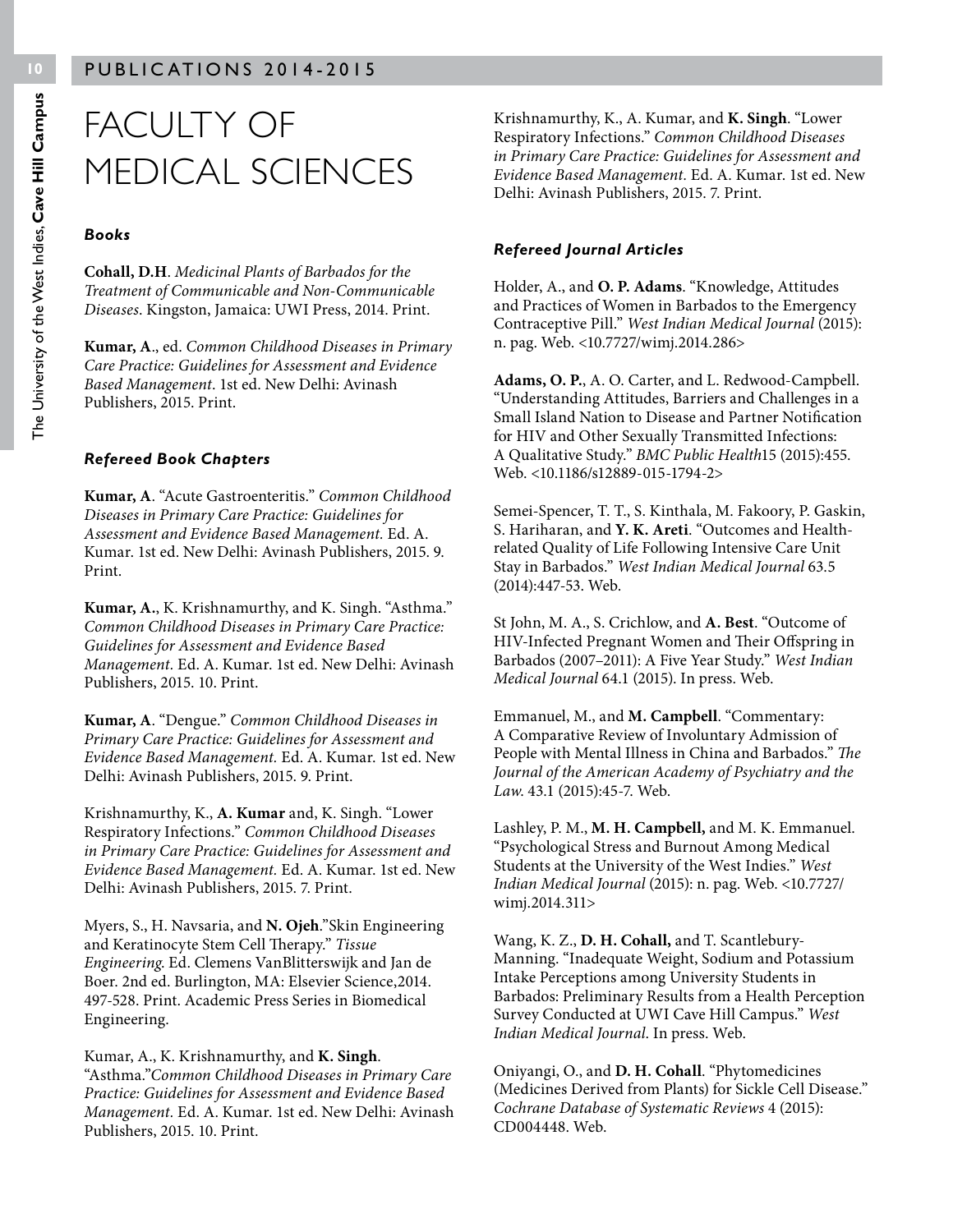**Emmanuel, M.,** and M. Campbell. "Commentary: A Comparative Review of Involuntary Admission of People with Mental Illness in China and Barbados." *The Journal of the American Academy of Psychiatry and the Law*. 43.1 (2015):45-7. Web.

Lashley, P. M., M. H. Campbell, and **M. K. Emmanuel**. "Psychological Stress and Burnout Among Medical Students at the University of the West Indies." *West Indian Medical Journal* (2015).n. pag. Web. <10.7727/ wimj.2014.311>

**Gaskin, P. S.**, R. Hall, P. Chami, M. Jackson, and B. Sing. "Adiposity and Blood Pressure in Late Childhood." Caribbean Obesity Forum & Caribbean Society of Endoscopic Surgeons Joint Annual Scientific Meeting. Curaçao. 20-22 Nov. 2014. Presentation.

Simon, L., **P. S. Gaskin**, G. S. Daniel, J. Samuel, and S. Goodwin. "Antigua/Barbuda Cancer Incidence Study." *West Indian Medical Journal*1.3 (2014): 84-87. Web.

**Gaskin, P. S.**, et al. "Associations of Blood Pressure with Body Composition Among Afro-Caribbean Children in Barbados." *PloS One* 10.2 (2015): e0121107. Web.

**Gaskin, P. S.,** B. Sing, P. Chami, M. Jackson, and G. Bernales. "Childhood Obesity in Barbados: Findings from the Barbados Children's Health and Nutrition Study." Workshop on Development of Multi-Sectoral Action Plan for Childhood Obesity in Barbados - Moving from Evidence-Based Data to Action. Barbados. 11-13 Feb. 2015. Presentation.

Fernandez, M. A., S. Kubow, K. Gray-Donald, J. Knight, and **P. S. Gaskin**. "Drastic Increases in Overweight and Obesity from 1981 to 2010 and Related Risk Factors: Results from the Barbados Children's Health and Nutrition Study." *Public Health Nutrition* 18.17 (2015): 3070-3077. Web.

Semei-Spencer, T. T., S. Kinthala, M. Fakoory, **P. Gaskin**, S. Hariharan, and Y. K. Areti. "Outcomes and Health-related Quality of Life Following Intensive Care Unit Stay in Barbados." *West Indian Medical Journal* 63.5 (2014): 447-53. Web.

Ojeh, N., and **U. Gaur**. "A Study to Assess the Level of Awareness of Medical Students in Barbados to HIV and AIDS." *International Journal of Collaborative Research on International Medicine and Public Health* 6.2 (2014): 29-38. Web.

Kumar, A., **M. Gittens-St.Hilaire**, V. Jason, C. Ugwuagu, and K. Krishnamurthy. "The Clinical Characteristics and Outcome of Children Hospitalized with Dengue in Barbados, an English Caribbean Country." *Journal of Infection in Developing Countries*  9.4 (2015):394-401. Web.

Kumar, A., **M. Gittens-St. Hilaire**, N. Clarke-Greenidge, and A. L. Nielsen."Epidemiological Trend and Clinical Observations among Children and Adults with Dengue in Barbados." *West Indian Medical Journal* 64.1 (2015):37-42. Web.

Poyser, O., C. Dowell, S. Benskin, A. Nielsen, M. Campbell, and **D. Grosvenor**. "Intraocular Pressure in Intravitreal Triamcinolone Injection (IT STUDY)." OSWI Conference. Jamaica. July 11, 2014. Presentation.

**Grosvenor, D**. "Tonometry." Caribbean Association of Ophthalmic and Technical Personnel Meeting at OSWI Conference. Jamaica. 9 July 2014. Presentation.

**---**. "Tubes vs Trabs vs MIGS for the Surgical Management of Glaucoma. " OSWI Conference. Jamaica. 9 July 2014. Presentation.

**Kumar, A.,**M. Gittens-St.Hilaire, V. Jason, C. Ugwuagu, and K. Krishnamurthy. "The Clinical Characteristics and Outcome of Children Hospitalized with Dengue in Barbados, an English Caribbean Country." *Journal of Infection in Developing Countries* 9.4 (2015): 394-401. Web.

**Kumar, A.**, M. Gittens-St. Hilaire, N. Clarke-Greenidge, and A.L. Nielsen. "Epidemiological Trend and Clinical Observations among Children and Adults with Dengue in Barbados." *West Indian Medical Journal* 64.1 (2015):37-42. Web.

**Kumar, A.**, K. Krishnamurthy, A. L. Nielsen, and K. Singh. "Exploring the Role of the Public and Private Funded Primary Health Care Facilities for Children in a Pluralistic Health Care Setting of Barbados - One of the English Caribbean Countries." *International Journal of Preventative Medicine* 6 (2015): 106. Web.

**Kumar, A**, K. Krishnamurthy, A. L. Nielsen. "Hantavirus Infection among Children Hospitalized for Febrile Illness Suspected to be Dengue in Barbados." *Journal of Infection and Public Health* 9.1 (2016): 81-87. Web.

**Kumar, A**., K. R. Kilaru, and T. C. Roach. "Immunological and Virological Outcome at 5 Years in HIV Infected Adults who Start HAART at CD4 Cell Count of Less Than 200 in Barbados." *Journal of AIDS & Clinical Research* 6.1 (2015): 406. Web.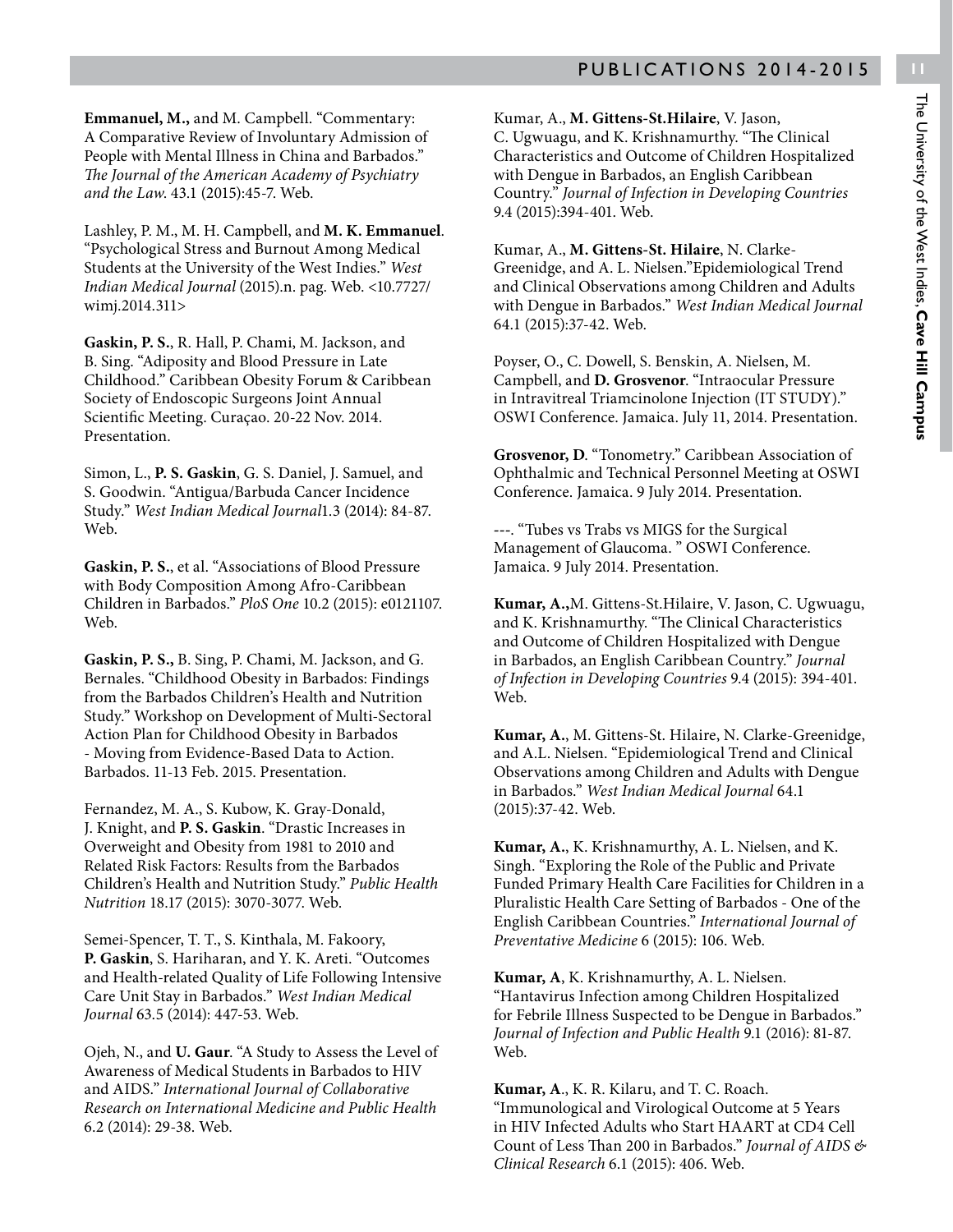**Kumar, A.,** and K. Singh. "Major Congenital Malformations of the Gastrointestinal Tract Among Newborns in one of the English Caribbean Countries, 1998-2003." *Journal of Clinical Neonatology* 3.4 (2014): 205-209. Web.

**Kumar, A.**, C. Browne, S. Scotland, K. Krishnamurthy, and A. L. Nielsen. "Selected Enteropathogens and Clinical Course in Children Hospitalized with Severe Acute Gastroenteritis in Barbados." *International Journal of Health Sciences, Qassim University* 8.4 (2014):409-17. Web.

**Kumar, A.**, and A. L. Nielsen. "Trends in the Patterns of IgM and IgG Antibodies in Febrile Persons with Suspected Dengue in Barbados, an English-speaking Caribbean Country, 2006-2013." *Journal of Infection and Public Health*8.6 (2015): 583-92. Web.

Atherley, A. E., **P. M. Lashley**, C. George, C. Morris, I. Hambleton, and C. G.Taylor, Jr. "Final Year Clerkships-Does one size fit all?- Preliminary Findings." *Medical Science Educator* 23.4S (2013): 673.

**Lashley, P.M.**, M. H. Campbell, and M. K. Emmanuel. "Psychological Stress and Burnout Among Medical Students at the University of the West Indies." *West Indian Medical Journal* (2015).n. pag. Web. <10.7727/ wimj.2014.311>

Atherley, A. E., **P. M. Lashley**, C. George, C. Morris, I. Hambleton, and C. G. Taylor ,Jr. "Understanding Anxiety During Transition into a Final Year Medicine Clerkship-Preliminary Results." *Medical Science Educator* 23.4S (2013): 712. Web.

Sobers-Grannum, N., **M. M. Murphy**, A. Nielsen, C. Guell, T. A. Samuels, L. Bishop, and N. Unwin. "Female Gender is a Social Determinant of Diabetes in the Caribbean: A Systematic Review and Meta-analysis." *PLoS One* 10.5 (2015): e0126799. Web.

Hambleton I. R., **M. M. Murphy**,et al. "Trends in Longevity in the Americas: Disparities in Life Expectancy in Women and Men, 1965-2010." *PLoS One*  10.6 (2015): e0129778. Web.

**Ojeh, N**., et al. "The Effects of Caffeine on Wound Healing." *International Wound Journal* In press. Web. <10.1111/iwj.12327>

**Ojeh, N.,** A. Rose, S. Jackman, M. Applewhaite, and V. Webster. "Feasibility of Electrostimulation System Treatment for Wound Healing: A Case Series of Patients with Chronic Ulcers in Barbados." *International Wound Journal* (2015). Web. <10.1111/iwj.12438>.

**Ojeh, N. O.,** and H. A. Navsaria. "An In Vitro Skin model to Study the Effect of Mesenchymal Stem Cells in Wound Healing and Epidermal Regeneration." *Journal of Biomedical Materials Research: Part A*102.8(2014): 2785-92. Web.

Nelson, O., J. Ward, A. Forde, and **N. Ojeh.** "Keloids: Current Therapies in Barbados." *West Indian Medical Journal* (2015). In press. Web.

**Ojeh, N.,** and U. Gaur. "A Study to Assess the Level of Awareness of Medical Students in Barbados to HIV and AIDS." *International Journal of Collaborative Research on International Medicine and Public Health* 6.2 (2014): 29-38. Web.

Sobers-Grannum, N., M. M. Murphy, A. Nielsen, C. Guell, **T. A. Samuels**, L. Bishop, and N. Unwin. "Female Gender is a Social Determinant of Diabetes in the Caribbean: A Systematic Review and Meta-analysis." *PLoS One* 10.5 (2015): e0126799. Web.

Hambleton, I. R., C. Howitt, A. M. Rose, **T. A. Samuels,**  and N.Unwin. "Global Trends in Dietary Quality." *Lancet Global Health* 3.10 (2015):e593.

**Samuels, T. A.**, T. Branche, S. Hariharan. "Non-Communicable Diseases Risk Factors Survey 2014 Among University of the West Indies Staff, Trinidad and Tobago." *West Indian Medical Journal* (2015). In press. Web.

Peltzer, K., S. Pengpid, **T. A. Samuels**, N. K. et al. "Prevalence of Overweight/Obesity and Its Associated Factors among University Students from 22 Countries." *International Journal of Environmental Research and Public Health* 11.7 (2014): 7425-7441. Web.

Kumar, A., K. Krishnamurthy, A. L. Nielsen, and **K. Singh**. "Exploring the Role of the Public and Private Funded Primary Health Care Facilities for Children in a Pluralistic Health Care Setting of Barbados - One of the English Caribbean Countries." *International Journal of Preventative Medicine* 6 (2015): 106. Web.

Kumar, A., and **K. Singh**. "Major Congenital Malformations of the Gastrointestinal Tract Among Newborns in one of the English Caribbean Countries, 1998-2003." *Journal of Clinical Neonatology* 3.4 (2014): 205-209. Web.

Hambleton, I. R., S. Jeyaseelan, C. Howitt, **N. Sobers-Grannum**, et al. "US Caribbean Alliance for Health Disparities Research Group. Cause-of-death Disparities in the African Diaspora: Exploring Differences Among Shared-Heritage Populations." *American Journal of Public Health* 105. Suppl. 3 (2015): S491-8. Web.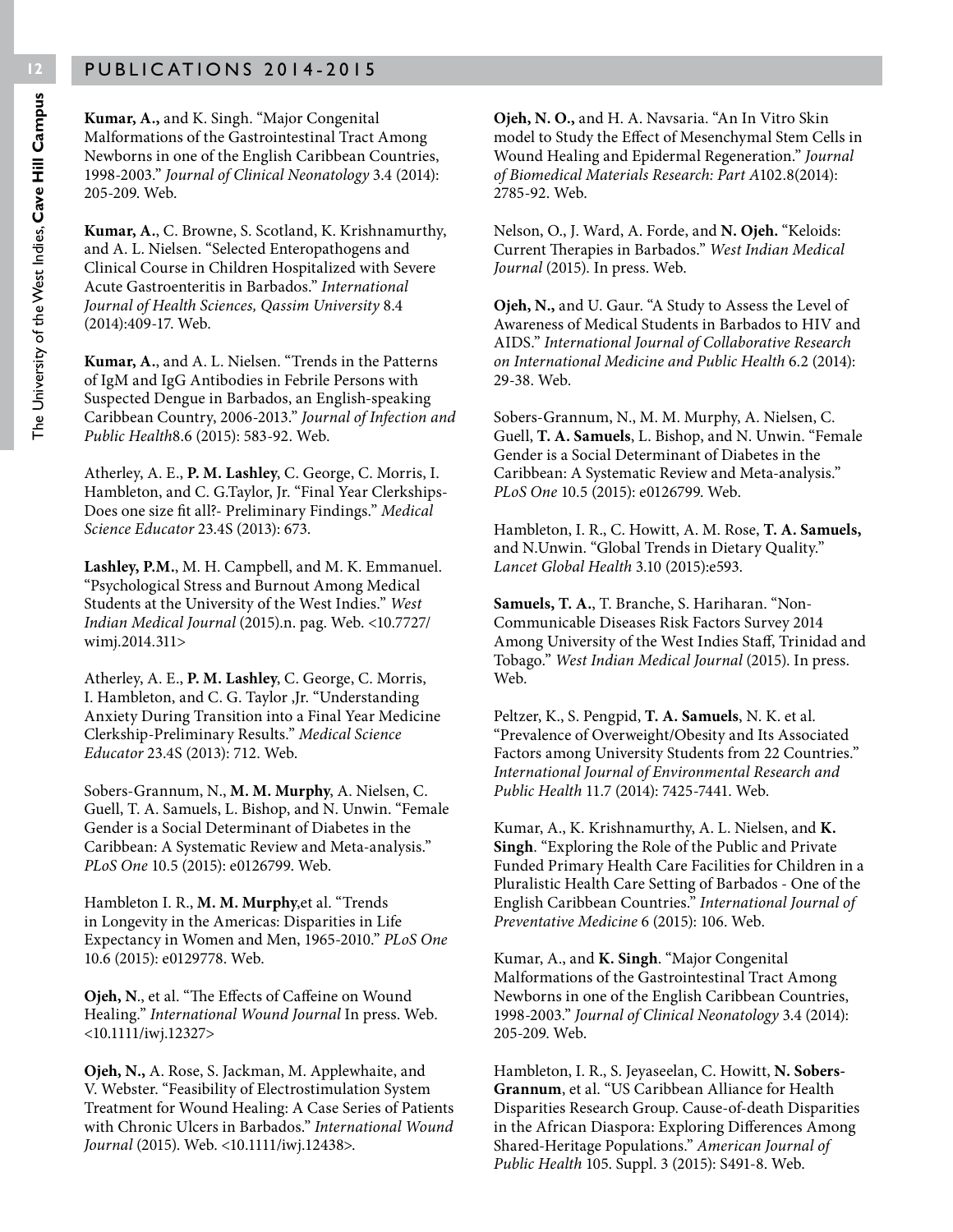**CHRONIC DISEASE RESEARCH CENTRE**  Rose, A. M. C., I. R. Hambleton, S. M. Jeyaseelan, C.

H. Howitt, R. Harewood, J. Campbell, **T. Blackman**, K. S. George, T. A. Hassell, D. O. C. Corbin, R. Delice, P. Prussia, B. Legetic, and A. J. M. Hennis. *Establishing National Non-Communicable Disease Surveillance in a Developing Country: A Model for Small Island Nations*. Panam Salud Publica, 201**5.** Print.

**(CDRC)**

*Refereed Books*

Rose, A. M. C., I. R. Hambleton, S. M. Jeyaseelan, C. H. Howitt, R. Harewood, **J. Campbell**, T. Blackman, K. S. George, T. A. Hassell, D. O. C. Corbin, R. Delice, P. Prussia, B. Legetic, and A. J. M. Hennis. *Establishing National Non-Communicable Disease Surveillance in a Developing Country: A Model for Small Island Nations*. Panam Salud Publica, 2015. Print.

Rose, A. M. C., I. R. Hambleton, S. M. Jeyaseelan, C. H. Howitt, R. Harewood, J. Campbell, T. Blackman, K. S. George, T. A. Hassell, **D. O. C. Corbin**, R. Delice, P. Prussia, B. Legetic, and A. J. M. Hennis. *Establishing National Non-Communicable Disease Surveillance in a Developing Country: A Model for Small Island Nations*. Panam Salud Publica, 2015. Print.

Rose, A. M. C., I. R. Hambleton, S. M. Jeyaseelan, C. H. Howitt, R. Harewood, J. Campbell, T. Blackman, K. S. George, T. A. Hassell, D. O. C. Corbin, **R. Delice**, P. Prussia, B. Legetic, and A. J. M. Hennis. *Establishing National Non-Communicable Disease Surveillance in a Developing Country: A Model for Small Island Nations*. Panam Salud Publica, 2015**.** Print.

Rose, A. M. C., I. R. Hambleton, S. M. Jeyaseelan, C. H. Howitt, R. Harewood, J. Campbell, T. Blackman, **K. S. George**, T. A. Hassell, D. O. C. Corbin, R. Delice, P. Prussia, B. Legetic, and A. J. M. Hennis. *Establishing National Non-Communicable Disease Surveillance in a Developing Country: A Model for Small Island Nations*. Panam Salud Publica, 2015**.** Print.

Rose, A. M. C., **I. R. Hambleton**, S. M. Jeyaseelan, C. H. Howitt, R. Harewood, J. Campbell, T. Blackman, K. S. George, T. A. Hassell, D. O. C. Corbin, R. Delice, P. Prussia, B. Legetic, and A. J. M. Hennis. *Establishing National Non-Communicable Disease Surveillance in a Developing Country: A Model for Small Island Nations*. Panam Salud Publica, 2015. Print.

**Sobers-Grannum, N.**, M. M. Murphy, A. Nielsen, C. Guell, T. A. Samuels, L. Bishop, and N. Unwin. "Female Gender is a Social Determinant of Diabetes in the Caribbean: A Systematic Review and Meta-analysis." *PLoS One* 10.5 (2015): e0126799. Web.

Nelson, O., **J. Ward**, A. Forde, and N. Ojeh. "Keloids: Current Therapies in Barbados." *West Indian Medical Journal* (2015). In press. Web.

Watson, K., J. Williams-Johnson, **H. Watson**, et. al. "The Compliance of Health Care Workers with Universal Precautions in the Emergency Department University Hospital of the West Indies (Mona)." *West Indian Medical Journal* 63.3 (2014): 220-229. Web.

#### *Non-Refereed Publications*

**Marquez, M. S**. "Recent Advances on the Clinical Approach to Evaluating Patients with Dizziness and Vertigo." *BAMP Bulletin* 184 (2015): 7 Print.

**Samuels T. A.**, et al. *Barbados Strategic Plan for the Prevention and Control of Chronic Non-communicable Diseases, 2015-2019.* St. Michael, Barbados: National NCD Commission Barbados, Ministry of Health, 2014. Print.

**Samuels T. A.**, et al. *A Civil Society Report on National NCD Commissions in the Caribbean – Towards a more Effective Multi-sectoral Response to NCDs*. [St. Michael, Barbados]: Healthy Caribbean Coalition, 2014. Print.

**Samuels, T. A.**, K. George, S. Deane, D. Carter-Taylor. National NCD Commission, Ministry of Health, Barbados: Barbados Strategic Plan for the Prevention and control of Chronic Non-communicable Diseases 2015-2019. Print.

#### *Abstracts*

St John, M. A., S.Crichlow, **A. Best**. "Outcomes of Indicators for the eMTCT HIV Cascade in Barbados." *West Indian Medical Journal* 64. Suppl. 2 (2015): 42. Web.

Best, C., L. Kandamaran, K. Krishnamurthy, K. Morris, S. Birch, A. Kumar and, **S.Singh**. "Major Congenital Malformations of the Gastrointestinal Tract Among the Newborns in One of the English Caribbean Countries, 1993–2012." *West Indian Medical Journal* 63. Suppl. 2 (2014): 14. Web.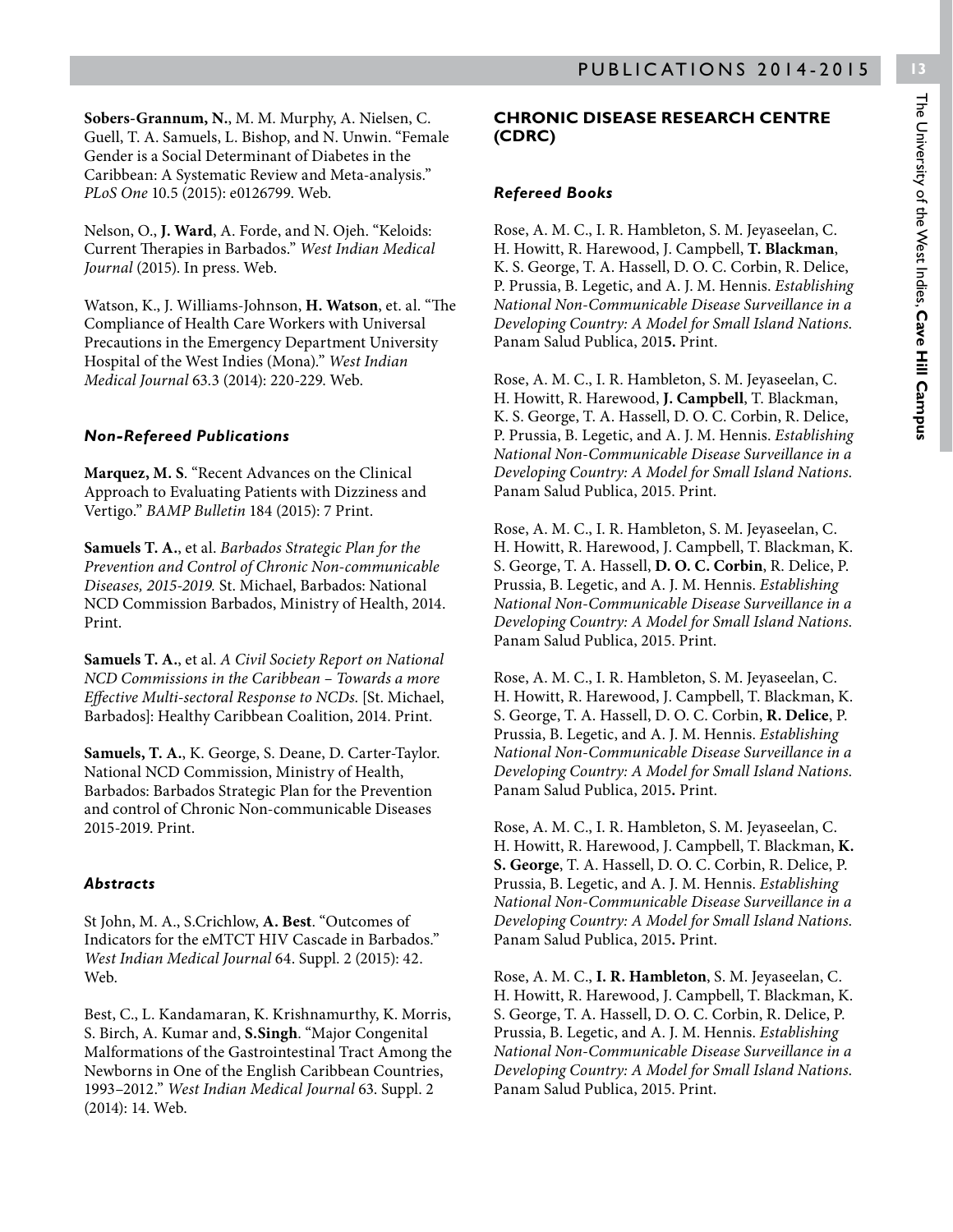Rose, A. M. C., I. R. Hambleton, S. M. Jeyaseelan, C. H. Howitt, **R. Harewood**, J. Campbell, T. Blackman, K. S. George, T. A. Hassell, D. O. C. Corbin, R. Delice, P. Prussia, B. Legetic, and A. J. M. Hennis. *Establishing National Non-Communicable Disease Surveillance in a Developing Country: A Model for Small Island Nations*. Panam Salud Publica, 2015. Print.

Rose, A. M. C., I. R. Hambleton, S. M. Jeyaseelan, C. H. Howitt, R. Harewood, J. Campbell, T. Blackman, K. S. George, **T. A. Hassell**, D. O. C. Corbin, R. Delice, P. Prussia, B. Legetic, and A. J. M. Hennis. *Establishing National Non-Communicable Disease Surveillance in a Developing Country: A Model for Small Island Nations*. Panam Salud Publica, 2015. Print.

Rose, A. M. C., I. R. Hambleton, S. M. Jeyaseelan, C. H. Howitt, R. Harewood, J. Campbell, T. Blackman, K. S. George, T. A. Hassell, D. O. C. Corbin, R. Delice, P. Prussia, B. Legetic, and **A. J. M. Hennis**. *Establishing National Non-Communicable Disease Surveillance in a Developing Country: A Model for Small Island Nations*. Panam Salud Publica, 2015. Print.

Rose, A. M. C., I. R. Hambleton, S. M. Jeyaseelan, **C. H. Howitt**, R. Harewood, J. Campbell, T. Blackman, K. S. George, T. A. Hassell, D. O. C. Corbin, R. Delice, P. Prussia, B. Legetic, and A. J. M. Hennis. *Establishing National Non-Communicable Disease Surveillance in a Developing Country: A Model for Small Island Nations*. Panam Salud Publica, 2015. Print.

Rose, A. M. C., I. R. Hambleton, **S. M. Jeyaseelan**, C. H. Howitt, R. Harewood, J. Campbell, T. Blackman, K. S. George, T. A. Hassell, D. O. C. Corbin, R. Delice, P. Prussia, B. Legetic, and A. J. M. Hennis. *Establishing National Non-Communicable Disease Surveillance in a Developing Country: A Model for Small Island Nations*. Panam Salud Publica, 2015. Print.

Rose, A. M. C., I. R. Hambleton, S. M. Jeyaseelan, C. H. Howitt, R. Harewood, J. Campbell, T. Blackman, K. S. George, T. A. Hassell, D. O. C. Corbin, R. Delice, P. Prussia, **B. Legetic**, and A. J. M. Hennis. *Establishing National Non-Communicable Disease Surveillance in a Developing Country: A Model for Small Island Nations*. Panam Salud Publica, 201**5**. Print.

Rose, A. M. C., I. R. Hambleton, S. M. Jeyaseelan, C. H. Howitt, R. Harewood, J. Campbell, T. Blackman, K. S. George, T. A. Hassell, D. O. C. Corbin, R. Delice, **P. Prussia**, B. Legetic, and A. J. M. Hennis. *Establishing National Non-Communicable Disease Surveillance in a Developing Country: A Model for Small Island Nations*. Panam Salud Publica, 2015. Print.

**Rose, A. M. C.,** I. R. Hambleton, S. M. Jeyaseelan, C. H. Howitt, R. Harewood, J. Campbell, T. Blackman, K. S. George, T. A. Hassell, D. O. C. Corbin, R. Delice, P. Prussia, B. Legetic, and A. J. M. Hennis. *Establishing National Non-Communicable Disease Surveillance in a Developing Country: A Model for Small Island Nations*. Panam Salud Publica, 2015. Print.

#### *Refereed Book Chapters*

Unwin, N., and **P. Shaw**. "Diabetes Mellitus." *Oxford Textbook of Global Public Health*. Eds. Detels, R., et al. Oxford, UK: Oxford University Press, 2015. Print.

**Unwin, N.,** and P. Shaw. "Diabetes Mellitus." *Oxford Textbook of Global Public Health*. Eds. Detels, R., et al. Oxford, UK: Oxford University Press**,** 2015. Print.

#### *Refereed Journal Articles*

Sobers-Grannum, N., M. M. Murphy, A. Nielsen, C. Guell, T. A. Samuels, **L. Bishop**, and N. Unwin. "Female Gender Is a Social Determinant of Diabetes in the Caribbean: A Systematic Review and Meta-Analysis." *PLoS One* 10.5 (2015): e0126799. Web.

Sobers-Grannum, N., M. M. Murphy, A. Nielsen, C. Guell, T. A. Samuels, **L. Bishop**, and N. Unwin. "Health Inequities in Diabetes, Its Risk Factors and Adverse Outcomes in Populations Living in the Caribbean: A Systematic Review." *West Indian Med J 64 (S2) (2015): 50*. Print.

Sobers-Grannum, N., M. M. Murphy, A. Nielsen, C. Guell, T. A. Samuels, **L. Bishop**, and N. Unwin. "The Importance of Gender as a Social Determinant of Diabetes in the Caribbean: A Systematic Review and Meta-Analysis." *West Indian Med J* 64 (S2) (2015): 50. Print.

Rose, A. M., N. R. Belgrave, L. Maul, A. J. Hennis, **R. Delice**, and I. R. Hambleton. "Predicting the Burden of Acute Myocardial Infarction in a Country with Limited Resources: Combining Data from Routine Sources." *Int Health* (2015). Print.

**Hambleton, I. R.**, S. Jeyaseelan, C. Howitt, N. Sobers-Grannum, A. J. Hennis, R. J. Wilks, E. N. Harris, M. MacLeish, L. W. Sullivan, and U. S. Caribbean Alliance for Health Disparities Research Group. "Cause-of-Death Disparities in the African Diaspora: Exploring Differences among Shared-Heritage Populations." *Am J Public Health* 105 Suppl 3 (2015): S491-8. Web.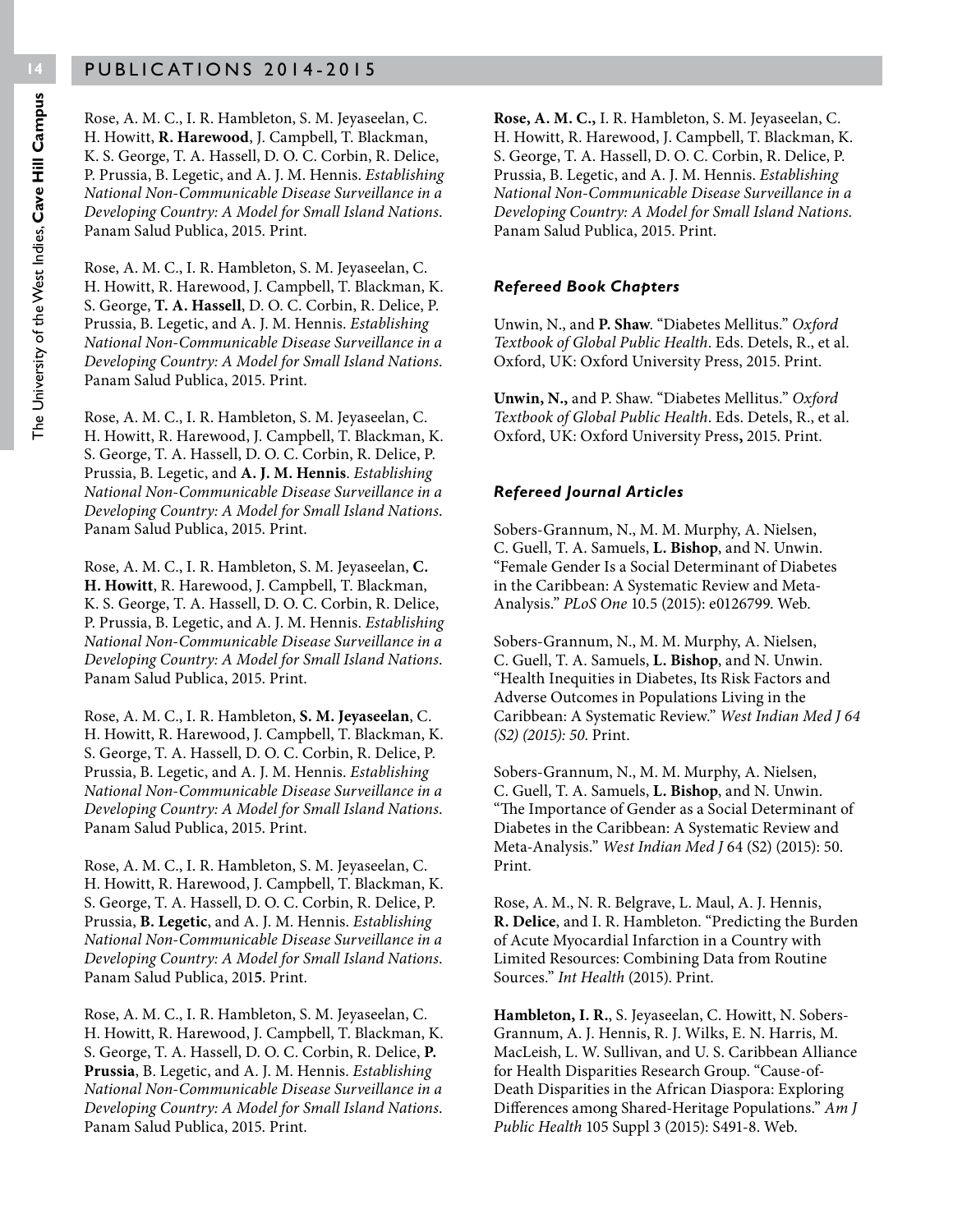Taylor, C. G., Jr., K. Bynoe, A. Worme, **I. Hambleton**, A. Atherley, A. Husbands, and N. Unwin. "A Checklist That Enhances the Provision of Education During Insulin Initiation Simulation: A Randomized Controlled Trial." *Diabet Med.* (2015). Web.

Patra, P. K., P. K. Khodiar, **I. R. Hambleton**, and G. R. Serjeant. "The Chhattisgarh State Screening Programme for the Sickle Cell Gene: A Cost-Effective Approach to a Public Health Problem." *J Community Genet.* 6.4 (2015): 361-8. Web.

Quimby, K. R., S. Moe, I. Sealy, C. Nicholls, **I. R. Hambleton**, and R. C. Landis. "Clinical Findings Associated with Homozygous Sickle Cell Disease in the Barbadian Population--Do We Need a National SCD Registry?" *BMC Res Notes* 7 (2014): 102. Web.

Yisahak, S. F., J. Beagley, **I. R. Hambleton**, K. M. Narayan, and I. D. F. Diabetes Atlas. "Diabetes in North America and the Caribbean: An Update." *Diabetes Res Clin Pract.* 103.2 (2014): 223-30. Web.

Taylor, C. G., Jr., K. A. Bynoe, A. Worme, A. Whittington, **I. Hambleton**, A. Atherley, A. Husbands, and N. Unwin. "The Effect of a Checklist on the Education of Simulated Patients During Insulin Initiation: A Randomized Controlled Trial." *Diabetes* 64. Supplement 1 (2015): A187-A235. Print.

Taylor, C. G., Jr., M. Krimholtz, K. C. Belgrave, **I. Hambleton**, C. N. George, and G. Rayman. "The Extensive Inpatient Burden of Diabetes and Diabetes-Related Foot Disease in Barbados." *Clin Med (Lond)* 14.4 (2014): 367-70. Web.

Guariguata, L., D. R. Whiting, **I. Hambleton**, J. Beagley, U. Linnenkamp, and J. E. Shaw. "Global Estimates of Diabetes Prevalence for 2013 and Projections for 2035." *Diabetes Research and Clinical Practice* 103.2 (2014): 137- 49. Print.

**Hambleton, I. R.**, C. Howitt, A. M. Rose, T. A. Samuels, and N. Unwin. "Global Trends in Dietary Quality." *Lancet Glob Health* 3.10 (2015): e593. Web.

Landis, R. C., K. Carmichael-Simmons, **I. R. Hambleton**, and A. Best. "HIV Viral Load Trends in Six Eastern Caribbean Countries Utilizing a Regional Laboratory Referral Service: Implications for Treatment as Prevention." *PLoS One* 10.4 (2015): e0125435. Web.

Knight-Madden, J. M., and **I. R. Hambleton**. "Inhaled Bronchodilators for Acute Chest Syndrome in People with Sickle Cell Disease." *Cochrane Database Syst Rev.* 8 (2014): CD003733. Web.

Quimby, K. R., **I. R. Hambleton**, and R. C. Landis. "Intravenous Infusion of Haptoglobin for the Prevention of Adverse Clinical Outcome in Sickle Cell Disease." *Med Hypotheses* 85.4 (2015): 424-32. Web.

Serjeant, G., and **I. R. Hambleton**. "Priapism in Homozygous Sickle Cell Disease: A 40-Year Study of the Natural History." *West Indian Med J.* 64.3 (2015). Web.

Rose, A. M., N. R. Belgrave, L. Maul, A. J. Hennis, R. Delice, and **I. R. Hambleton**. "Predicting the Burden of Acute Myocardial Infarction in a Country with Limited Resources: Combining Data from Routine Sources." *Int Health* (2015). Print.

Cho, G., and **I. R. Hambleton**. "Regular Long-Term Red Blood Cell Transfusions for Managing Chronic Chest Complications in Sickle Cell Disease." *Cochrane Database Syst Rev.* 1 (2014): CD008360. Web.

**Hambleton, I. R.**, C. Howitt, S. Jeyaseelan, M. M. Murphy, A. J. Hennis, R. Wilks, E. N. Harris, M. MacLeish, L. Sullivan, and U. S. Caribbean Alliance for Health Disparities Research Group (USCAHDR). "Trends in Longevity in the Americas: Disparities in Life Expectancy in Women and Men, 1965-2010." *PLoS One* 10.6 (2015): e0129778. Web.

Hambleton, I. R., S. Jeyaseelan, C. Howitt, N. Sobers-Grannum, **A. J. Hennis**, R. J. Wilks, E. N. Harris, M. MacLeish, L. W. Sullivan, and U. S. Caribbean Alliance for Health Disparities Research Group. "Cause-of-Death Disparities in the African Diaspora: Exploring Differences among Shared-Heritage Populations." *Am J Public Health* 105 Suppl 3 (2015): S491-8. Web.

Rose, A. M., N. R. Belgrave, L. Maul, **A. J. Hennis**, R. Delice, and I. R. Hambleton. "Predicting the Burden of Acute Myocardial Infarction in a Country with Limited Resources: Combining Data from Routine Sources." *Int Health* (2015). Print.

Hambleton, I. R., C. Howitt, S. Jeyaseelan, M. M. Murphy, **A. J. Hennis**, R. Wilks, E. N. Harris, M. MacLeish, L. Sullivan, and U. S. Caribbean Alliance for Health Disparities Research Group (USCAHDR). "Trends in Longevity in the Americas: Disparities in Life Expectancy in Women and Men, 1965-2010." *PLoS One* 10.6 (2015): e0129778. Web.

Hambleton, I. R., S. Jeyaseelan, **C. Howitt**, N. Sobers-Grannum, A. J. Hennis, R. J. Wilks, E. N. Harris, M. MacLeish, L. W. Sullivan, and U. S. Caribbean Alliance for Health Disparities Research Group. "Cause-of-Death Disparities in the African Diaspora: Exploring Differences among Shared-Heritage Populations." *Am J Public Health* 105 Suppl 3 (2015): S491-8. Web.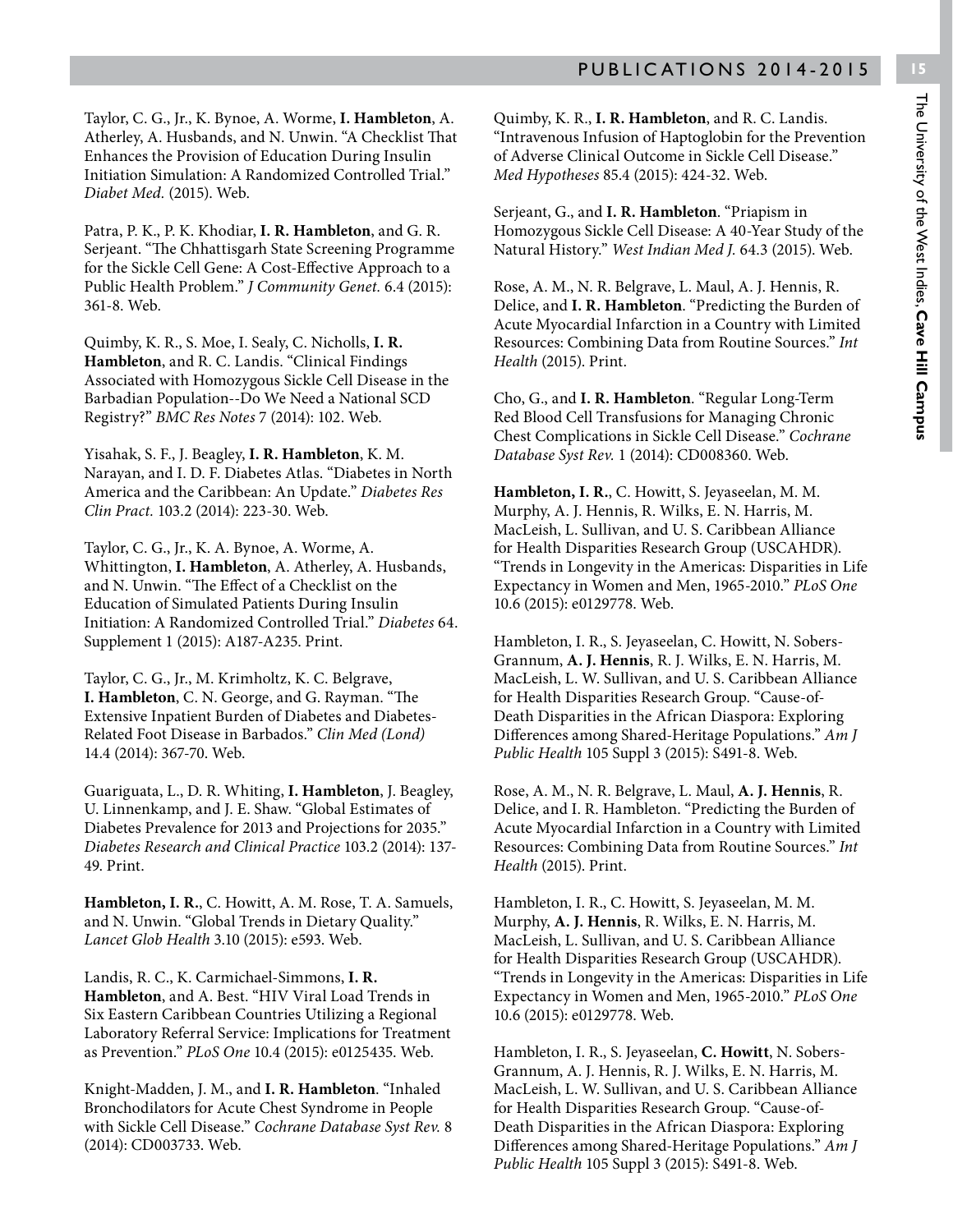Hambleton, I. R., **C. Howitt**, A. M. Rose, T. A. Samuels, and N. Unwin. "Global Trends in Dietary Quality." *Lancet Glob Health* 3.10 (2015): e593. Web.

Hambleton, I. R., **C. Howitt**, S. Jeyaseelan, M. M. Murphy, A. J. Hennis, R. Wilks, E. N. Harris, M. MacLeish, L. Sullivan, and U. S. Caribbean Alliance for Health Disparities Research Group (USCAHDR). "Trends in Longevity in the Americas: Disparities in Life Expectancy in Women and Men, 1965-2010." *PLoS One* 10.6 (2015): e0129778. Web.

Hambleton, I. R., **S. Jeyaseelan**, C. Howitt, N. Sobers-Grannum, A. J. Hennis, R. J. Wilks, E. N. Harris, M. MacLeish, L. W. Sullivan, and U. S. Caribbean Alliance for Health Disparities Research Group. "Cause-of-Death Disparities in the African Diaspora: Exploring Differences among Shared-Heritage Populations." *Am J Public Health.* 105 Suppl 3 (2015): S491-8. Web.

Hambleton, I. R., C. Howitt, **S. Jeyaseelan**, M. M. Murphy, A. J. Hennis, R. Wilks, E. N. Harris, M. MacLeish, L. Sullivan, and U. S. Caribbean Alliance for Health Disparities Research Group (USCAHDR). "Trends in Longevity in the Americas: Disparities in Life Expectancy in Women and Men, 1965-2010." *PLoS One* 10.6 (2015): e0129778. Web.

**Landis, R. C.** "20 Years On: Is It Time to Redefine the Systemic Inflammatory Response to Cardiothoracic Surgery?" *J Extra Corpor Technol* 47.1 (2015): 5-9. Print.

**Landis, R. C.**, J. R. Brown, D. Fitzgerald, D. S. Likosky, L. Shore-Lesserson, R. A. Baker, and J. W. Hammon. "Attenuating the Systemic Inflammatory Response to Adult Cardiopulmonary Bypass: A Critical Review of the Evidence Base." *J Extra Corpor Technol* 46.3 (2014): 197-211. Print.

Quimby, K. R., S. Moe, I. Sealy, C. Nicholls, I. R. Hambleton, and **R. C. Landis**. "Clinical Findings Associated with Homozygous Sickle Cell Disease in the Barbadian Population –Do We Need a National SCD Registry?" *BMC Res Notes* 7 (2014): 102. Web.

**Landis, R. C.**, K. Carmichael-Simmons, I. R. Hambleton, and A. Best. "HIV Viral Load Trends in Six Eastern Caribbean Countries Utilizing a Regional Laboratory Referral Service: Implications for Treatment as Prevention." *PLoS One* 10.4 (2015): e0125435. Web.

Quimby, K. R., I. R. Hambleton, and **R. C. Landis**. "Intravenous Infusion of Haptoglobin for the Prevention of Adverse Clinical Outcome in Sickle Cell Disease." *Med Hypotheses* 85.4 (2015): 424-32. Web.

Rose, A. M., N. R. Belgrave, **L. Maul**, A. J. Hennis, R. Delice, and I. R. Hambleton. "Predicting the Burden of Acute Myocardial Infarction in a Country with Limited Resources: Combining Data from Routine Sources." *Int Health* (2015). Print.

Sobers-Grannum, N., **M. M. Murphy**, A. Nielsen, C. Guell, T. A. Samuels, L. Bishop, and N. Unwin. "Female Gender Is a Social Determinant of Diabetes in the Caribbean: A Systematic Review and Meta-Analysis." *PLoS One* 10.5 (2015): e0126799. Web.

Sobers-Grannum, N., **M. M. Murphy**, A. Nielsen, C. Guell, T. A. Samuels, L. Bishop, and N. Unwin. "Health Inequities in Diabetes, Its Risk Factors and Adverse Outcomes in Populations Living in the Caribbean: A Systematic Review." *West Indian Med J* 64 (S2) (2015): 50. Print.

Sobers-Grannum, N., **M. M. Murphy**, A. Nielsen, C. Guell, T. A. Samuels, L. Bishop, and N. Unwin. "The Importance of Gender as a Social Determinant of Diabetes in the Caribbean: A Systematic Review and Meta-Analysis." *West Indian Med J* 64 (S2) (2015): 50. Print.

Hambleton, I. R., C. Howitt, S. Jeyaseelan, **M. M. Murphy**, A. J. Hennis, R. Wilks, E. N. Harris, M. MacLeish, L. Sullivan, and U. S. Caribbean Alliance for Health Disparities Research Group (USCAHDR). "Trends in Longevity in the Americas: Disparities in Life Expectancy in Women and Men, 1965-2010." *PLoS One* 10.6 (2015): e0129778. Web.

**Quimby, K. R.**, S. Moe, I. Sealy, C. Nicholls, I. R. Hambleton, and R. C. Landis. "Clinical Findings Associated with Homozygous Sickle Cell Disease in the Barbadian Population--Do We Need a National SCD Registry?" *BMC Res Notes* 7 (2014): 102. Web.

**Quimby, K.** "The Clinical Impact of the Haemoglobin Scavenging Mechanisms in Sickle Cell Disease." *TMRI focus* (2014). Print.

**Quimby, K. R.**, I. R. Hambleton, and R. C. Landis. "Intravenous Infusion of Haptoglobin for the Prevention of Adverse Clinical Outcome in Sickle Cell Disease." *Med Hypotheses* 85.4 (2015): 424-32. Web.

Ojeh, N., **A. Rose**, S. Jackman, M. Applewhaite, and V. Webster. "Feasibility of an Electro-stimulation System Treatment for Wound Healing: A Case Series of Patients with Chronic Ulcers in Barbados." *Int Wound J* (2015). Web.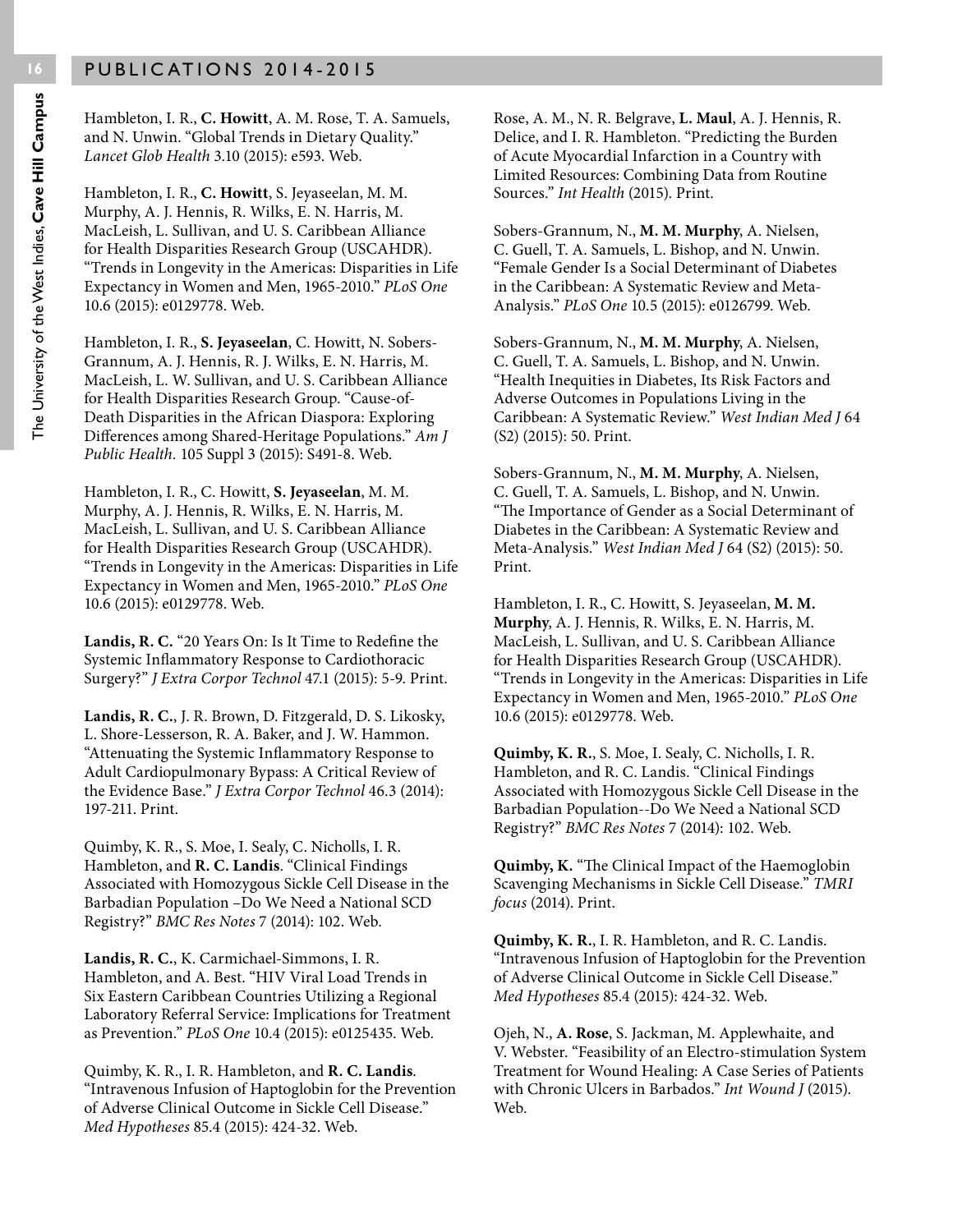Hambleton, I. R., C. Howitt, **A. M. Rose**, T. A. Samuels, and N. Unwin. "Global Trends in Dietary Quality." *Lancet Glob Health* 3.10 (2015): e593. Web.

**Rose, A. M.**, N. R. Belgrave, L. Maul, A. J. Hennis, R. Delice, and I. R. Hambleton. "Predicting the Burden of Acute Myocardial Infarction in a Country with Limited Resources: Combining Data from Routine Sources." *Int Health* (2015). Print.

Sobers-Grannum, N., M. M. Murphy, A. Nielsen, C. Guell, **T. A. Samuels**, L. Bishop, and N. Unwin. "Female Gender Is a Social Determinant of Diabetes in the Caribbean: A Systematic Review and Meta-Analysis." *PLoS One* 10.5 (2015): e0126799. Web.

Hambleton, I. R., C. Howitt, A. M. Rose, **T. A. Samuels**, and N. Unwin. "Global Trends in Dietary Quality." *Lancet Glob Health* 3.10 (2015): e593. Web.

Sobers-Grannum, N., M. M. Murphy, A. Nielsen, C. Guell, **T. A. Samuels**, L. Bishop, and N. Unwin. "Health Inequities in Diabetes, Its Risk Factors and Adverse Outcomes in Populations Living in the Caribbean: A Systematic Review." *West Indian Med J* 64 (S2) (2015): 50. Print.

Sobers-Grannum, N., M. M. Murphy, A. Nielsen, C. Guell, **T. A. Samuels**, L. Bishop, and N. Unwin. "The Importance of Gender as a Social Determinant of Diabetes in the Caribbean: A Systematic Review and Meta-Analysis." *West Indian Med J* 64 (S2) (2015): 50. Print.

Hambleton, I. R., S. Jeyaseelan, C. Howitt, **N. Sobers-Grannum**, A. J. Hennis, R. J. Wilks, E. N. Harris, M. MacLeish, L. W. Sullivan, and U. S. Caribbean Alliance for Health Disparities Research Group. "Cause-of-Death Disparities in the African Diaspora: Exploring Differences among Shared-Heritage Populations." *Am J Public Health* 105 Suppl 3 (2015): S491-8. Web.

**Sobers-Grannum, N.**, M. M. Murphy, A. Nielsen, C. Guell, T. A. Samuels, L. Bishop, and N. Unwin. "Female Gender Is a Social Determinant of Diabetes in the Caribbean: A Systematic Review and Meta-Analysis." *PLoS One* 10.5 (2015): e0126799. Web.

**Sobers-Grannum, N.**, M. M. Murphy, A. Nielsen, C. Guell, T. A. Samuels, L. Bishop, and N. Unwin. "Health Inequities in Diabetes, Its Risk Factors and Adverse Outcomes in Populations Living in the Caribbean: A Systematic Review." *West Indian Med J* 64 (S2) (2015): 50. Print.

**Sobers-Grannum, N.**, M. M. Murphy, A. Nielsen, C. Guell, T. A. Samuels, L. Bishop, and N. Unwin. "The Importance of Gender as a Social Determinant of Diabetes in the Caribbean: A Systematic Review and Meta-Analysis." *West Indian Med J* 64 (S2) (2015): 50. Print.

Alabed, S., A. Guul, C. Crighton, F. Alahdab, M. Fares, M. Morad, M. B. Sonbol, M. E. Madmani, A. Sasa, and **N. Unwin**. "An Assessment of Diabetes Care in Palestinian Refugee Camps in Syria." *Avicenna J Med* 4.3 (2014): 66-70. Print.

Guell, C., and **N. Unwin**. "Barriers to Diabetic Foot Care in a Developing Country with a High Incidence of Diabetes Related Amputations: An Exploratory Qualitative Interview Study." *BMC Health Serv Res* 15 (2015): 377. Print.

Taylor, C. G., Jr., K. Bynoe, A. Worme, I. Hambleton, A. Atherley, A. Husbands, and **N. Unwin**. "A Checklist That Enhances the Provision of Education During Insulin Initiation Simulation: A Randomized Controlled Trial." *Diabet Med.* (2015). Web.

Taylor, C. G., Jr., K. A. Bynoe, A. Worme, A. Whittington, I. Hambleton, A. Atherley, A. Husbands, and **N. Unwin**. "The Effect of a Checklist on the Education of Simulated Patients During Insulin Initiation: A Randomized Controlled Trial." *Diabetes* 64. Supplement 1 (2015): A187-A235. Print.

Walker, R. W., M. Dewhurst, W. K. Gray, A. Jusabani, E. Aris, **N. Unwin**, M. Swai, P. C. Adams, and F. Mugusi. "Electrocardiographic Assessment of Coronary Artery Disease and Stroke Risk Factors in Rural and Urban Tanzania: A Case-Control Study." *J Stroke Cerebrovasc Dis* 23.2 (2014): 315-20. Print.

Marshall, C., E. Morris, and N. **Unwin**. "An Epidemiological Description of Illness in Passengers and Crew at the Bridgetown Barbados Port and Cruise Terminal." *West Indian Med J* 64 (S2) (2015): 58. Print.

Sobers-Grannum, N., M. M. Murphy, A. Nielsen, C. Guell, T. A. Samuels, L. Bishop, and **N. Unwin**. "Female Gender Is a Social Determinant of Diabetes in the Caribbean: A Systematic Review and Meta-Analysis." *PLoS One* 10.5 (2015): e0126799. Web.

Adams, O., J. Herbert, and **N. Unwin**. "Footwear Choice and the Prevalence of Peripheral Neuropathy in a Population-Based Sample of People with Diabetes in Barbados." *West Indian Med J* 64 (S2) (2015): 52. Print.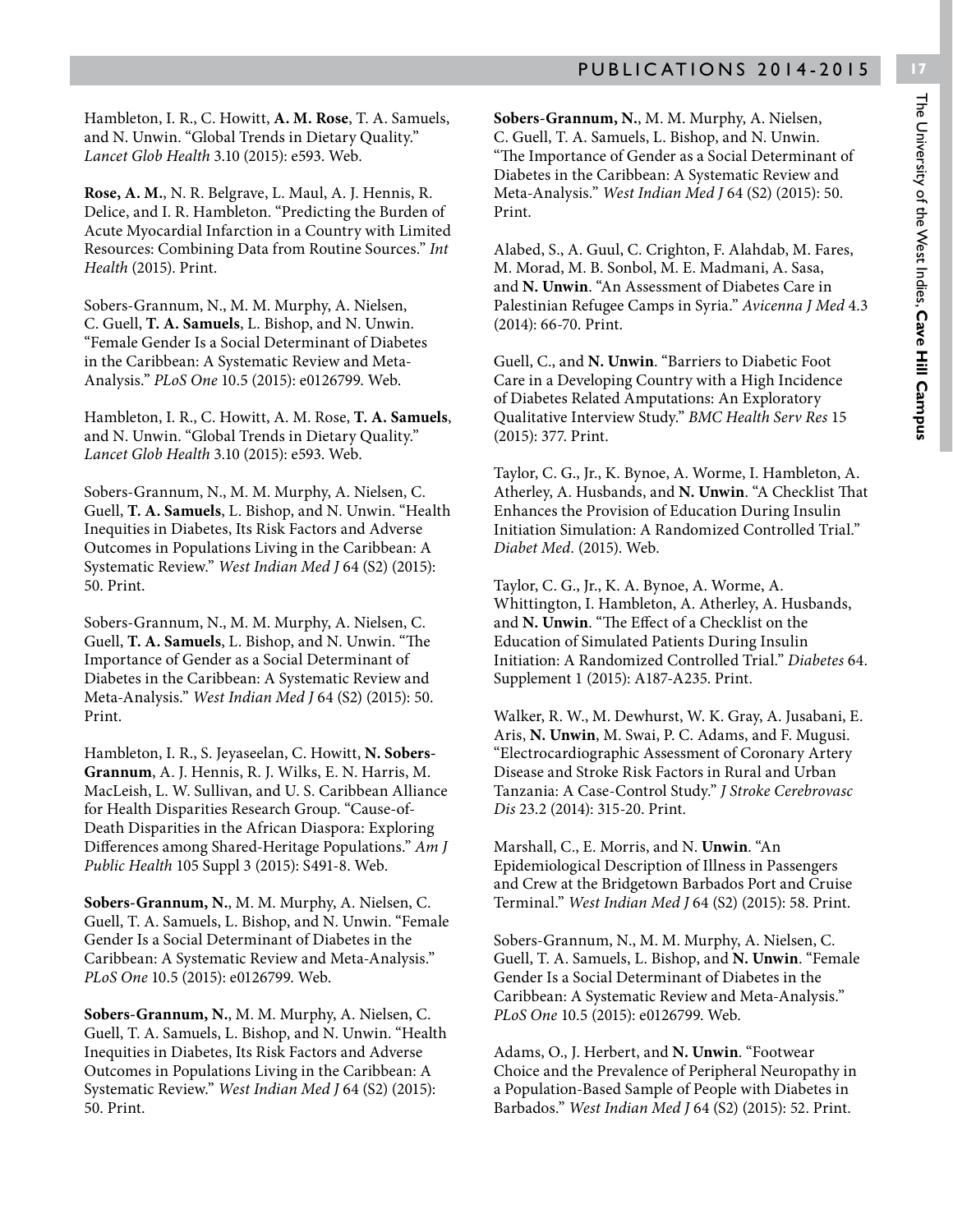Hambleton, I. R., C. Howitt, A. M. Rose, T. A. Samuels, and **N. Unwin**. "Global Trends in Dietary Quality." *Lancet Glob Health* 3.10 (2015): e593. Web.

Sobers-Grannum, N., M. M. Murphy, A. Nielsen, C. Guell, T. A. Samuels, L. Bishop, and **N. Unwin**. "Health Inequities in Diabetes, Its Risk Factors and Adverse Outcomes in Populations Living in the Caribbean: A Systematic Review." *West Indian Med J* 64 (S2) (2015): 50. Print.

Sobers-Grannum, N., M. M. Murphy, A. Nielsen, C. Guell, T. A. Samuels, L. Bishop, and **N. Unwin**. "The Importance of Gender as a Social Determinant of Diabetes in the Caribbean: A Systematic Review and Meta-Analysis." *West Indian Med J* 64 (S2) (2015): 50. Print.

Oni, T., and **N. Unwin**. "Why the Communicable/ Non-Communicable Disease Dichotomy Is Problematic for Public Health Control Strategies: Implications of Multimorbidity for Health Systems in an Era of Health Transition." *Int Health* 7 (2015): 390-99. Print.

#### *Conference Papers*

**Allen, C. F.**, I. R. Hambleton, K. Quimby, and E. Le Franc. "Are Women the Main Victims of Violence within Relationships? Prevalence, Type and Frequency of Intimate Partner Violence and Aggression by Sex in Barbados, Jamaica and Trinidad and Tobago." *60th CARPHA Health Research Conference*. 2015. Print.

**Allen, C. F.**, C. Halsall, I. R. Hambleton, A. Delaney, C. Gittens, M. Gittens, and R. C. Landis. "HIV Gateway: Expanding Access to Caribbean HIV Research Via a Website." *60th CARPHA Health Research Conference*. 2015. Print.

Craig, L. S., T. N. Martelly, R. N. Harewood, J. M. Campbell, P. R. Prussia, K. S. George, **T. Blackman**, L. E. Williams, S. Smith Connell, I. R. Hambleton, T. A. Hassell, A. J. M. Hennis, and A. M. C. Rose. "Cancer in Barbados: First Year of Data from the National Cancer Registry in Barbados." *Advancing Cancer Health Equity in Populations of African Descent: 5th International African Caribbean Cancer Consortium Scientific and Training Conference*. 2015. Print.

Rose, A. M. C., L. S. Craig, T. N. Martelly, L. Maul, D. O. C. Corbin, K. S. George, **T. Blackman**, T. A. Hassell, A. J. M. Hennis, and I. R. Hambleton. "Incidence of and Mortality from Stroke in Barbados, 2009–2011." *60th CARPHA Health Research Conference*. 2015. Print.

Craig, L. S., T. N. Martelly, R. N. Harewood, **J. M. Campbell**, P. R. Prussia, K. S. George, T. Blackman, L. E. Williams, S. Smith Connell, I. R. Hambleton, T. A. Hassell, A. J. M. Hennis, and A. M. C. Rose. "Cancer in Barbados: First Year of Data from the National Cancer Registry in Barbados." *Advancing Cancer Health Equity in Populations of African Descent: 5th International African Caribbean Cancer Consortium Scientific and Training Conference*. 2015. Print.

Rose, A. M. C., L. S. Craig, T. N. Martelly, L. Maul, **D. O. C. Corbin**, K. S. George, T. Blackman, T. A. Hassell, A. J. M. Hennis, and I. R. Hambleton. "Incidence of and Mortality from Stroke in Barbados, 2009–2011." *60th CARPHA Health Research Conference*. 2015. Print.

**Craig, L. S.**, A. Rose, and I. R. Hambleton. "Cancer in Barbados: First Year of Data from the National Cancer Registry in Barbados." *60th CARPHA Health Research Conference*. 2015. Print.

**Craig, L. S.**, T. N. Martelly, R. N. Harewood, J. M. Campbell, P. R. Prussia, K. S. George, T. Blackman, L. E. Williams, S. Smith Connell, I. R. Hambleton, T. A. Hassell, A. J. M. Hennis, and A. M. C. Rose. "Cancer in Barbados: First Year of Data from the National Cancer Registry in Barbados." *Advancing Cancer Health Equity in Populations of African Descent: 5th International African Caribbean Cancer Consortium Scientific and Training Conference*. 2015. Print.

Rose, A. M. C., **L. S. Craig**, T. N. Martelly, L. Maul, D. O. C. Corbin, K. S. George, T. Blackman, T. A. Hassell, A. J. M. Hennis, and I. R. Hambleton. "Incidence of and Mortality from Stroke in Barbados, 2009–2011." *60th CARPHA Health Research Conference*. 2015. Print.

Samuels, T. A., C. Howitt, I. Hambleton, A. Rose, **K. George**, and N. Unwin. "The Association between Gender and Hypertension Prevalence, Detection and Control in Patients with Diabetes in a Population Based Study of Adult Barbadians. European Diabetes." *European Diabetes Epidemiology Group (EDEG) Conference, .* . 2015. Print.

Craig, L. S., T. N. Martelly, R. N. Harewood, J. M. Campbell, P. R. Prussia, **K. S. George**, T. Blackman, L. E. Williams, S. Smith Connell, I. R. Hambleton, T. A. Hassell, A. J. M. Hennis, and A. M. C. Rose. "Cancer in Barbados: First Year of Data from the National Cancer Registry in Barbados." *Advancing Cancer Health Equity in Populations of African Descent: 5th International African Caribbean Cancer Consortium Scientific and Training Conference*. 2015. Print.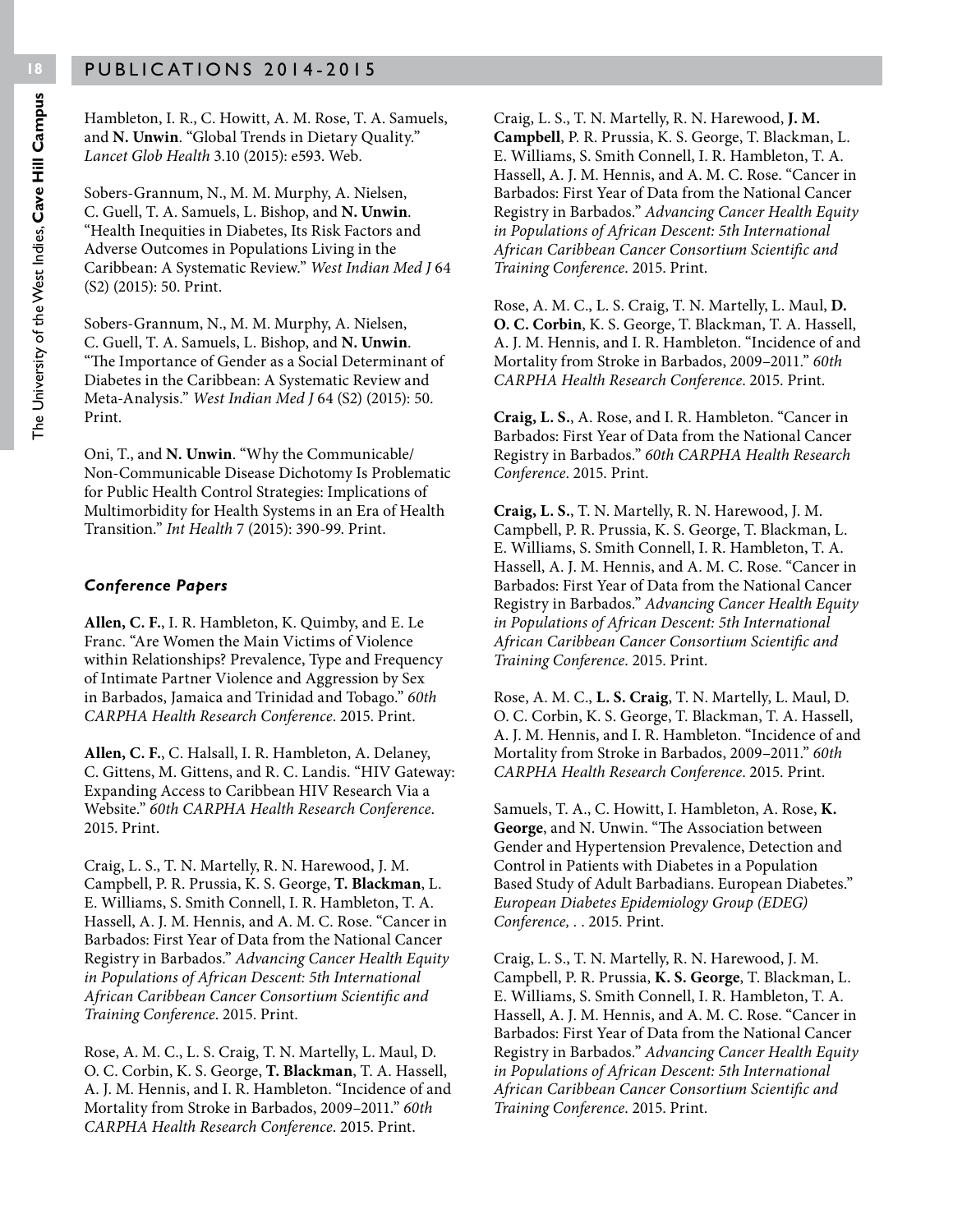Unwin, N., C. Howitt, I. Hambleton, A. Hennis, **K. George**, C. Taylor, and A. Rose. "Difference in Prevalence and Phenotype of Hyperglycaemia Based on Hba 1c Compared to Fasting Glucose in a Caribbean Population." *European Diabetes Epidemiology Group (EDEG) Conference, .* . 2015. Print.

Rose, A. M. C., L. S. Craig, T. N. Martelly, L. Maul, D. O. C. Corbin, **K. S. George**, T. Blackman, T. A. Hassell, A. J. M. Hennis, and I. R. Hambleton. "Incidence of and Mortality from Stroke in Barbados, 2009–2011." *60th CARPHA Health Research Conference*. 2015. Print.

Howitt, C., S. Brage, I. Hambleton, K. Westgate, A. Rose, **K. George**, and N. Unwin. "Obesity and Physical Inactivity in Barbados: A Comparison of Objective and Subjective Methods." *European Diabetes Epidemiology Group (EDEG) Conference*. 2015. Print.

Howitt, C., I. R. Hambleton, A. M. C. Rose, A. J. M. Hennis, **K. S. George**, and N. Unwin. "The Social Determinants of Diabetes and Cardiovascular Disease Risk Factors in Barbados: Findings from the Health of the Nation Study." *60th CARPHA Health Research Conference*. 2015. Print.

**Greenidge, A. R.**, A. P. Brown, I. R. Hambleton, and R. C. Landis. "Albumin/Creatinine Ratio as an Indicator of Diabetic Foot in a Barbados Population." *60th CARPHA Health Research Conference*. 2015. Print.

**Greenidge, A. R.**, A. P. Brown, K. R. Quimby, I. R. Hambleton, and R. C. Landis. "Association of Albumin/ Creatinine Ratio with Non-Healing Foot Wounds in a Barbados Population." *1st UWI Biomolecular Sciences Conference*. 2015. Print.

Greenidge, A. R., A. P. Brown, **I. R. Hambleton**, and R. C. Landis. "Albumin/Creatinine Ratio as an Indicator of Diabetic Foot in a Barbados Population." *60th CARPHA Health Research Conference*. 2015. Print.

Allen, C. F., **I. R. Hambleton**, K. Quimby, and E. Le Franc. "Are Women the Main Victims of Violence within Relationships? Prevalence, Type and Frequency of Intimate Partner Violence and Aggression by Sex in Barbados, Jamaica and Trinidad and Tobago." *60th CARPHA Health Research Conference*. 2015. Print.

Samuels, T. A., C. Howitt, **I. Hambleton**, A. Rose, K. George, and N. Unwin. "The Association between Gender and Hypertension Prevalence, Detection and Control in Patients with Diabetes in a Population Based Study of Adult Barbadians. European Diabetes." *European Diabetes Epidemiology Group (EDEG) Conference, .* . 2015. Print.

Greenidge, A. R., A. P. Brown, K. R. Quimby, **I. R. Hambleton**, and R. C. Landis. "Association of Albumin/ Creatinine Ratio with Non-Healing Foot Wounds in a Barbados Population." *1st UWI Biomolecular Sciences Conference*. 2015. Print.

Craig, L. S., A. Rose, and **I. R. Hambleton**. "Cancer in Barbados: First Year of Data from the National Cancer Registry in Barbados." *60th CARPHA Health Research Conference*. 2015. Print.

Craig, L. S., T. N. Martelly, R. N. Harewood, J. M. Campbell, P. R. Prussia, K. S. George, T. Blackman, L. E. Williams, S. Smith Connell, **I. R. Hambleton**, T. A. Hassell, A. J. M. Hennis, and A. M. C. Rose. "Cancer in Barbados: First Year of Data from the National Cancer Registry in Barbados." *Advancing Cancer Health Equity in Populations of African Descent: 5th International African Caribbean Cancer Consortium Scientific and Training Conference*. 2015. Print.

Unwin, N., C. Howitt, **I. Hambleton**, A. Hennis, K. George, C. Taylor, and A. Rose. "Difference in Prevalence and Phenotype of Hyperglycaemia Based on Hba 1c Compared to Fasting Glucose in a Caribbean Population." *European Diabetes Epidemiology Group (EDEG) Conference, .* . 2015. Print.

Morey, F**., I. R. Hambleton**, N. C. Unwin, and T. A. Samuels. "Ethnic and Gender Disparities in Premature Adult Mortality in Belize 2008-2010." *60th CARPHA Health Research Conference*. 2015. Print.

Allen, C. F., C. Halsall, **I. R. Hambleton**, A. Delaney, C. Gittens, M. Gittens, and R. C. Landis. "HIV Gateway: Expanding Access to Caribbean HIV Research Via a Website." *60th CARPHA Health Research Conference*. 2015. Print.

Rose, A. M. C., L. S. Craig, T. N. Martelly, L. Maul, D. O. C. Corbin, K. S. George, T. Blackman, T. A. Hassell, A. J. M. Hennis, and **I. R. Hambleton**. "Incidence of and Mortality from Stroke in Barbados, 2009–2011." *60th CARPHA Health Research Conference*. 2015. Print.

Howitt, C., S. Brage, **I. Hambleton**, K. Westgate, A. Rose, K. George, and N. Unwin. "Obesity and Physical Inactivity in Barbados: A Comparison of Objective and Subjective Methods." *European Diabetes Epidemiology Group (EDEG) Conference, .* . 2015. Print.

Howitt, C., **I. R. Hambleton**, A. M. C. Rose, A. J. M. Hennis, K. S. George, and N. Unwin. "The Social Determinants of Diabetes and Cardiovascular Disease Risk Factors in Barbados: Findings from the Health of the Nation Study." *60th CARPHA Health Research Conference*. 2015. Print.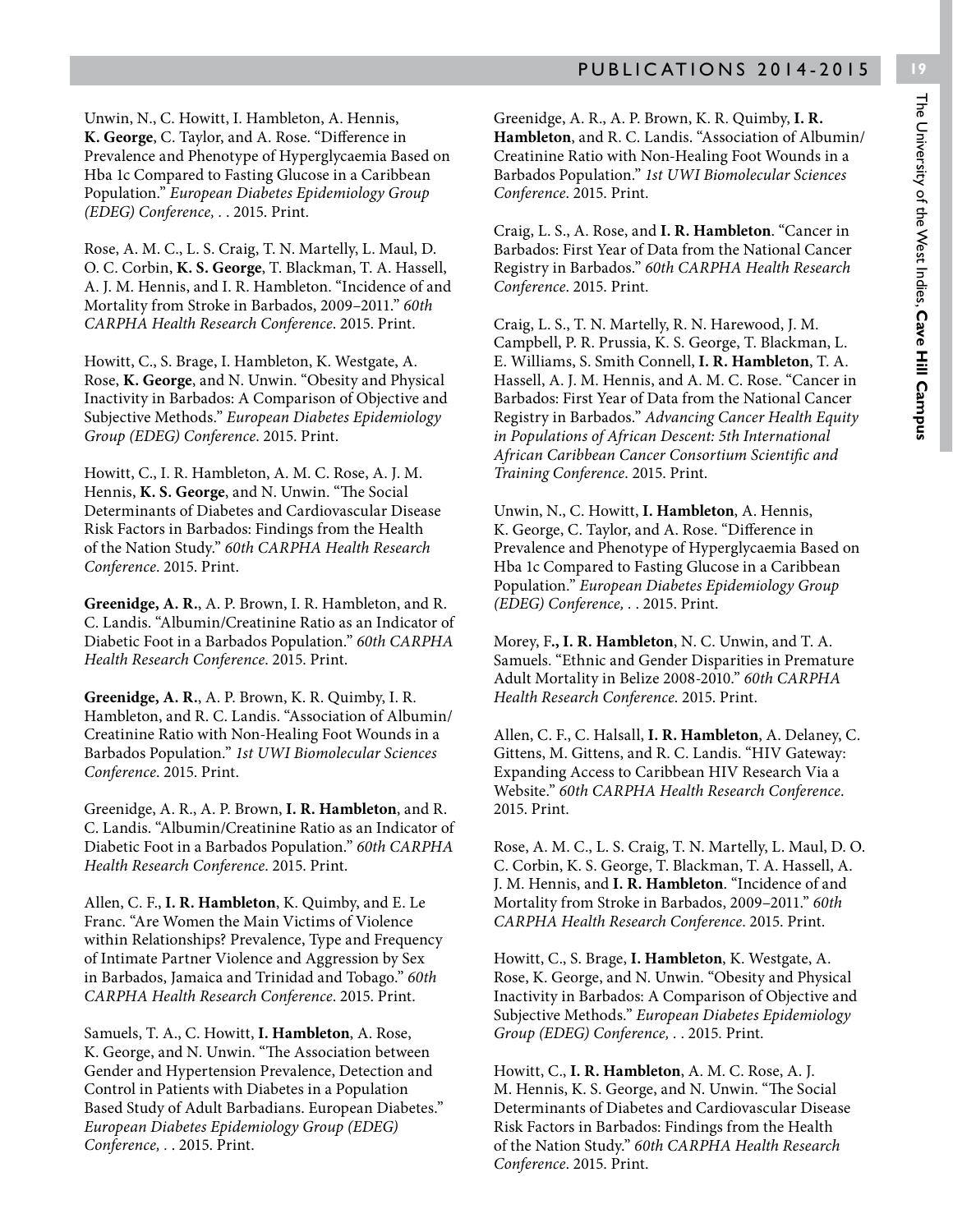Craig, L. S., T. N. Martelly, **R. N. Harewood**, J. M. Campbell, P. R. Prussia, K. S. George, T. Blackman, L. E. Williams, S. Smith Connell, I. R. Hambleton, T. A. Hassell, A. J. M. Hennis, and A. M. C. Rose. "Cancer in Barbados: First Year of Data from the National Cancer Registry in Barbados." *Advancing Cancer Health Equity in Populations of African Descent: 5th International African Caribbean Cancer Consortium Scientific and Training Conference*. 2015. Print.

Craig, L. S., T. N. Martelly, R. N. Harewood, J. M. Campbell, P. R. Prussia, K. S. George, T. Blackman, L. E. Williams, S. Smith Connell, I. R. Hambleton, **T. A. Hassell**, A. J. M. Hennis, and A. M. C. Rose. "Cancer in Barbados: First Year of Data from the National Cancer Registry in Barbados." *Advancing Cancer Health Equity in Populations of African Descent: 5th International African Caribbean Cancer Consortium Scientific and Training Conference*. 2015. Print.

Rose, A. M. C., L. S. Craig, T. N. Martelly, L. Maul, D. O. C. Corbin, K. S. George, T. Blackman, **T. A. Hassell**, A. J. M. Hennis, and I. R. Hambleton. "Incidence of and Mortality from Stroke in Barbados, 2009–2011." *60th CARPHA Health Research Conference*. 2015. Print.

Craig, L. S., T. N. Martelly, R. N. Harewood, J. M. Campbell, P. R. Prussia, K. S. George, T. Blackman, L. E. Williams, S. Smith Connell, I. R. Hambleton, T. A. Hassell, **A. J. M. Hennis**, and A. M. C. Rose. "Cancer in Barbados: First Year of Data from the National Cancer Registry in Barbados." *Advancing Cancer Health Equity in Populations of African Descent: 5th International African Caribbean Cancer Consortium Scientific and Training Conference*. 2015. Print.

Unwin, N., C. Howitt, I. Hambleton, **A. Hennis**, K. George, C. Taylor, and A. Rose. "Difference in Prevalence and Phenotype of Hyperglycaemia Based on Hba 1c Compared to Fasting Glucose in a Caribbean Population." *European Diabetes Epidemiology Group (EDEG) Conference, .* . 2015. Print.

Rose, A. M. C., L. S. Craig, T. N. Martelly, L. Maul, D. O. C. Corbin, K. S. George, T. Blackman, T. A. Hassell, **A. J. M. Hennis**, and I. R. Hambleton. "Incidence of and Mortality from Stroke in Barbados, 2009–2011." *60th CARPHA Health Research Conference*. 2015. Print.

Howitt, C., I. R. Hambleton, A. M. C. Rose, **A. J. M. Hennis**, K. S. George, and N. Unwin. "The Social Determinants of Diabetes and Cardiovascular Disease Risk Factors in Barbados: Findings from the Health of the Nation Study." *60th CARPHA Health Research Conference*. 2015. Print.

Samuels, T. A., **C. Howitt**, I. Hambleton, A. Rose, K. George, and N. Unwin. "The Association between Gender and Hypertension Prevalence, Detection and Control in Patients with Diabetes in a Population Based Study of Adult Barbadians. European Diabetes." *European Diabetes Epidemiology Group (EDEG) Conference, .* . 2015. Print.

Unwin, N., **C. Howitt**, I. Hambleton, A. Hennis, K. George, C. Taylor, and A. Rose. "Difference in Prevalence and Phenotype of Hyperglycaemia Based on Hba 1c Compared to Fasting Glucose in a Caribbean Population." *European Diabetes Epidemiology Group (EDEG) Conference, .* . 2015. Print.

**Howitt, C.**, S. Brage, I. Hambleton, K. Westgate, A. Rose, K. George, and N. Unwin. "Obesity and Physical Inactivity in Barbados: A Comparison of Objective and Subjective Methods." *European Diabetes Epidemiology Group (EDEG) Conference, .* . 2015. Print.

**Howitt, C.**, I. R. Hambleton, A. M. C. Rose, A. J. M. Hennis, K. S. George, and N. Unwin. "The Social Determinants of Diabetes and Cardiovascular Disease Risk Factors in Barbados: Findings from the Health of the Nation Study." *60th CARPHA Health Research Conference*. 2015. Print.

Landis, R. C. "20 Years of the Systemic Inflammatory Response." *Belgian Society for Extra-Corporeal Technology (BelSECT)*. 2015. Print.

Greenidge, A. R., A. P. Brown, I. R. Hambleton, and **R. C. Landis**. "Albumin/Creatinine Ratio as an Indicator of Diabetic Foot in a Barbados Population." *60th CARPHA Health Research Conference*. 2015. Print.

Greenidge, A. R., A. P. Brown, K. R. Quimby, I. R. Hambleton, and **R. C. Landis**. "Association of Albumin/Creatinine Ratio with Non-Healing Foot Wounds in a Barbados Population." *1st UWI Biomolecular Sciences Conference*. 2015. Print.

Allen, C. F., C. Halsall, I. R. Hambleton, A. Delaney, C. Gittens, M. Gittens, and **R. C. Landis**. "HIV Gateway: Expanding Access to Caribbean HIV Research Via a Website." *60th CARPHA Health Research Conference*. 2015. Print.

**Landis, R. C**.. "Inflammatory Response in Cardiac Surgery Patients: Still a Determinant of Outcome?" *INTERCEPT 2015, The Outcome Meeting*. 2015. Print.

---. "The Systemic Inflammatory Response: 20 Years On." *10th Annual Meeting of the Perfusion Downunder (PDU) Collaboration*. 2014. Print.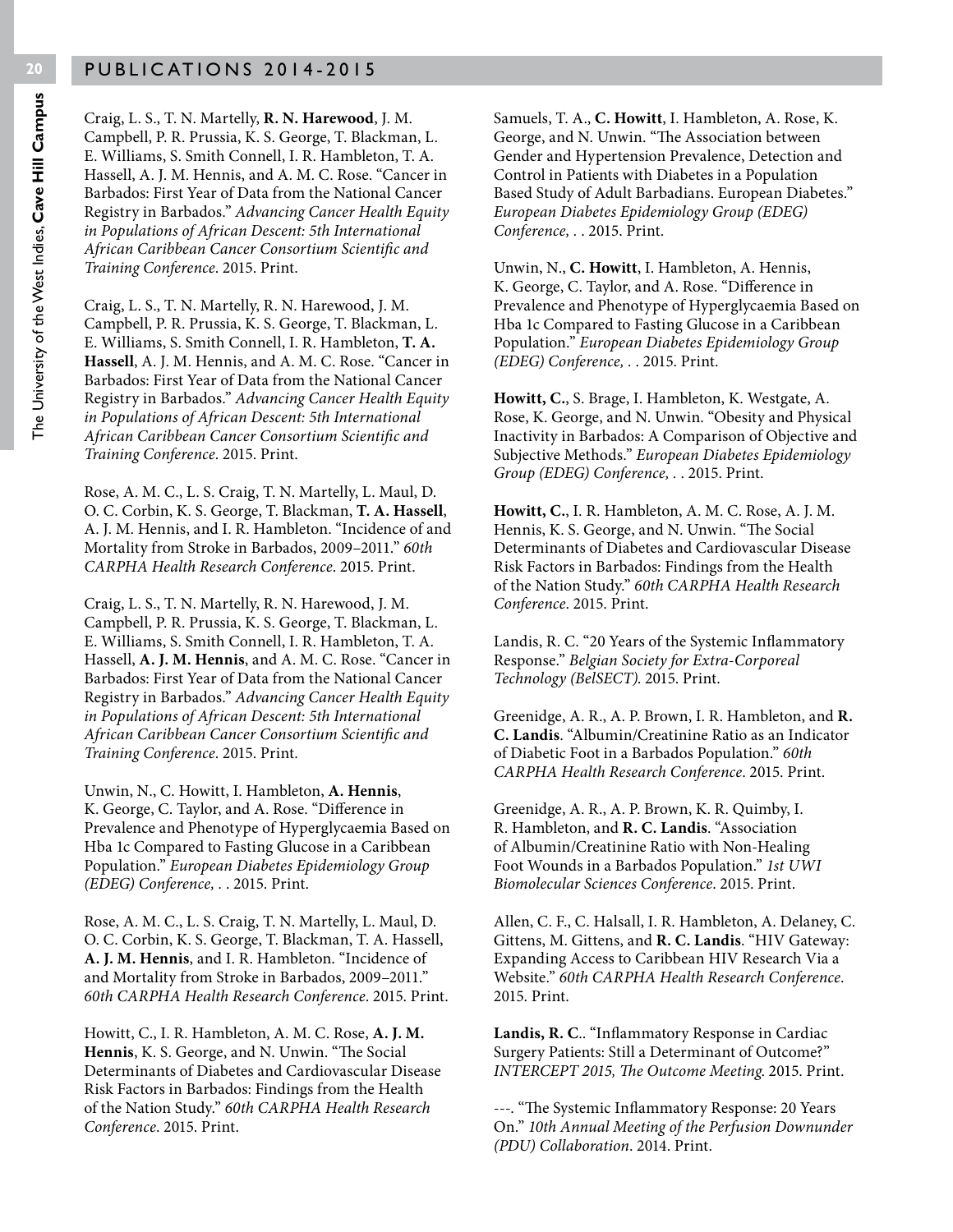---. "The Systemic Inflammatory Response: Clinical Practice Guidelines and the Way Ahead." *10th Annual Meeting of the Perfusion Downunder (PDU) Collaboration*. 2014. Print.

Allen, C. F., I. R. Hambleton, K. Quimby, and **E. Le Franc**. "Are Women the Main Victims of Violence within Relationships? Prevalence, Type and Frequency of Intimate Partner Violence and Aggression by Sex in Barbados, Jamaica and Trinidad and Tobago." *60th CARPHA Health Research Conference*. 2015. Print.

Craig, L. S., **T. N. Martelly**, R. N. Harewood, J. M. Campbell, P. R. Prussia, K. S. George, T. Blackman, L. E. Williams, S. Smith Connell, I. R. Hambleton, T. A. Hassell, A. J. M. Hennis, and A. M. C. Rose. "Cancer in Barbados: First Year of Data from the National Cancer Registry in Barbados." *Advancing Cancer Health Equity in Populations of African Descent: 5th International African Caribbean Cancer Consortium Scientific and Training Conference*. 2015. Print.

Rose, A. M. C., L. S. Craig, **T. N. Martelly**, L. Maul, D. O. C. Corbin, K. S. George, T. Blackman, T. A. Hassell, A. J. M. Hennis, and I. R. Hambleton. "Incidence of and Mortality from Stroke in Barbados, 2009–2011." *60th CARPHA Health Research Conference*. 2015. Print.

Rose, A. M. C., L. S. Craig, T. N. Martelly, **L. Maul**, D. O. C. Corbin, K. S. George, T. Blackman, T. A. Hassell, A. J. M. Hennis, and I. R. Hambleton. "Incidence of and Mortality from Stroke in Barbados, 2009–2011." *60th CARPHA Health Research Conference*. 2015. Print.

Craig, L. S., T. N. Martelly, R. N. Harewood, J. M. Campbell, **P. R. Prussia**, K. S. George, T. Blackman, L. E. Williams, S. Smith Connell, I. R. Hambleton, T. A. Hassell, A. J. M. Hennis, and A. M. C. Rose. "Cancer in Barbados: First Year of Data from the National Cancer Registry in Barbados." *Advancing Cancer Health Equity in Populations of African Descent: 5th International African Caribbean Cancer Consortium Scientific and Training Conference*. 2015. Print.

Allen, C. F., I. R. Hambleton, **K. Quimby**, and E. Le Franc. "Are Women the Main Victims of Violence within Relationships? Prevalence, Type and Frequency of Intimate Partner Violence and Aggression by Sex in Barbados, Jamaica and Trinidad and Tobago." *60th CARPHA Health Research Conference*. 2015. Print.

Greenidge, A. R., A. P. Brown, **K. R. Quimby**, I. R. Hambleton, and R. C. Landis. "Association of Albumin/ Creatinine Ratio with Non-Healing Foot Wounds in a Barbados Population." *1st UWI Biomolecular Sciences Conference*. 2015. Print.

Samuels, T. A., C. Howitt, I. Hambleton, **A. Rose**, K. George, and N. Unwin. "The Association between Gender and Hypertension Prevalence, Detection and Control in Patients with Diabetes in a Population Based Study of Adult Barbadians. European Diabetes." *European Diabetes Epidemiology Group (EDEG) Conference, .* . 2015. Print.

Craig, L. S., **A. Rose**, and I. R. Hambleton. "Cancer in Barbados: First Year of Data from the National Cancer Registry in Barbados." *60th CARPHA Health Research Conference*. 2015. Print.

Craig, L. S., T. N. Martelly, R. N. Harewood, J. M. Campbell, P. R. Prussia, K. S. George, T. Blackman, L. E. Williams, S. Smith Connell, I. R. Hambleton, T. A. Hassell, A. J. M. Hennis, and **A. M. C. Rose**. "Cancer in Barbados: First Year of Data from the National Cancer Registry in Barbados." *Advancing Cancer Health Equity in Populations of African Descent: 5th International African Caribbean Cancer Consortium Scientific and Training Conference*. 2015. Print.

Unwin, N., C. Howitt, I. Hambleton, A. Hennis, K. George, C. Taylor, and **A. Rose**. "Difference in Prevalence and Phenotype of Hyperglycaemia Based on Hba 1c Compared to Fasting Glucose in a Caribbean Population." *European Diabetes Epidemiology Group (EDEG) Conference, .* . 2015. Print.

**Rose, A. M. C.**, L. S. Craig, T. N. Martelly, L. Maul, D. O. C. Corbin, K. S. George, T. Blackman, T. A. Hassell, A. J. M. Hennis, and I. R. Hambleton. "Incidence of and Mortality from Stroke in Barbados, 2009–2011." *60th CARPHA Health Research Conference*. 2015. Print.

Howitt, C., S. Brage, I. Hambleton, K. Westgate, **A. Rose**, K. George, and N. Unwin. "Obesity and Physical Inactivity in Barbados: A Comparison of Objective and Subjective Methods." *European Diabetes Epidemiology Group (EDEG) Conference, .* . 2015. Print.

Howitt, C., I. R. Hambleton, **A. M. C. Rose**, A. J. M. Hennis, K. S. George, and N. Unwin. "The Social Determinants of Diabetes and Cardiovascular Disease Risk Factors in Barbados: Findings from the Health of the Nation Study." *60th CARPHA Health Research Conference*. 2015. Print.

**Samuels, T. A.**, C. Howitt, I. Hambleton, A. Rose, K. George, and N. Unwin. "The Association between Gender and Hypertension Prevalence, Detection and Control in Patients with Diabetes in a Population Based Study of Adult Barbadians. European Diabetes." *European Diabetes Epidemiology Group (EDEG) Conference, .* . 2015. Print.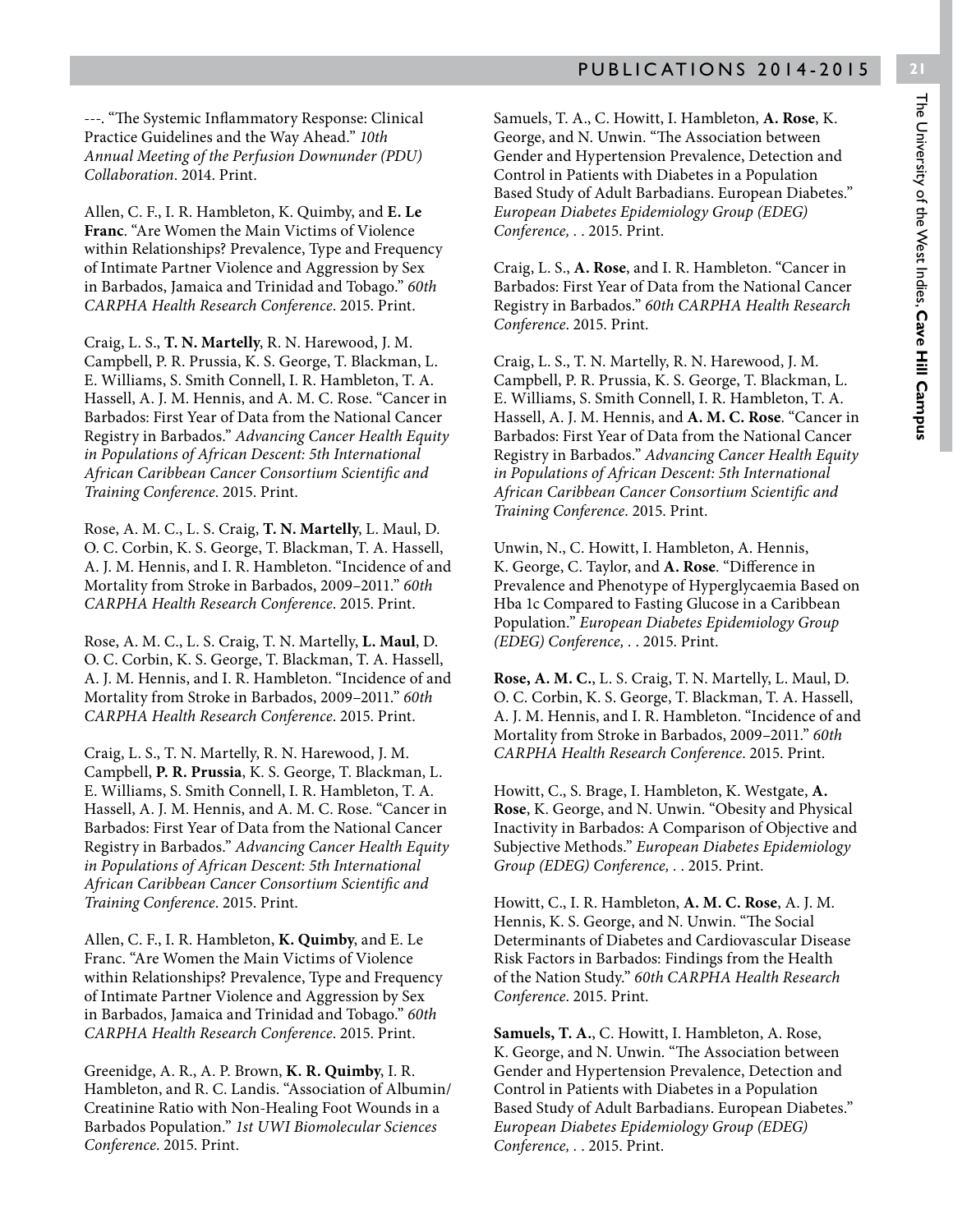Morey, F., I. R. Hambleton, N. C. Unwin, and **T. A. Samuels**. "Ethnic and Gender Disparities in Premature Adult Mortality in Belize 2008-2010." *60th CARPHA Health Research Conference*. 2015. Print.

Craig, L. S., T. N. Martelly, R. N. Harewood, J. M. Campbell, P. R. Prussia, K. S. George, T. Blackman, L. E. Williams, **S. Smith Connell**, I. R. Hambleton, T. A. Hassell, A. J. M. Hennis, and A. M. C. Rose. "Cancer in Barbados: First Year of Data from the National Cancer Registry in Barbados." *Advancing Cancer Health Equity in Populations of African Descent: 5th International African Caribbean Cancer Consortium Scientific and Training Conference*. 2015. Print.

Unwin, N., C. Howitt, I. Hambleton, A. Hennis, K. George, **C. Taylor**, and A. Rose. "Difference in Prevalence and Phenotype of Hyperglycaemia Based on Hba 1c Compared to Fasting Glucose in a Caribbean Population." *European Diabetes Epidemiology Group (EDEG) Conference, .* . 2015. Print.

Samuels, T. A., C. Howitt, I. Hambleton, A. Rose, K. George, and **N. Unwin**. "The Association between Gender and Hypertension Prevalence, Detection and Control in Patients with Diabetes in a Population Based Study of Adult Barbadians. European Diabetes." *European Diabetes Epidemiology Group (EDEG) Conference, .* . 2015. Print.

**Unwin, N.**, C. Howitt, I. Hambleton, A. Hennis, K. George, C. Taylor, and A. Rose. "Difference in Prevalence and Phenotype of Hyperglycaemia Based on Hba 1c Compared to Fasting Glucose in a Caribbean Population." *European Diabetes Epidemiology Group (EDEG) Conference, .* . 2015. Print.

Morey, F., I. R. Hambleton, **N. C. Unwin**, and T. A. Samuels. "Ethnic and Gender Disparities in Premature Adult Mortality in Belize 2008-2010." *60th CARPHA Health Research Conference*. 2015. Print.

Howitt, C., S. Brage, I. Hambleton, K. Westgate, A. Rose, K. George, and **N. Unwin**. "Obesity and Physical Inactivity in Barbados: A Comparison of Objective and Subjective Methods." *European Diabetes Epidemiology Group (EDEG) Conference, .* . 2015. Print.

Howitt, C., I. R. Hambleton, A. M. C. Rose, A. J. M. Hennis, K. S. George, and **N. Unwin**. "The Social Determinants of Diabetes and Cardiovascular Disease Risk Factors in Barbados: Findings from the Health of the Nation Study." *60th CARPHA Health Research Conference*. 2015. Print.

Craig, L. S., T. N. Martelly, R. N. Harewood, J. M. Campbell, P. R. Prussia, K. S. George, T. Blackman, **L. E. Williams**, S. Smith Connell, I. R. Hambleton, T. A. Hassell, A. J. M. Hennis, and A. M. C. Rose. "Cancer in Barbados: First Year of Data from the National Cancer Registry in Barbados." *Advancing Cancer Health Equity in Populations of African Descent: 5th International African Caribbean Cancer Consortium Scientific and Training Conference*. 2015. Print.

#### *Technical Reports*

Hambleton, I. R., **C. Allen**, and K. Quimby. *Exploring Inter-Personal Violence and Aggression within Relationships in Three Caribbean Countries* 2014. Print.

Rose, A. M. C., T. N. Martelly, **L. Craig**, J. Campbell, I. Hambleton, and P. Prussia. *Cancer in Barbados 2008: Annual Report of the BNR-Cancer*. St Michael, Barbados: Chronic Disease Research Centre, The University of the West Indies, 2015. Print.

Rose, A. M. C., T. N. Martelly, L. Craig**, J. Campbell**, I. Hambleton, and P. Prussia. *Cancer in Barbados 2008: Annual Report of the BNR-Cancer*. St Michael, Barbados: Chronic Disease Research Centre, The University of the West Indies, 2015. Print.

Unwin, N., A. M. C. Rose, **K. S. George**, I. R. Hambleton, and C. Howitt. *The Barbados Health of the Nation Survey: Core Findings*. St Michael, Barbados: Chronic Disease Research Centre, The University of the West Indies and the Barbados Ministry of Health, 2015. Print.

**Hambleton, I. R.***2009 National Youth Knowledge Attitudes Behaviours and Practices (KABP) Survey on HIV: Fact Sheet* 2015. Print.

---. *2011 National Youth Knowledge Attitudes Behaviours and Practices (KABP) Survey on HIV: Fact Sheet* 2015. Print.

---. *2013 National Youth Knowledge Attitudes Behaviours and Practices (KABP) Survey on HIV: Fact Sheet* 2015. Print.

Unwin, N., A. M. C. Rose, K. S. George, **I. R. Hambleton**, and C. Howitt. *The Barbados Health of the Nation Survey: Core Findings*. St Michael, Barbados: Chronic Disease Research Centre, The University of the West Indies and the Barbados Ministry of Health, 2015. Print.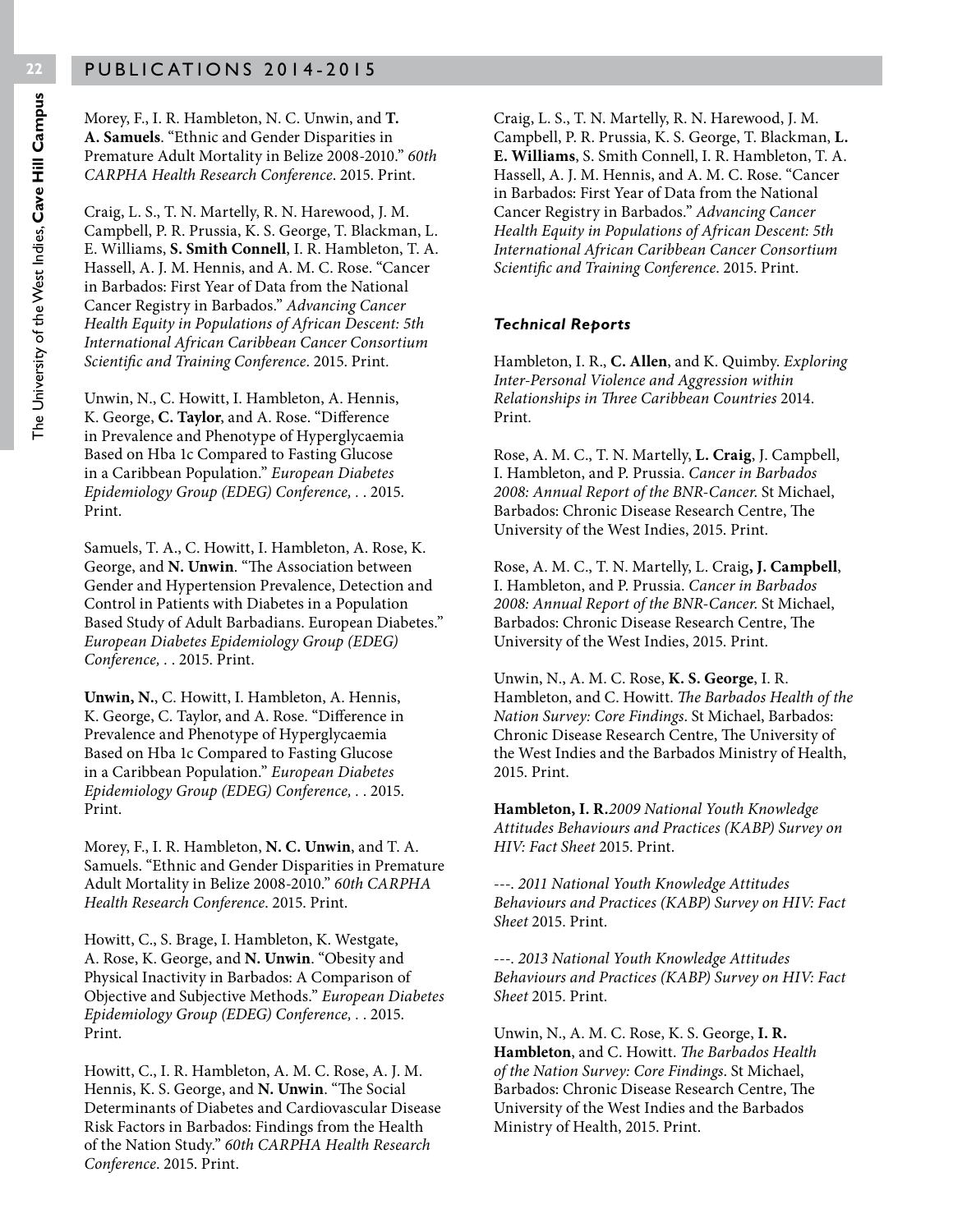Rose, A. M. C., T. N. Martelly, L. Craig, J. Campbell, **I. Hambleton**, and P. Prussia. *Cancer in Barbados 2008: Annual Report of the BNR-Cancer*. St Michael, Barbados: Chronic Disease Research Centre, The University of the West Indies, 2015. Print.

**Hambleton, I. R.** *Disparities in Life Expectancy in the Caribbean. Briefing Report* 2015. Print.

**Hambleton, I. R.**, C. Allen, and K. Quimby. *Exploring Inter-Personal Violence and Aggression within Relationships in Three Caribbean Countries* 2014. Print.

**Hambleton, I. R.***National Youth Knowledge Attitudes Behaviours and Practices (KABP) Surveys on HIV: Trends in World Bank Indicators (2009-2013)* 2015. Print.

Unwin, N., A. M. C. Rose, K. S. George, I. R. Hambleton, and **C. Howitt**. *The Barbados Health of the Nation Survey: Core Findings*. St Michael, Barbados: Chronic Disease Research Centre, The University of the West Indies and the Barbados Ministry of Health, 2015. Print.

Rose, A. M. C., **T. N. Martelly**, L. Craig, J. Campbell, I. Hambleton, and P. Prussia. *Cancer in Barbados 2008: Annual Report of the BNR-Cancer*. St Michael, Barbados: Chronic Disease Research Centre, The University of the West Indies, 2015. Print.

Rose, A. M. C., T. N. Martelly, L. Craig, J. Campbell, I. Hambleton, and **P. Prussia**. *Cancer in Barbados 2008: Annual Report of the BNR-Cancer*. St Michael, Barbados: Chronic Disease Research Centre, The University of the West Indies, 2015. Print.

Hambleton, I. R., C. Allen, and **K. Quimby**. *Exploring Inter-Personal Violence and Aggression within Relationships in Three Caribbean Countries* 2014. Print.

Unwin, N., **A. M. C. Rose**, K. S. George, I. R. Hambleton, and C. Howitt. *The Barbados Health of the Nation Survey: Core Findings*. St Michael, Barbados: Chronic Disease Research Centre, The University of the West Indies and the Barbados Ministry of Health, 2015. Print.

**Rose, A. M. C.**, T. N. Martelly, L. Craig, J. Campbell, I. Hambleton, and P. Prussia. *Cancer in Barbados 2008: Annual Report of the BNR-Cancer*. St Michael, Barbados: Chronic Disease Research Centre, The University of the West Indies, 2015. Print.

**Unwin, N.**, A. M. C. Rose, K. S. George, I. R. Hambleton, and C. Howitt. *The Barbados Health of the Nation Survey: Core Findings*. St Michael, Barbados: Chronic Disease Research Centre, The University of the West Indies and the Barbados Ministry of Health, 2015. Print.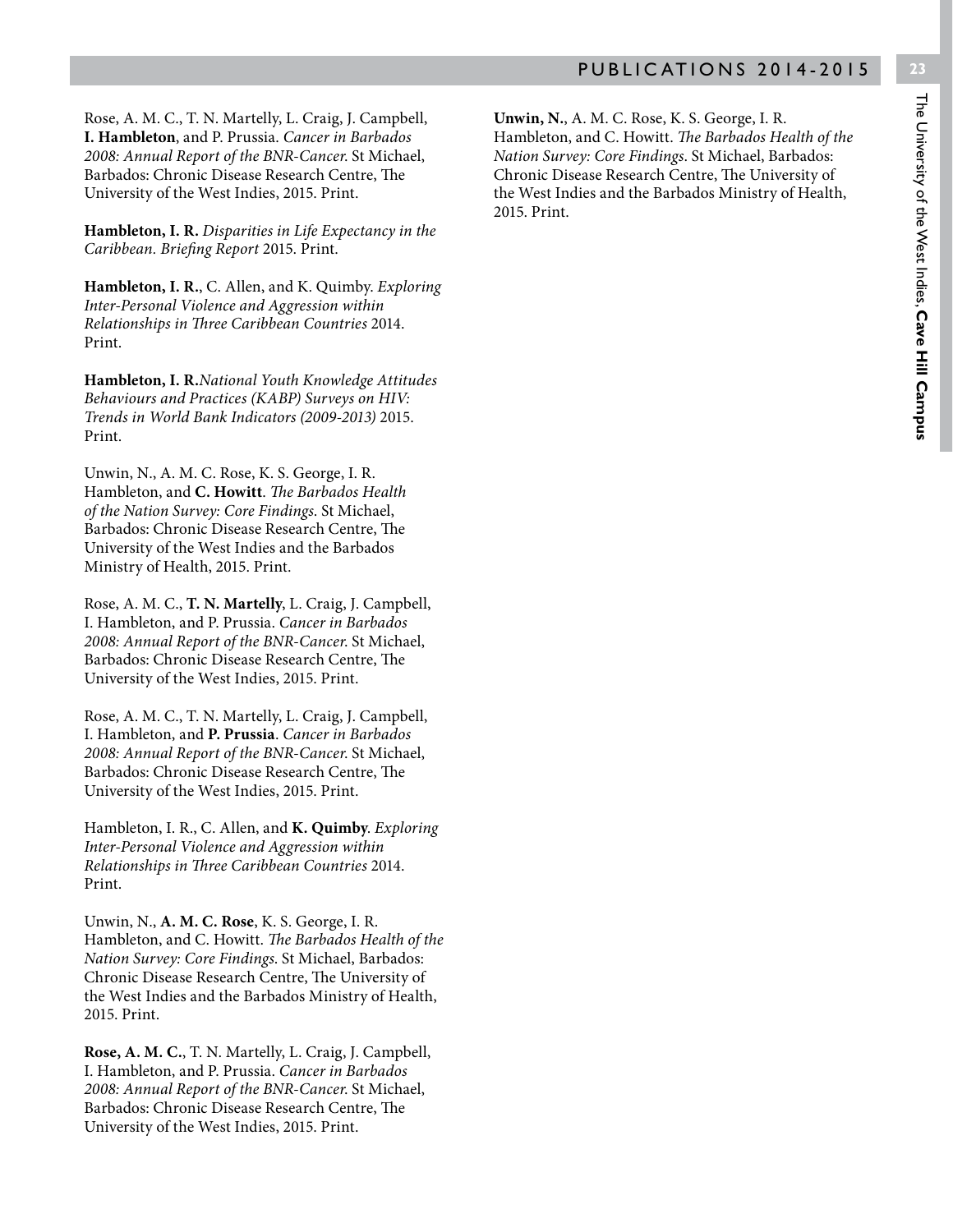## FACULTY OF PURE & APPLIED SCIENCES

#### **DEPARTMENT OF BIOLOGICAL AND CHEMICAL SCIENCES**

#### *Refereed Book Chapters*

**McDowell, S. A. C.,** and J. A. Joseph, "Interplay of Hydrogen, Halogen, Lithium and Beryllium Bonds in Complexes of Thiirane", *Noncovalent Forces*, *Challenges and Advances in Computational Chemistry and Physics*, Ed. S. Scheiner. New York: Springer, 2015. 19. Print.

#### *Refereed Journal Articles*

**Alleyne, A. T.,** S. Austin, and A. Williams, **"**Distribution of CYP17α Polymorphism and Selected Physiochemical Factors of Uterine Leiomyoma in Barbados." *Metagene* 2 **(**2014): 358-365. Print.

**Alleyne, A. T.,** J. M. Gilkes, and G. Briggs, **"**Early Detection of Super-elongation Disease in Manihot Esculenta Crantz (cassava) using Molecular Markers for Gibberellic Acid Biosynthesis." *Eur J. Plant Pathol*, 141.1(2015): 27-34. Print.

Briggs, G. B., **A. T. Alleyne,** Z. Nahkid, J. Ayats, and, W. Elibox, "First Report of Orange Rust Disease of Sugarcane in the Dominican Republic." *Plant Disease* 98.7(2014): 1010-1010. PDIS-01-14-0044-PDN. R1. Print

Edwards, Q. A., S. M. Kulikov, and, **L. D. Garner-O'Neale,** "Caffeine in Surface and Wastewaters in Barbados, West Indies." *SpringerPlus*, 4.1(2015): 1-12. Print.

**Garner-O'Neale, L. D.,** and B. Ogunkola, "Effects of Interest in Science, Study Habits, Sex and Level of Study on the Nature of Science Literacy Level of Undergraduate Chemistry Students of the University of the West Indies, Barbados." *Journal of Educational and Social Research* 52 *(*2015): 267-274. Print.

Edwards, Quincy A., Sherry-Anne S. Hinkson, **L. D. Garner-O'Neale** and Sergei M. Kulikov. "Quantification of Caffeine in Selected Beverages Via Gas Chromatography-Mass Spectroscopy." *International Journal of Chemical Sciences*, 13.1 (2015): 133-142. Print.

Walcott, J., and **J. A. Horrocks**, **"**Design of a Protected Area for Inter-nesting Hawksbills in Barbados: An Evidence-based Approach." *Bulletin of Marine Science* 90 (2014): 969-987. Print.

Williams, R., **J. A**. **Horrocks,** and A. Pernetta, "Natural History, Distribution, and Conservation Status of the Barbados Leaf-toed Gecko, *Phyllodactyluspulcher* Gray, 1872 (Squamata, Gekkonidae)." *Herptological Notes* 8 (2015): 197-204. Print.

**McDowell, S. A. C.,** J. A. Joseph, and A. D. Buckingham, "Comment on "Destabilization of the Halogen Bond in Complexes of Protonated NCX (X = F, Cl, Br) Molecules [Chem. Phys. Lett. 603 (2014) 37–40]", *Chemical Physics Letters* 622 (2015): 42-44. Print.

**McDowell, S. A. C. ,** and J. A. Joseph, "Comparative Computational Study of Model Halogen-Bonded Complexes of FKrCl", *Journal of Physical Chemistry A* 119 (2015): 2568−2577. Print.

**McDowell, S. A. C.,** and S. J. Maynard, "A Computational Study of Model Beryllium-bonded Complexes of Oxirane and F-substituted Oxiranes with BeX2 (X = H, Cl)", *Chemical Physics Letters* 630 (2015): 91-95. Print.

Payne, N. A, L. C. Delmas, **S. A. C. McDowell,** and A. R.Williams**,** "Computationally Forecasting the Effect of Dibenzylammonium Substituents on Pseudorotaxane Formation with Dibenzo[24] Crown-8" *Tetrahedron Lett.*56.37 (2015): 5175-5179. Print.

**McDowell, S. A. C.,** and A. D. Buckingham, "Cooperative Effects in FH/Li … HCCX  $\ldots$  OH2Complexes (X = F, Cl, Br, H)", *SpectrochimicaActa A*, 136 (2015): 27-31. Print.

**McDowell, S. A. C**., and D. S. Hamilton, "Cooperative Effects of Hydrogen, Halogen and Beryllium Bonds on Model Halogen-bonded FCl… YZ (YZ = BF, CO, N2) Complexes in FX…FCl…YZ Trimers (FX = FH, FCl, F2Be)", *Molecular Physics* 113 (2015): 1991-1997. Print.

Cadogan, E. I., C. H. Lee, and **S. R. Popuri**, "Facile Synthesis of Chitosan Derivaties and *Arthrobacter sp.* Biomass for the Removal of Europium(III) Ions from Aqueous Solution through Biosorption". *International Biodeterioration & Biodegradation* 102 (2015): 286-297. Print.

The University of the West Indies, **Cave Hill Campus**

The University of the West Indies, Cave Hill Campus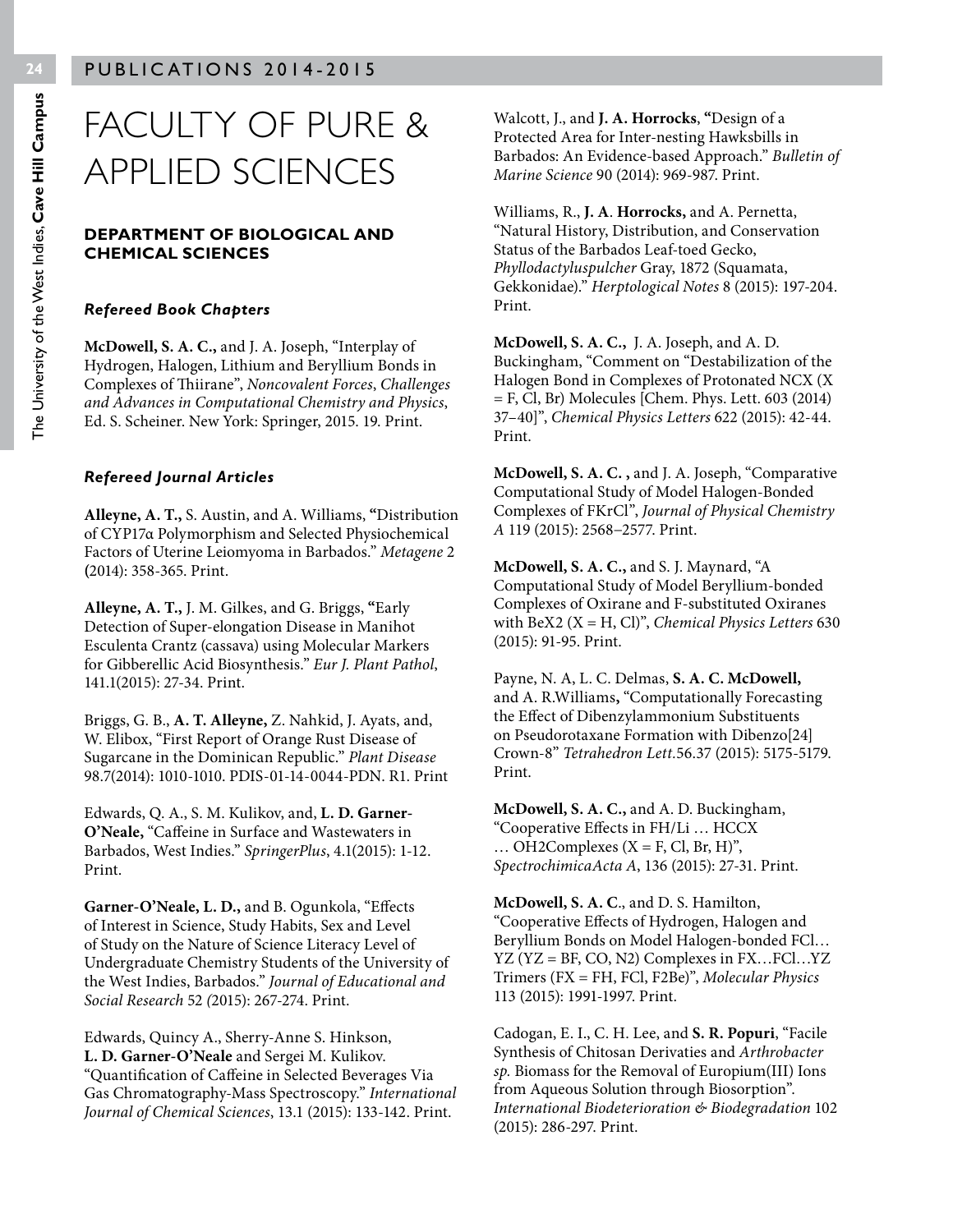Lee, C. H., **S. R. Popuri**, Y. H. Peng*,* S. S. Fang, K. L. Lin, K. S. Fan, and T. C. Chang. "Overview on Industrial Recycling Technologies and Management Strategies of Scrap Fluorescent Lamps in Taiwan and other Developed Countries." *Journal of Material Cycles and Waste Management* 17 (2015): 312-323*.*  Print.

**Sutrina, S.L**, K.Daniel, M. Lewis, N.T. Charles, C.K.E. Anselm, N. Thomas, and N. Holder. "Biofilm Growth of *Escherichia coli* is Subject to cAMPdependent and cAMP-independent Inhibition." *J Mo lMicrobiol Biotechnol*, 25 (2015): 208-224.Print.

Layne H. Tanya, Joy S. Roach, and **W.F. Tinto.** "Review of β-Carboline Alkaloid from the Genus *Aspidosperma*." *Natural Product Communications*, 10 (2015): 183-186. Print.

#### *Refereed Conference Papers*

**Alleyne, A. T.,** M. James, and C. Cummins. **"**Characterization of Sweet Potato Disease in Barbados." National Council for Science and Technology (NCST) symposium, Barbados, March 24, 2015. Address.

**Alleyne, A. T**, C. Cummins, and M. James, "Characterization of the Sweet Potato Virus (SPVD) Disease like Complex in Barbados." Joint CFCS-APS-CD Meeting, St. Thomas, USVI, July 2014. Address.

Bideau, V. A. and **A. T.Alleyne,** "Fatty Acid Synthase Gene and Uterine Leiomyoma Risk in a Barbadian Population." National Council for Science and Technology (NCST) Symposium, Barbados, March 24, 2015. Address.

**Alleyne, A. T.** "Molecular Characterization of Three Major Root Crop Diseases in Barbados." National Agriculture Conference hosted by Ministry of Agriculture, Food and Fisheries, Barbados, April 2015. Address.

**---.** "Re-emergence of Super-elongation Disease in Barbados." Presented at the Barbados Society of Technologists in Agriculture (BSTA) Meeting, Barbados, February 2015. Address.

**Alleyne, A. T.**, M. James, and C. Cummins. "siRNA Sequencing of RNA from Infected Sweet Potato Leaves, Reveal Symptomless Mastreviruses in an SPVD Like Syndrome in Barbados." American Phytopathology Society, First Annual Phytobiomes Workshop, USA July 3, 2015. Address.

Gilkes, J, M. and **A. T**. **Alleyne**. "Super elongation Disease in Barbados." National Council for Science and Technology (NCST) Symposium, Barbados, March 24, 2015. Address.

**Garner-O'Neale L.,** and A. Cumberbatch, "Attitudes of Chemistry Undergraduate Students Towards Mathematics at the University of the West Indies Cave Hill Campus." Learning Strategies in STEM, Biennial Conference of the UWI Schools of Education, Accra Beach Hotel, June 1-4, 2015. Address.

**Garner-O'Neale**, **L. D.,** "Chemical Education Research: A viable Option in the Undergraduate Chemistry Program at UWI Cave Hill." 23rd Biennial Conference on Chemical Education (BCCE), Grand Valley State University Symposium, July 31 – August 7, 2014. Address.

Casimir S., **L. Garner-O'Neale,** and S. Kulikov. "Effect of Sex, Numerical Ability and Attitude Towards Mathematics and Chemistry on Student Achievement in Mole Concept Chemistry." 23rd Biennial Conference on Chemical Education (BCCE), Grand Valley State University, July 31 – August 7, 2014. Address.

Hurdle, K. H., **S. R. Popuri,** and E. Smith. "Adsorptive Removal of Nitrate Ions from Aqueous Solutions Using Biodegradable Sorbent." Science and Technology Symposium of the National Council for Science and Technology, Barbados, March 24-25, 2015. Address.

Harewood, A. J. T., and **S. R. Popuri.** "Bioelectricity Production from Wastewater in a Microbial Fuel Cells Using Biodegradable/Green Copolymer Proton Exchange Membrane", Science and Technology Symposium of the National Council for Science and Technology, Barbados, March 24-25, 2015. Address.

Fang, S. S., C. H. Lee, **S. R. Popuri,** Y. W. Chang, J. H. Luo, Z. W. Lin, B. Y. Qiu, and S. K. Zhong. "Biosorptive Removal of Gallium (III) Ion from Wastewater by Using Novel Animal Waste Sorbents." 7th Annual International Conference on Challenges in Science & Engineering, Johor Bahru, Malaysia, October 12-16, 2014. Address.

**Popuri**, **S. R.,** D N. Haynes, C. C. Wang, C.Y. Chang*,,*  and A. J. T. Harewood, "Comparative Efficiencies of Carbon and Copper Coated Carbon Electrodes in Energy Production with Waste Water through a Microbial Fuel Cells." 7th Annual International Conference on Challenges in Science & Engineering. Johor Bahru, Malaysia, October 12-16, 2014. Address.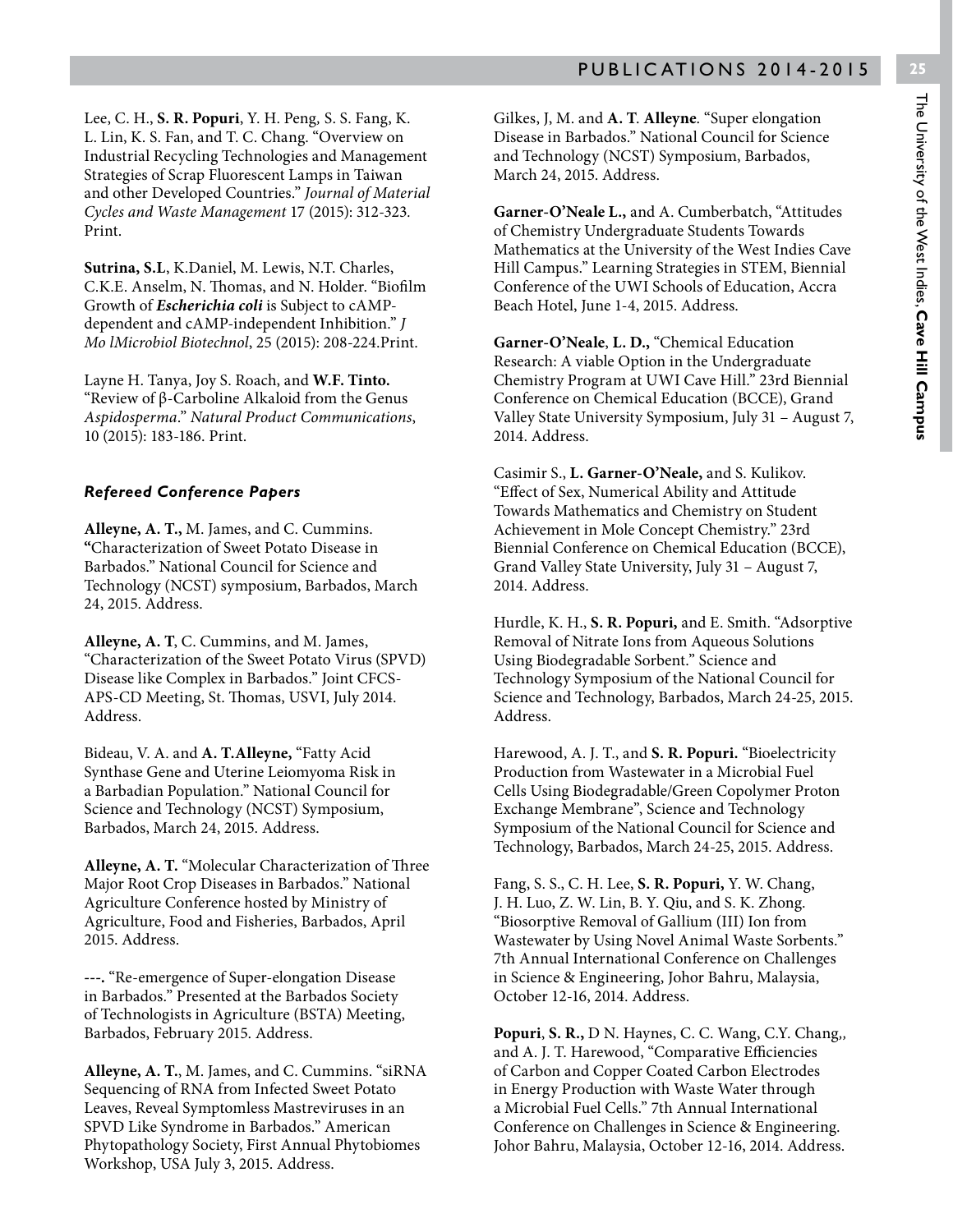Chang, C.Y., **S. R. Popuri,** C. H. Ni, and H. Liu. "Membrane Bioreactor for the Treatment of Chemical Synthesis Based Pharmaceutical Wastewater." 7th Annual International Conference on Challenges in Science & Engineering, Johor Bahru, Malaysia, October 12-16, 2014. Address.

Harewood, A. J. T., **S. R. Popuri,** E. I. Cadogan, and C. H. Lee. "Performance of Chitosan/green Copolymer Blend as Proton Exchange Membrane in Microbial Fuel cells." 7th Annual International Conference on Challenges in Science & Engineering, Johor Bahru, Malaysia, October 12-16, 2014. Address.

Cadogan, E. I., C. H. Lee, **S. R. Popuri,** Yu-Cheng Liao, and Chen-I Yeh. "Removal of Europium (III) Ion from Aqueous Solution Through Biosorption onto Arthrobacter Sp. and Chitosan Derivatives." 7th Annual International Conference on Challenges in Science & Engineering, Johor Bahru, Malaysia, October 12-16, 2014. Address.

Bannis, N., E. Monrose, and **S. R. Popuri.** "Simultaneous Production of Bioelectricity and Wastewater Treatment in a Dual Chambered Microbial Fuel Cell." Science and Technology Symposium of the National Council for Science and Technology, Barbados, March 24-25, 2015. Address.

Cadogan, E. I., C. H. Lee, **S. R. Popuri,** C.H. Cheng, and C.Y. Ching, "Synthesis of Chitosan Nanoparticles for the Removal of Rare Earth Element Yttrium from Aqueous Solutions." 7th Annual International Conference on Challenges in Science & Engineering, Johor Bahru, Malaysia, October 12-16, 2014. Address.

**Popuri**, **S. R.,** L. Thornhill, T. Rogers. "Waste-to-Energy: Bioelectricity Production from Wastewater in Dual Chambered Microbial Fuel Cell." 7th Annual International Conference on Challenges in Science & Engineering, Johor Bahru, Malaysia, October 12-16, 2014. Address.

Satney, W., A. Carrington, **T. Scantlebury-Manning**, and A. Als. "Determining Signal Source Integrity Using a Semi-Supervised Pattern Classification System." International Conference on Artificial Intelligence, July 2015. Address.

**Vallès, H.** and H. A. Oxenford *"*Do Fishpot Catches and Underwater Visual Fish Surveys Tell the Same Story Along a Gradient of Fishing Pressure in a Small Caribbean Island?*"* 37th Annual Meeting of the Association of Marine Laboratories of the Caribbean (AMLC), Curaçao*,* May 2015. Address.

**Vallès, H.,** and H. A. Oxenford "Do Fishpot Catches and Underwater Visual Fish Surveys Tell the Same Story Along a Gradient of Fishing Pressure in a Small Caribbean Island?" 67th Conference of the Gulf & Caribbean Fisheries Institute, Bridgetown, Barbados*,*  Nov 2014. Address.

**Vallès, H.,** "How Big are your Parrotfish? Explicit Reference Points in Parrotfish Size for Coral Reefs in the Caribbean", 2nd International Ocean Research Conference, Barcelona, Spain*,* Nov 2014**.** Address.

Monnereau, I., R. Mahon, R. McConney, L. Nurse, R. Turner, and **H. Vallès**. "The Impacts of Indicator Choice for Small Island Developing States in Climate Change Fishery Sector Vulnerability Assessments." Small-scale Fisheries Conference, Merida, Mexico. Sept 2014. Address.

**Valles, H.,** D.Gill, and H. A. Oxenford. "Parrotfish Size as a Useful Indicator of Reef Fishing Effects in a Small Caribbean Island." *Coral Reefs* (2015): DOI 10.1007/s00338-015-1295-x. Web.

Miller, S., **H. Vallès**, and H. A. Oxenford. "Preliminary Analysis of Reef Fish Settlement Patterns in Eleuthera, The Bahamas." *Proceedings of the Gulf & Caribbean Fisheries Institute* 66 (2014): 34-35. Print.

**Vallès, H.**, H. A. Oxenford, A. Brathwaite, R. Roach, R. Goodridge, and S. Warren-Gittens. *"*What Saved the Corals in 2010? A Comparison of the Two Worst Mass Bleaching Events in Barbados." 37th Annual Meeting of the Association of Marine Laboratories of the Caribbean (AMLC), Curaçao*,* May 2015. Address.

#### *Technical Reports*

**Smith**, **E.,** "Water Quality Monitoring and Analysis Program (WQMAP): Report Submitted to St Lucia Government Sustainable Development and Environment Division."St. Lucia, 2015. Print.

**Vallès, H.,** "A Snapshot View of the Fish Aggregating Device (FAD) Fishery in Selected Communes of the Departments of the Southeast, South and Grande Anse, Haiti." 44, 2015. Print.

**---**. "A Sub-regional Management Plan for Fish Aggregating Device (FAD) Fisheries in the Caribbean Regional Fisheries Mechanism (CRFM) Member States."123, 2015. Print.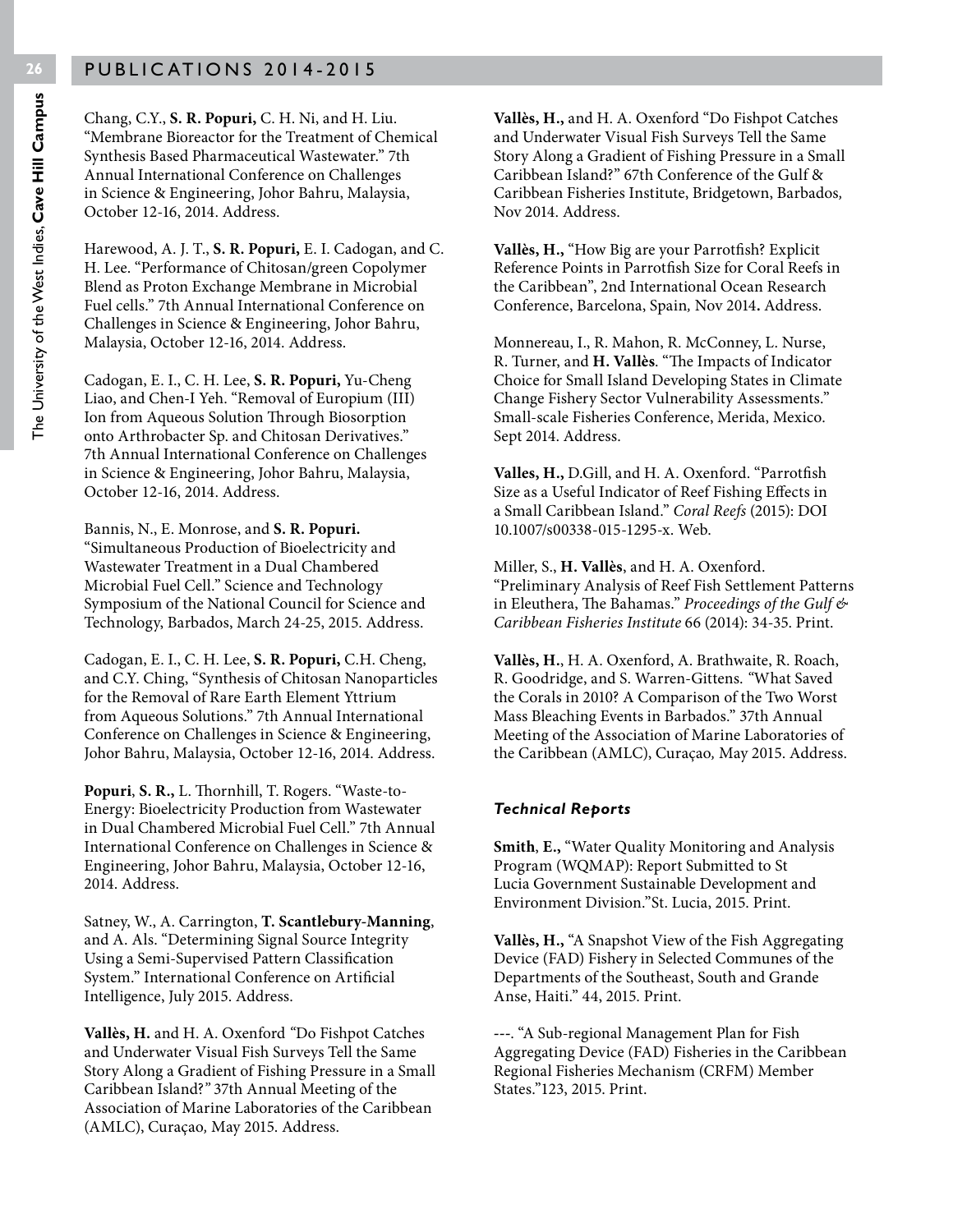Monnereau, I., R. Mahon, P. McConney, L. Nurse, R. Turner, and **H. Vallès**. *Vulnerability of the Fisheries Sector to Climate Change Impacts in Small Island Developing States and the Wider Caribbean*. CERMES Technical Report 77. Barbados: UWI, 2015. Print.

#### *Abstracts*

Sobers, L., E. Smith, S. Kulikov**,** and **L. Garner-O'Neale.** "Rate of Degradation of Chlorfenapyr Residues in Soil at the Spring Hall Land Lease Project." Science & Technology Symposium of the National Council for Science & Technology (NCST), Frank Collymore Hall, March 24-25, 2015. Print.

Clarke, L. A., M. A. Taylor, **I. Gouirand**, J. D. Campbell, and T. S. Stephenson. "A Tropical Pacific/ North Atlantic SST Anomaly Gradient, Caribbean Precipitation Relationship." Peru, 2014. Print.

Walcott, J., and **J. A. Horrocks.** "Conservation of Endangered Caribbean Hawksbills: Making a Proposed Marine Protected Area a Reality Along the Multi-use South Coast of Barbados." 67th Annual Gulf and Caribbean Fisheries Institute, Book of Abstracts. Bridgetown, Barbados, 2014. Print.

Belgrave, J., T. McCatty-Cover, C. Simpson, and **F. Lopez**, "Early Observations in Agronomic Trials with Leucaena Leucocephala in Barbados". Science and Technology Symposium, National Council for Science and Technology (NCST*),* St. Michael, Barbados, March 24-25, 2015. Print.

Veira, A. K., and **F. B. Lopez.** "The Effects of Mulches on Sweet Potato Production in the Caribbean Region." Science and Technology Symposium, National Council for Science and Technology (NCST), St. Michael, Barbados, March 24-25, 2015. Print.

Veira, A. K., **F. B. Lopez,** and G. Robin. "Sweet Potato Production with Organic Inputs from Mulches and Hedges." International Annual Meetings, ASA, CSSA and SSSA, Long Beach, CA, USA, November 2-5, 2014. Print.

De Leon, S, C. Pirkle, P. Rouja, **M. Mota-Meira**, "Environmental Reservoirs Contributing to the High Prevalence of Salmonella Mississippi Infections in Bermuda." 3rd International One Health Congress (IOHC)*,* Amsterdam, The Netherlands, March 15-18, 2015. Print.

De Leon, S, C. Pirkle, P. Rouja, **M. Mota-Meira,** "Highly Prevalent Contamination with Bacterial Faecal Indicator Species in Bermudian Drinking Water." 3rd International One Health Congress (IOHC), Amsterdam, The Netherlands, March 15-18, 2015. Print.

Holder N., S. Sutrina, **M. Mota-Meira.** "Improving the Anaerobic Digestion of Fish Offal for Biofuel Production: An Understanding of the Microbial Community." The National Council for Science and Technology (NCST) Symposium, Bridgetown, Barbados, March 24-25, 2015. Print.

De Leon, S., C. Pirkle, P. Rouja, and **M. Mota-Meira**. "Not the Usual Suspect: S. Mississippi and Gastroenteritis in Bermuda." 3rd International One Health Congress (IOHC), Amsterdam, The Netherlands, March 15-18, 2015. Print.

**Vallès, H**., and H. A. Oxenford. "Do Fishpots and Underwater Visual Fish Surveys Tell the Same Story Along a Gradient of Fishing Pressure?" 37th AMLC Science Meeting, Curaçao, May 17-22, 2015. Print.

Oxenford, H. A**., H. Vallès**, A. Brathwaite, R. Roach, R. Goodridge, and S. Warren-Gittens. "What Saved the Corals in 2010: Comparison of the Two Worst Warm Water Events in Barbados." 37th AMLC Science Meeting. Curaçao, May 17-22, 2015. Print.

#### *Newspaper Article*

**Carrington, S.** "Red Hot Garbage Debate", *Daily Nation* July 28, 2015, 8. Print.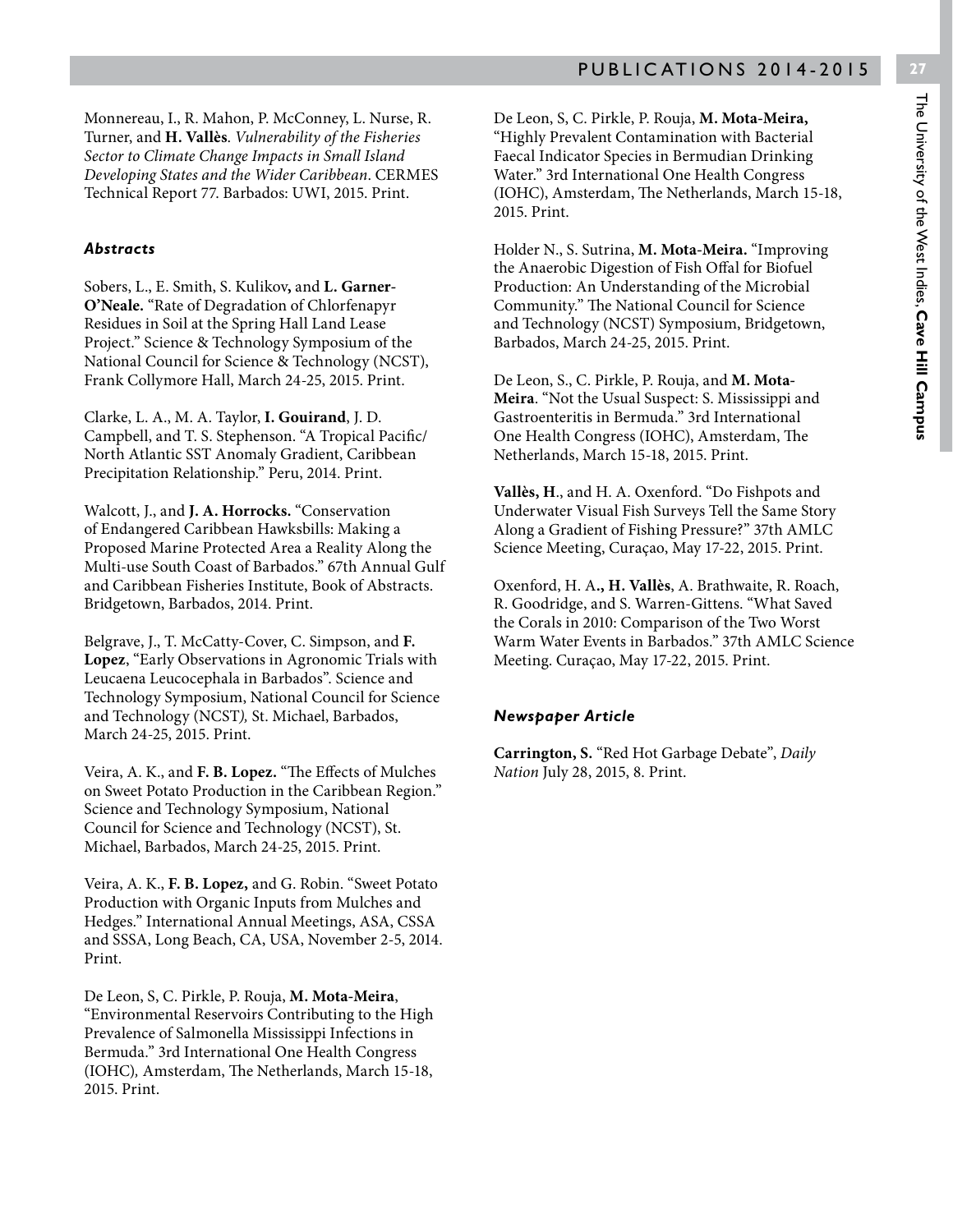#### **DEPARTMENT OF COMPUTER SCIENCE, MATHEMATICS AND PHYSICS**

#### *Refereed Journals Articles*

**Chillumuntala, J.,** U. Tekir, and E. Yeticin, "2-Absorbing and Weakly 2-Absorbing Elements in Multiplicative Lattices." *Communications in Algebra* 42.6 (2014): 2338-2353. Print.

Czedli, G., and **J. Chillumuntala.** "CD-Independent Subsets in Meet-Distributive Lattices." *Acta Mathematica. Hungarica* 143.l (2014): 232-248. Print.

Yuan Ting, N., Z.Dongsheng, and J. **Chillumuntala.** "Principal Mappings Between Posets." *International Journal of Mathematics and Mathematical Sciences* (2014): ID754019. Web. http://dx.doi.org/10.1155/2014/754019

**Czedli, G**., and J. Chillumuntala**.** "CD-Independent Subsets in Meet-Distributive Lattices." *Acta Mathematica .Hungarica* 143.1 (2014): 232-248. Print.

Yuan Ting, N., **Z. Dongsheng**, and J. Chillumuntala. "Principal Mappings Between Posets." *International Journal of Mathematics and Mathematical Sciences* (2014): ID754019. Web. http://dx.doi.org/10.1155/2014/754019

Murtaza, S. S., A. Hamou-Lhadj, N. H. Madhavji, and **M. Gittens.** "An Empirical Study on the Use of Mutant Traces for Diagnosis of Faults in Deployed Systems.*" Journal on Systems and Software* 90 (2014): 29-44. Print.

Murtaza, S. S., N. H. Madhavji, **M. Gittens,** and A. Hamou-Lhadj, "Identifying Recurring Faulty Functions in Field Traces of a Large Industrial Software System." *IEEE Transactions on Reliability* 64.1 (2015): 269-283. Web. DOI: 10.1109/ TR.2014.2366274

#### *Conference Proceedings*

**Thompson, H.** "Students' Perceptions on the Use of Virtual Environments as Learning Aids in an Algorithms Course." *Proceedings of* Seventh International Conference on *Game and Entertainment Technologies (GET 2014), July 15-19, 2014.* Ed. K. Blashki and Y. Xiao. Lisbon: Game and Entertainment Technologies, 2014*.* 300-304. Print.

**Walcott, P.,** and G. Rolle, "Investigating the ICT Competencies and Technology Access of Indigenous Dominican Primary School Students." *Proceedings of World Conference on Educational Multimedia, Hypermedia and Telecommunication, June 23, 2014.* Ed. J. Viteli and M. Leikomaa. Chesapeake: AACE., 2014. 948-953. Print.

**Walcott, P.,** and N. C. Babb. "Using a 3D Role Playing Game to Teach Undergraduate Computer Science Students about Health Management Information Systems.*" Proceedings of World Conference on Educational Multimedia, Hypermedia and Telecommunications,* June 23, 2014. Ed. J. Viteli and M. Leikomaa. Chesapeake: AACE., 2014. 2647- 2652. Print.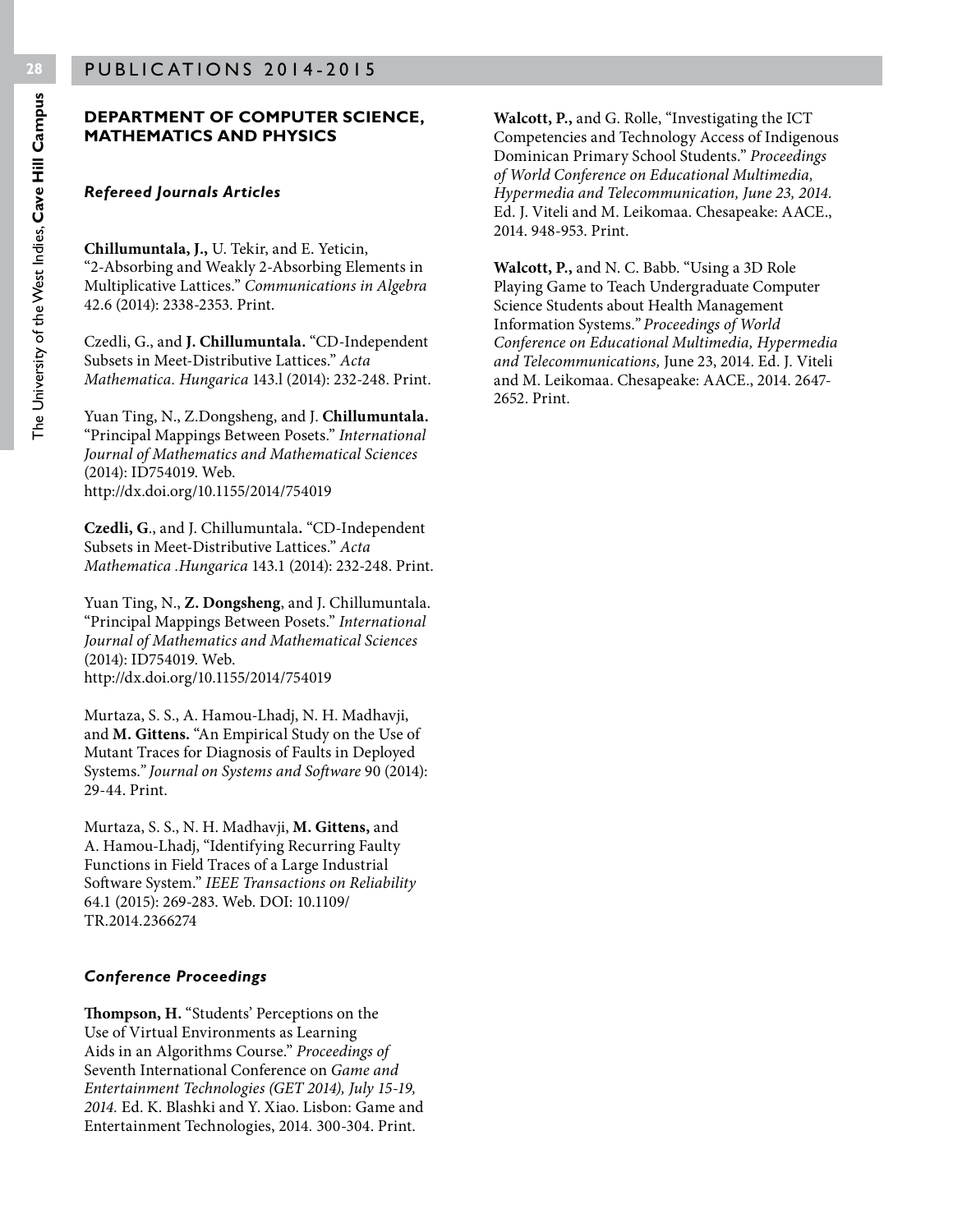# The University of the West Indies, Cave Hill Campus The University of the West Indies, **Cave Hill Campus**

#### **CENTRE FOR RESOURCE MANAGEMENT AND ENVIRONMENTAL STUDIES (CERMES)**

#### *Refereed Book Chapters*

**Cumberbatch, J**. "Effective Engagement: Critical Factors of Success." *Scientists, Experts, and Civic Engagement: Walking a Fine Line*. Ed. A. E. Lesen. Surrey, UK: Ashgate Publishers, 2014. 57-81. Print.

**McConney, P**., R. Pomeroy, and Z. Khan. "ENGOs and SIDS: Environmental Interventions in Small Island developing States." *Governance of Marine Fisheries and Biodiversity Conservation: Interaction and Co-evolution.*  Ed. S. M. Garcia, J. Rice and A. Charles. UK: Wiley-Blackwell, 2014. 360-373. Print.

Cox, S., and **P. McConney**. "Exploring Adaptive Comanagement as a Pathway to Enhance the Governability of Sea Urchin Fisheries in Barbados and Saint Lucia." *Interactive Governance for Small-Scale Fisheries.*Ed. S. Jentoft and R. Chuenpagdee. Switzerland: Springer International Publishing, 2015. 583-604. Print.

Monnereau, I., and **P. McConney**. "Governability of Small-Scale Lobster Fisheries in the Wider Caribbean." *Interactive Governance for Small-Scale Fisheries.*Ed. S. Jentoft and R. Chuenpagdee. Switzerland: Springer International Publishing, 2015. 223-241. Print.

**Nurse, L. A**., R .F. McLean, J. Agard, L. P. Briguglio, V. Duvat-Magnan, N. Pelesikoti, E. Tompkins, and A. Webb. "Small Islands." *Climate Change 2014: Impacts, Adaptation, and Vulnerability. Contribution of Working Group II to the Fifth Assessment Report of the Intergovernmental Panel on Climate Change.* Ed. V. R**.**  Barros, C. B. Field, D. J. Dokken, M. D. Mastrandrea, K. J. Mach, T. E. Bilir, M. Chatterjee, K. L. Ebi, Y. O. Estrada, R. C. Genova, B. Girma, E. S. Kissel, A. N. Levy, S. MacCracken, P. R. Mastrandrea, and L. L.White. Cambridge: Cambridge University Press, 2014. 1613- 1654. Print.

#### *Refereed Journals*

Turner, R**.**, C. Fitzsimmons, J. Forster, **R. Mahon**, A. Peterson, and S. M. Stead. "Measuring Good Governance for Complex Ecosystems: Perceptions of Coral Reef-Dependent Communities in the Caribbean." *Global Environmental Change* 29 (2014). 105–117. Print.

**McConney, P**., S. Cox and K. Parsram. "Building Food Security and Resilience into Fisheries Governance in the Eastern Caribbean." *Regional Environmental Change* (2014): 1-11. DOI 10.1007/s10113-014-0703-z. Web.

Guanais, J. H. G., R. P. Medeiros and **P. A. McConney**. "Designing a Framework for Addressing Bycatch Problems in Brazilian Small-scale Trawl Fisheries." *Marine Policy* 51 (2015): 111-118. Print.

Medeiros, R. P., T. Z. Serafini, and **P. McConney**. "Enhancing Ecosystem Stewardship in Small-Scale Fisheries: Prospects for Latin America and the Caribbean." *Desenvolvimento e Meio Ambiente* 32 (2014):181-191. Print.

Pomeroy, R., K. Baldwin, and **P. McConney**. "Marine Spatial Planning in Asia and the Caribbean: Application and Implications for Fisheries and Marine Resource Management." *Desenvolvimento e Meio Ambiente* 32 (2014):151-164. Print.

Joyette, A., **L. Nurse**, and R. Pulwarty. "Disaster Risk Insurance and Catastrophe Models in Risk-prone Small Island Developing States: The Caribbean Experience." *Disasters Journal* (2015): DOI:10.1111/disa.12118. Web.

**Nurse, L**., and J. Charlery. "Projected SST Trends Across the Caribbean Sea Based on PRECIS Downscaling of ECHAM4, Under the SRES A2 and B2 Scenarios." *Theoretical and Applied Climatology* (2015). DOI: 10.1007/s00704-014-1346-1. Web.

Valles, H., D. Gill, and **H. A. Oxenford**. "Parrotfish Size As A Useful Indicator Of Reef Fishing Effects In A Small Caribbean Island." *Coral Reefs* (2015): DOI 10.1007/ s00338-015-1295-x. Web.

Gill, D., P. W. Schuhmann, and **H. A. Oxenford**. "Recreational Diver Preferences for Reef Fish Attributes: Economic Implications of Future Change." *Ecological Economics* 111 (2015): 48-57. Print.

Turner, R., C. Fitzsimmons, J. Forster, R. Mahon, **A. Peterson**, and S. M. Stead. "Measuring Good Governance for Complex Ecosystems: Perceptions of Coral Reef-Dependent Communities in the Caribbean." *Global Environmental Change* 29 (2014). 105–117. Print.

**Turner, R.**, C. Fitzsimmons, J. Forster, R. Mahon, A. Peterson, and S. M. Stead. "Measuring Good Governance for Complex Ecosystems: Perceptions of Coral Reef-Dependent Communities in the Caribbean." *Global Environmental Change* 29 (2014). 105–117. Print.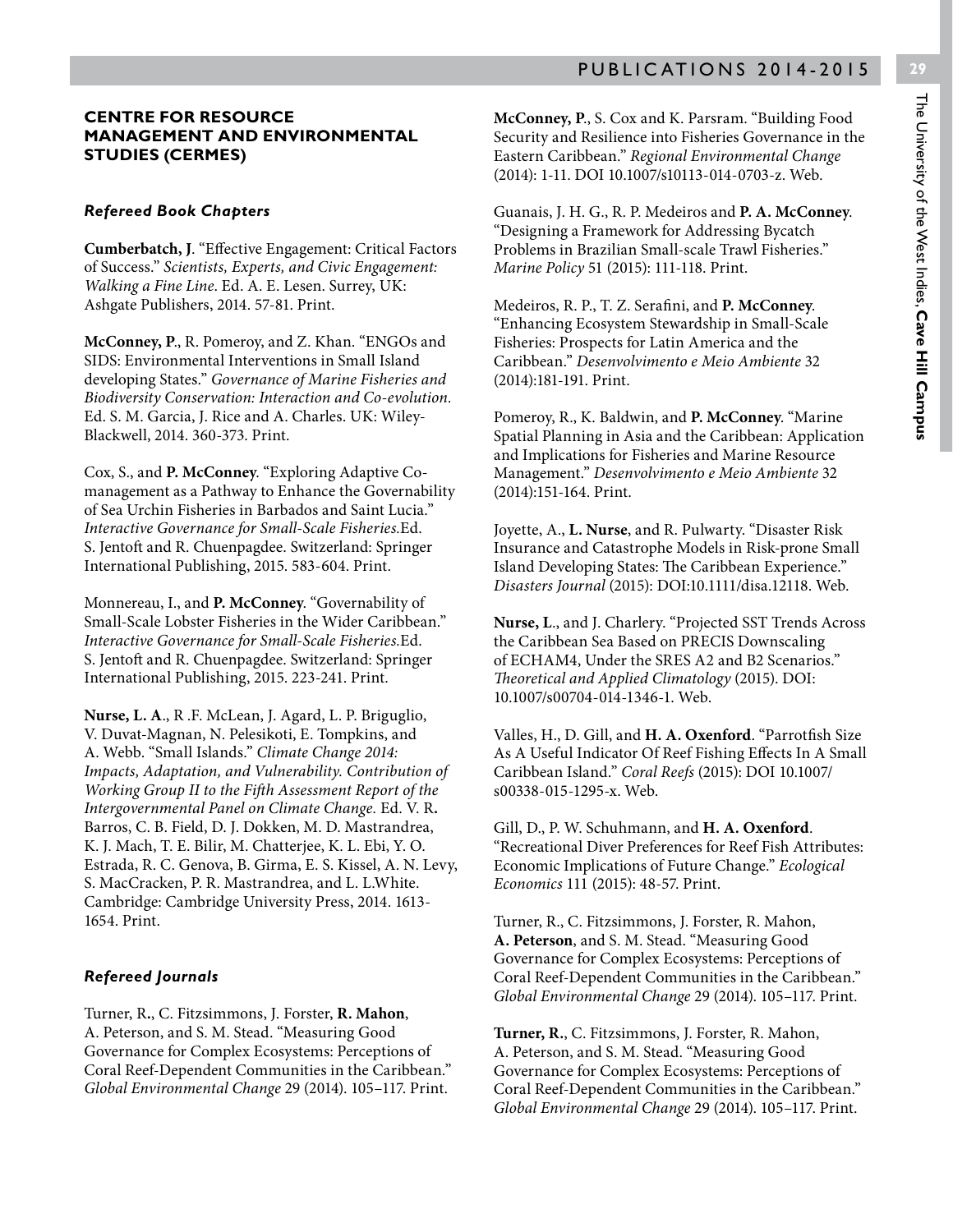#### *Non-Refereed Journal Articles*

**Mahon, R**., K. Baldwin, P. McConney, and H. Oxenford. "Grenadines Marine Resource Space-use Information System (MarSIS)." *IUCN Blue Solutions Programme*  http://solutionplatform.org/solutions/grenadinesmarine-resource-space-use-information-system-marsis, (2015). Web.

Mahon, R., K. Baldwin, **P. McConney**, and H. Oxenford. "Grenadines Marine Resource Space-use Information System (MarSIS)." *IUCN Blue Solutions Programme* 

http://solutionplatform.org/solutions/grenadinesmarine-resource-space-use-information-system-marsis, (2015). Web.

**Oxenford, H. A**., S. Willoughby, and K. Downes-Agard. "Barbados National Report." *FAO Fisheries and Aquaculture Report 1097* (2015): 140-145. Print.

Mahon, R., K. Baldwin, P. McConney, and **H. Oxenford**. "Grenadines Marine Resource Space-use Information System (MarSIS)." *IUCN Blue Solutions Programme* 

http://solutionplatform.org/solutions/grenadinesmarine-resource-space-use-information-system-marsis, (2015). Web.

Bailey, J., **M. Pena,** and T. Tudor. "Strategies for Improving Recycling at a Higher Education Institution: A Case Study of the University of the West Indies, Cave Hill Campus, Barbados." *The Open Waste Management Journal* 8 (2015): 1-11. Print.

#### *Conference Proceedings*

Baldwin, K., H. A. Oxenford, and **R. Mahon**. "Demonstrating the Effectiveness of a Participatory Geographic Information System (PGIS) Approach in Supporting Ecosystem-based Marine Management for Fisheries." *Proceedings of the Gulf & Caribbean Fisheries Institute* 66 (2014): 51-58. Print.

**McConney, P**., and R. Medeiros. "Strengthening Organizations and Collective Action in Small-scale Fisheries: Lessons Learned from Brazil and the Caribbean." *Strengthening Organizations and Collective Action in Fisheries: A Way Forward in Implementing the International Guidelines for Securing Sustainable Small-scale Fisheries.* FAO Workshop, 18–20 March 2013, Rome, Italy. Eds. D. Kalikoski, & N. Franz. FAO Fisheries and Aquaculture Proceedings No. 32. Rome: FAO, 2014. 105-168. Print.

Baldwin, K., **H. A. Oxenford,** and R. Mahon. "Demonstrating the Effectiveness of a Participatory Geographic Information System (PGIS) Approach in Supporting Ecosystem-based Marine Management for Fisheries." *Proceedings of the Gulf & Caribbean Fisheries Institute* 66 (2014): 51-58. Print.

Gill, D., **H. A. Oxenford,** and P. Schuhmann. "The Economic Value of Reef-associated Fishing: Case Studies from Three Countries in the Wider Caribbean." *Proceedings of the Gulf & Caribbean Fisheries Institute*  66 (2014): 18-19. Print.

Sealy, S., **H. A. Oxenford,** and D. Browne. "Mitochondrial DNA (mtDNA) Haplotype Diversity of the Invasive Lionfish (*Pterois volitans*) in Barbados." *Proceedings of the Gulf & Caribbean Fisheries Institute* 66 (2014): 204-205. Print.

Miller, S., H. Vallès and **H. A. Oxenford**. "Preliminary Analysis of Reef Fish Settlement Patterns in Eleuthera, The Bahamas." *Proceedings of the Gulf & Caribbean Fisheries Institute* 66 (2014): 34-35. Print.

Labban, S., K. Isaacs , and **H. A. Oxenford**. "The Reef Fishery in St. Vincent." *Proceedings of the Gulf & Caribbean Fisheries Institute* 66 (2014): 292-296. Print.

Simpson, N., **H. A. Oxenford**, D. Gill, and R. Turner. "The Spear Fishery of Barbados." *Proceedings of the Gulf & Caribbean Fisheries Institute* 66 (2014): 34-35. Print.

Simpson, N., H. A. Oxenford, D. Gill, and **R. Turner**. "The Spear Fishery of Barbados." *Proceedings of the Gulf & Caribbean Fisheries Institute* 66 (2014): 34-35. Print.

#### *Technical Reports*

Peterson, A., R. Turner, D.Gill, J. Forster, C. Fitzsimmons**, R. Mahon**, H. Oxenford, and S. Stead. *Future of Reefs in a Changing Environment: An Ecosystem Approach to Managing Caribbean Coral Reefs in the Face of Climate Change. Barbados Country Profile*. CERMES Technical Report 69. Barbados: UWI, 2014. Print.

Gosine, T., and **R. Mahon**. *Mapping Land-use, Human Activities and Vegetation in the Conset Bay Watershed, Barbados, to Determine Potential Sources of Coastal Pollution.* CERMES Technical Report No 75. Barbados: UWI, 2014. Print.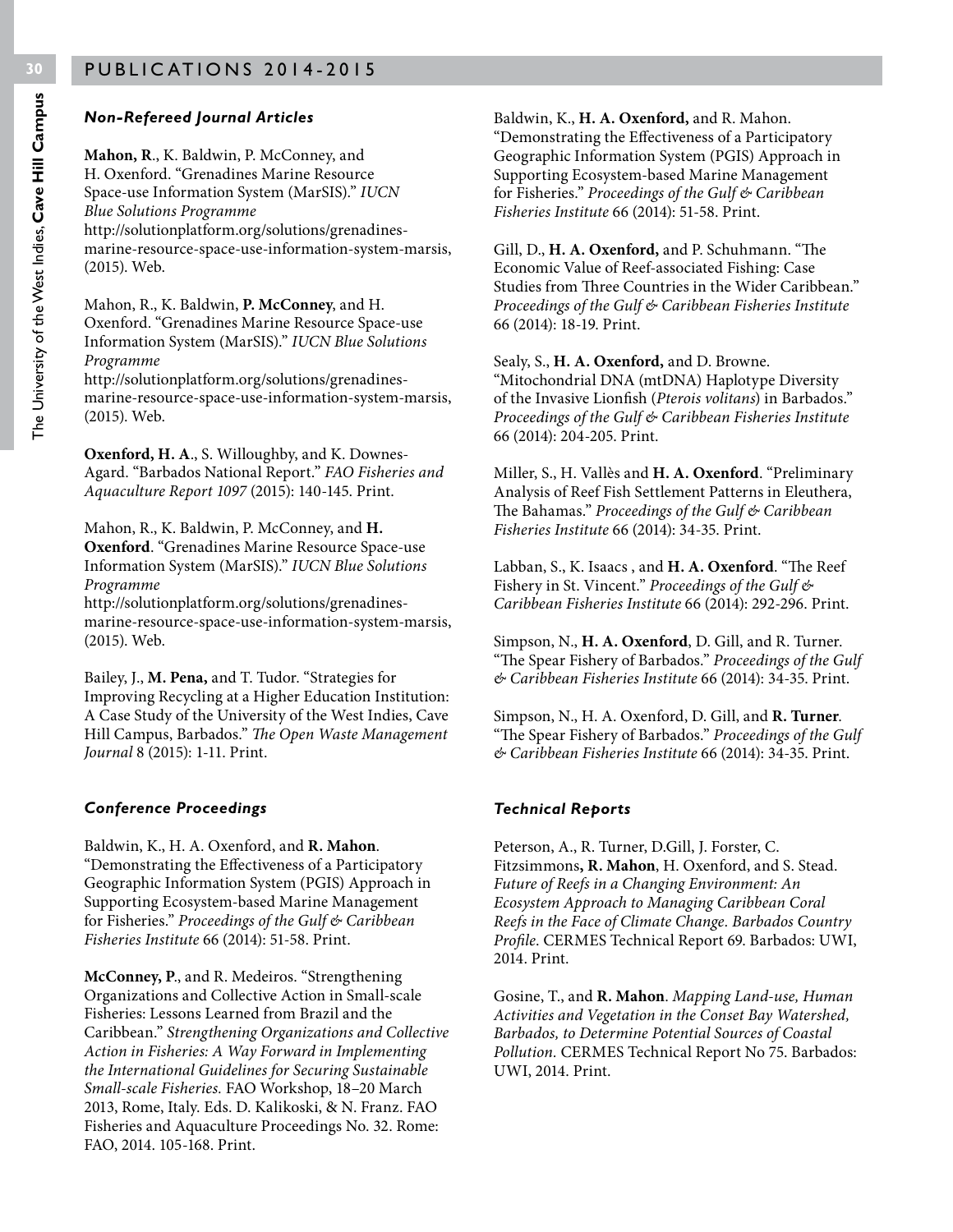Monnereau, I., **R. Mahon**, P. McConney, L. Nurse, R. Turner, and H. Vallès. *Vulnerability of the Fisheries Sector to Climate Change Impacts in Small Island Developing States and the Wider Caribbean*. CERMES Technical Report 77. Barbados: UWI, 2015. Print.

**McConney, P.,** J.Charlery, M. Pena, T. Phillips, R.Van Anrooy, F. Poulain, and T. Bahri. *Disaster Risk Management and Climate Change Adaptation in the CARICOM and Wider Caribbean Region: Formulating a Strategy, Action Plan and Programme for Fisheries and Aquaculture.* Regional Workshop 10–12 December 2012. Jamaica: FAO Fisheries and Aquaculture Proceedings No. 35. Rome: FAO, 2014. Print.

**McConney, P.**, J. Charlery, M. Pena**,** T. Phillips, R. Van Anrooy, F. Poulain, T. Bahri. *Disaster Risk Management and Climate Change Adaptation in the CARICOM and Wider Caribbean Region: Programme Proposals.* Rome: FAO, 2015. Print.

**McConney, P.**, J. Charlery, M. Pena, T. Phillips, R. Van Anrooy, F. Poulain, and T. Bahri. *Disaster Risk Management and Climate Change Adaptation in the CARICOM and Wider Caribbean Region – Strategy and Action Plan.* Rome: FAO, 2015. Print.

**McConney, P**., R. Medeiros, and M. Pena, **(**eds). *Enhancing Stewardship in Small-Scale Fisheries: Practices and Perspectives.* Too Big To Ignore (TBTI) and CERMES Technical Report No. 73. Barbados: UWI, 2014. Print.

Medeiros, R., **P. McConney**, C. Foppa, and L. Faraco. "Fishers and Their Knowledge in Brazil: From Extractive Uses to Collaborative Exchanges." *Fishers' Knowledge and the Ecosystem Approach to Fisheries: Applications, Experiences and Lessons in Latin America.* FAO Fisheries and Aquaculture Technical Paper No. 591: Rome: FAO, 2015. 191-208. Print.

Monnereau, I., R. Mahon, **P. McConney**, L. Nurse, R. Turner, and H. Vallès. *Vulnerability of the Fisheries Sector to Climate Change Impacts in Small Island Developing States and the Wider Caribbean*. CERMES Technical Report 77. Barbados: UWI, 2015. Print.

**Monnereau, I.** *Unlocking Full Potentials of the Blue Economy: Are African SIDS Ready to Embrace the Opportunities*? Ethiopia: United Nations Economic Commission for Africa (UNECA), 2014. Print.

**Monnereau, I**., R. Mahon, P. McConney, L. Nurse, R. Turner, and H. Vallès. *Vulnerability of the Fisheries Sector to Climate Change Impacts in Small Island Developing States and the Wider Caribbean*. CERMES Technical Report 77. Barbados: UWI, 2015. Print.

Monnereau, I., R. Mahon, P. McConney, **L. Nurse**, R. Turner, and H. Vallès. *Vulnerability of the Fisheries Sector to Climate Change Impacts in Small Island Developing States and the Wider Caribbean*. CERMES Technical Report 77. Barbados: UWI, 2015. Print.

#### Maynard, M. E., and **H. A. Oxenford**.

*Characterisation of the Commercial Mangrove Land Crab Fishery in Trinidad.* CERMES Technical Report No. 76. Barbados: UWI, 2015. Print.

Peterson, A., R. Turner, D. Gill, J. Forster, C. Fitzsimmons**,** R. Mahon, **H. Oxenford,** and S. Stead. *Future of Reefs in a Changing Environment: An Ecosystem Approach to Managing Caribbean Coral Reefs in the Face of Climate Change. Barbados Country Profile*. CERMES Technical Report 69. Barbados: UWI, 2014. Print.

Peterson, A., R. Turner, D. Gill, J. Forster, C. Fitzsimmons, R. Mahon, **H. Oxenford**, and S. Stead. *Future of Reefs in a Changing Environment: An Ecosystem Approach to Managing Caribbean Coral Reefs in the Face of Climate Change. Belize Country Profile*. CERMES Technical Report 71. Barbados: UWI, 2014. Print.

Peterson, A., R. Turner, D. Gill, J. Forster, C. Fitzsimmons, R. Mahon, **H. Oxenford,** and S. Stead. *Future of Reefs in a Changing Environment: An Ecosystem Approach to Managing Caribbean Coral Reefs in the Face of Climate Change. Honduras Country Profile*. CERMES Technical Report 72. Barbados: UWI, 2014. Print.

McConney, P**.,** J.Charlery, **M. Pena**, T. Phillips, R.Van Anrooy, F. Poulain, and T. Bahri. *Disaster Risk Management and Climate Change Adaptation in the CARICOM and Wider Caribbean Region: Formulating a Strategy, Action Plan and Programme for Fisheries and Aquaculture.* Regional Workshop 10–12 December 2012. Jamaica: FAO Fisheries and Aquaculture Proceedings No. 35. Rome: FAO, 2014. Print.

McConney, P**.**, J. Charlery, **M. Pena,** T. Phillips, R. Van Anrooy, F. Poulain, and T. Bahri. *Disaster Risk Management and Climate Change Adaptation in the CARICOM and Wider Caribbean Region – Strategy and Action Plan.* Rome: FAO, 2015. Print.

McConney, P., R. Medeiros, and **M. Pena (**eds). *Enhancing Stewardship in Small-Scale Fisheries: Practices and Perspectives.* Too Big To Ignore (TBTI) and CERMES Technical Report No. 73. Barbados: UWI, 2014. Print.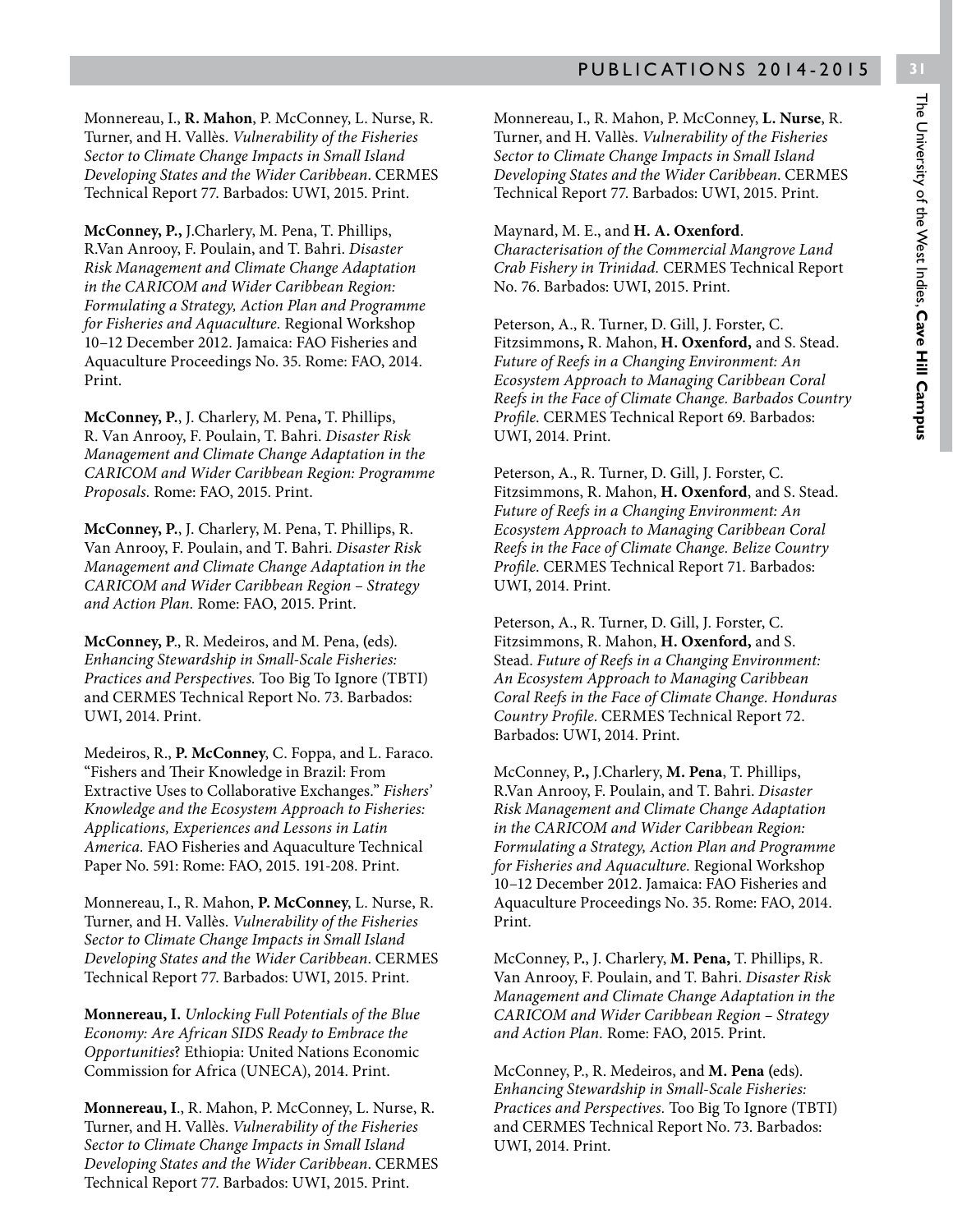Turner, R., J. Forster, D. Gill, C. Fitzsimmons, R. Mahon, **A. Peterson,** and S. Stead. "Coral Reef Fisheries in a Changing Environment: Perceptions of Change and Livelihood." *Enhancing Stewardship in Small-Scale Fisheries: Practices and Perspectives.*Eds. P. McConney, R. Medeiros, and M. Pena. Too Big To Ignore (TBTI) and CERMES Technical Report No. 73. Barbados: UWI, 2014. 16-21. Print.

**Peterson, A**., R. Turner, D. Gill, J. Forster, C. Fitzsimmons, R. Mahon, H. Oxenford, and S. Stead. *Future of Reefs in a Changing Environment: An Ecosystem Approach to Managing Caribbean Coral Reefs in the Face of Climate Change. Belize Country Profile*. CERMES Technical Report 71. Barbados: UWI, 2014. Print.

**Peterson, A**., R. Turner, D. Gill, J. Forster, C. Fitzsimmons, R. Mahon, H. Oxenford, and S. Stead. *Future of Reefs in a Changing Environment: An Ecosystem Approach to Managing Caribbean Coral Reefs in the Face of Climate Change. Honduras Country Profile*. CERMES Technical Report 72. Barbados: UWI, 2014. Print.

**Peterson, A**., R. Turner, D. Gill, J. Forster, C. Fitzsimmons, R. Mahon, H. Oxenford, and S. Stead. *Future of Reefs in a Changing Environment: An Ecosystem Approach to Managing Caribbean Coral Reefs in the Face of Climate Change. St Kitts and Nevis Country Profile*. CERMES Technical Report 70. Barbados: UWI, 2014. Print.

**Turner, R**., J. Forster, D. Gill, C. Fitzsimmons, R. Mahon, A. Peterson, and S. Stead. "Coral Reef Fisheries in a Changing Environment: Perceptions of Change and Livelihood." *Enhancing Stewardship in Small-Scale Fisheries: Practices and Perspectives.*Eds. P. McConney, R. Medeiros and M. Pena. Too Big To Ignore (TBTI) and CERMES Technical Report No. 73. Barbados: UWI, 2014. 16-21. Print.

Peterson, A., **R. Turner**, D. Gill, J. Forster, C. Fitzsimmons, R. Mahon, H. Oxenford, and S. Stead. *Future of Reefs in a Changing Environment: An Ecosystem Approach to Managing Caribbean Coral Reefs in the Face of Climate Change. Belize Country Profile*. CERMES Technical Report 71. Barbados: UWI, 2014. Print.

Peterson, A., **R. Turner**, D. Gill, J. Forster, C. Fitzsimmons, R. Mahon, H. Oxenford, and S. Stead. *Future of Reefs in a Changing Environment: An Ecosystem Approach to Managing Caribbean Coral Reefs in the Face of Climate Change. Honduras Country Profile*. CERMES Technical Report 72. Barbados: UWI, 2014. Print.

Monnereau, I., R. Mahon, P. McConney, L. Nurse, **R. Turn**er, and H. Vallès. *Vulnerability of the Fisheries Sector to Climate Change Impacts in Small Island Developing States and the Wider Caribbean*. CERMES Technical Report 77. Barbados: UWI, 2015. Print.

#### *Abstracts*

Hosein, C. and **A. Cashman**. "Adaptation Strategies for Future Scenarios in the Caribbean as it relates to Climate Change and Water Resources." 24th Caribbean Water and Wastewater Association (CWWA) Conference. Miami, Florida, August 24-28, 2015. Print.

Brown, D., O. Aladenola, and **A. Cashman**. "The Impact of Climate Change and Climate Variability on Rainwater Harvesting in the Pusey District, Point Hill St Catherine's, Jamaica." 24th Caribbean Water and Wastewater Association (CWWA) Conference. Miami, Florida, August 24-28, 2015. Print.

Mackey, T., and **A. Cashman.** "Modelling the Impact of Climate Change in a Water Scarce Island Context." 24th Caribbean Water and Wastewater Association (CWWA) Conference. Miami, Florida, August 24-28, 2015. Print.

Georges, J., J. Wood, and **A. Cashman**. "A Social Capital Assessment of Water Resource Management: A Case Study of Carriacou." 24th Caribbean Water and Wastewater Association (CWWA) Conference. Miami, Florida, August 24-28, 2015. Print.

Drakes, C., and **A. Cashman**. "Socio-economic Foresight Scenarios for the Island of Barbados and Their Implications for Water Availability." 24th Caribbean Water and Wastewater Association (CWWA) Conference. Miami, Florida, August 24-28, 2015. Print.

**Georges, J**., J. Wood, and A. Cashman. "A Social Capital Assessment of Water Resource Management: A Case Study of Carriacou." 24th Caribbean Water and Wastewater Association (CWWA) Conference. Miami, Florida, August 24-28, 2015. Print.

Oxenford, H. A**.,** H.Vallès, A. Brathwaite, R. Roach, **R. Goodridge,** and S. Warren-Gittens. "What Saved the Corals in 2010: Comparison of the Two Worst Warm Water Events in Barbados." 37th AMLC Science Meeting. Curaçao, May 17-22, 2015. Print.

**32**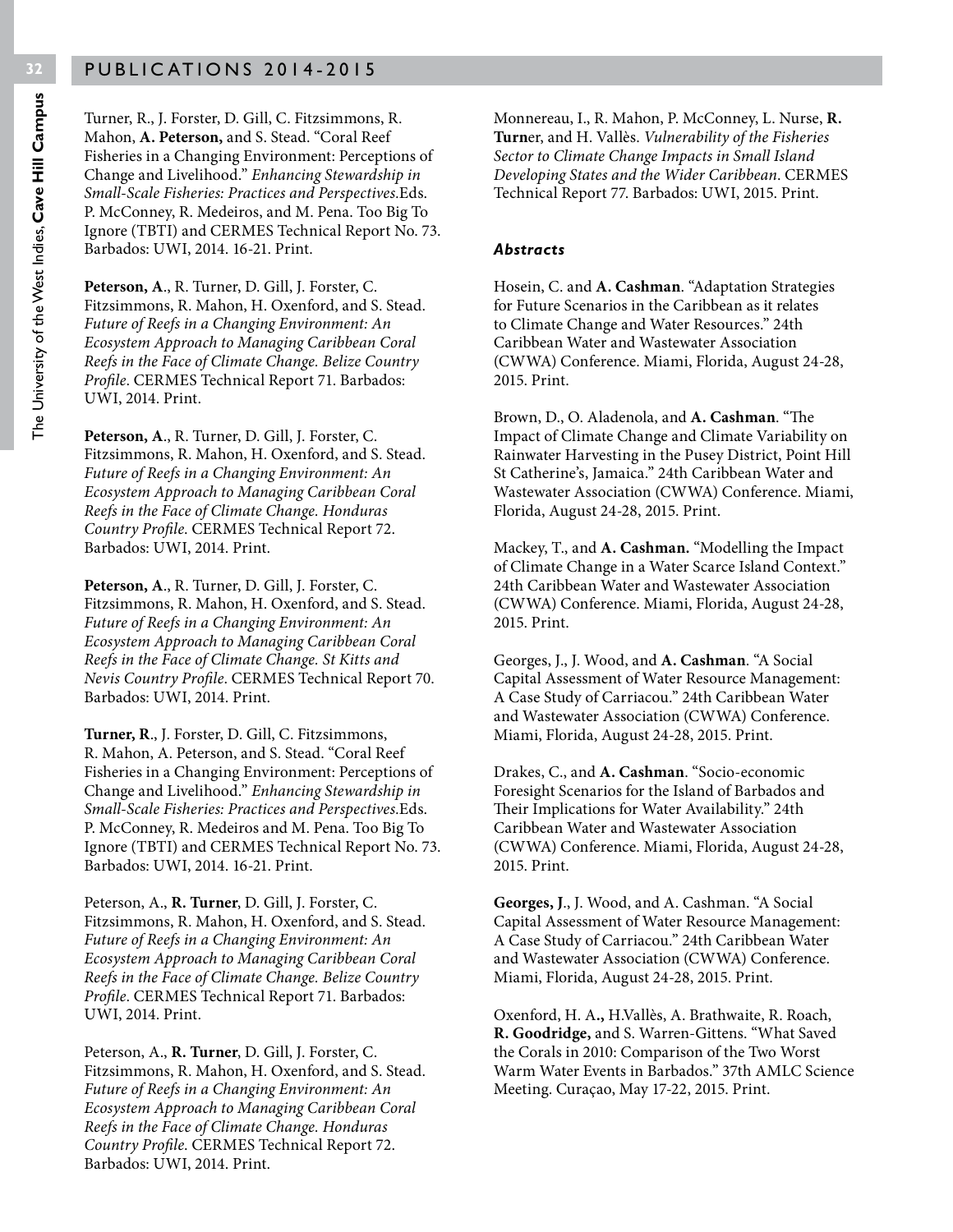**Mackey, T**., and A. Cashman. "Modelling the Impact of Climate Change in a Water Scarce Island Context." 24th Caribbean Water and Wastewater Association (CWWA) Conference. Miami, Florida, August 24-28, 2015. Print.

**Maharaj, A**. "Analysing the Effect of Projected Precipitation Changes on Groundwater Availability in the Speightstown Catchment, Barbados." Caribbean Water and Wastewater Association Conference CWWA (2014). Bahamas, 30 March 2015. Print.

Sealy, S., **H. A. Oxenford,** and D. Browne. "Genetic Analysis of the Invasive Lionfish in Barbados: Using DNA to Track the Invasion." National Council for Science and Technology (NCST) Symposium. Bridgetown, Barbados, March 24-25, 2015. Print.

Garstin**,** A., **H. A. Oxenford,** and D. Maison. "Reducing the By-catch of Sharks and Rays in the Industrial Seabob Fishery of Guyana." 67th Annual Meeting of the Gulf & Caribbean Fisheries Institute. Christ Church, Barbados, 3-7 November, 2014. Print.

Bissada, C., **H. A. Oxenford,** and D. Aldana-Aranda. "Reproductive Characteristics of Queen Conch, *Strombus gigas*, in Barbados." National Council for Science and Technology (NCST) Symposium. Bridgetown, Barbados, March 24-25, 2015. Print.

Maraj, V., **H. A. Oxenford,** and S-A. Cox. "The Seine Fishery in Barbados." National Council for Science and Technology (NCST) Symposium. Bridgetown, Barbados, March 24-25, 2015. Print.

Simpson, N., **H. A. Oxenford**, D. Gill and R. Turner. "The Spear Fishery of Barbados." National Council for Science and Technology (NCST) Symposium. Bridgetown, Barbados, March 24-25, 2015. Print.

**Oxenford, H. A.,** H.Vallès, A. Brathwaite, R. Roach, R. Goodridge, and S. Warren-Gittens. "What Saved the Corals in 2010: Comparison of the Two Worst Warm Water Events in Barbados." 37th AMLC Science Meeting. Curaçao, May 17-22, 2015. Print.

Simpson, N., H.A. Oxenford, D. Gill, and **R. Turner.** "The Spear Fishery of Barbados." National Council for Science and Technology (NCST) Symposium. Bridgetown, Barbados, 24-25 March, 2015. Print.

Georges, J., **J. Wood**, and A. Cashman. "A Social Capital Assessment of Water Resource Management: A Case Study of Carriacou." 24th Caribbean Water and Wastewater Association (CWWA) Conference. Miami, Florida, August 24-28, 2015. Print.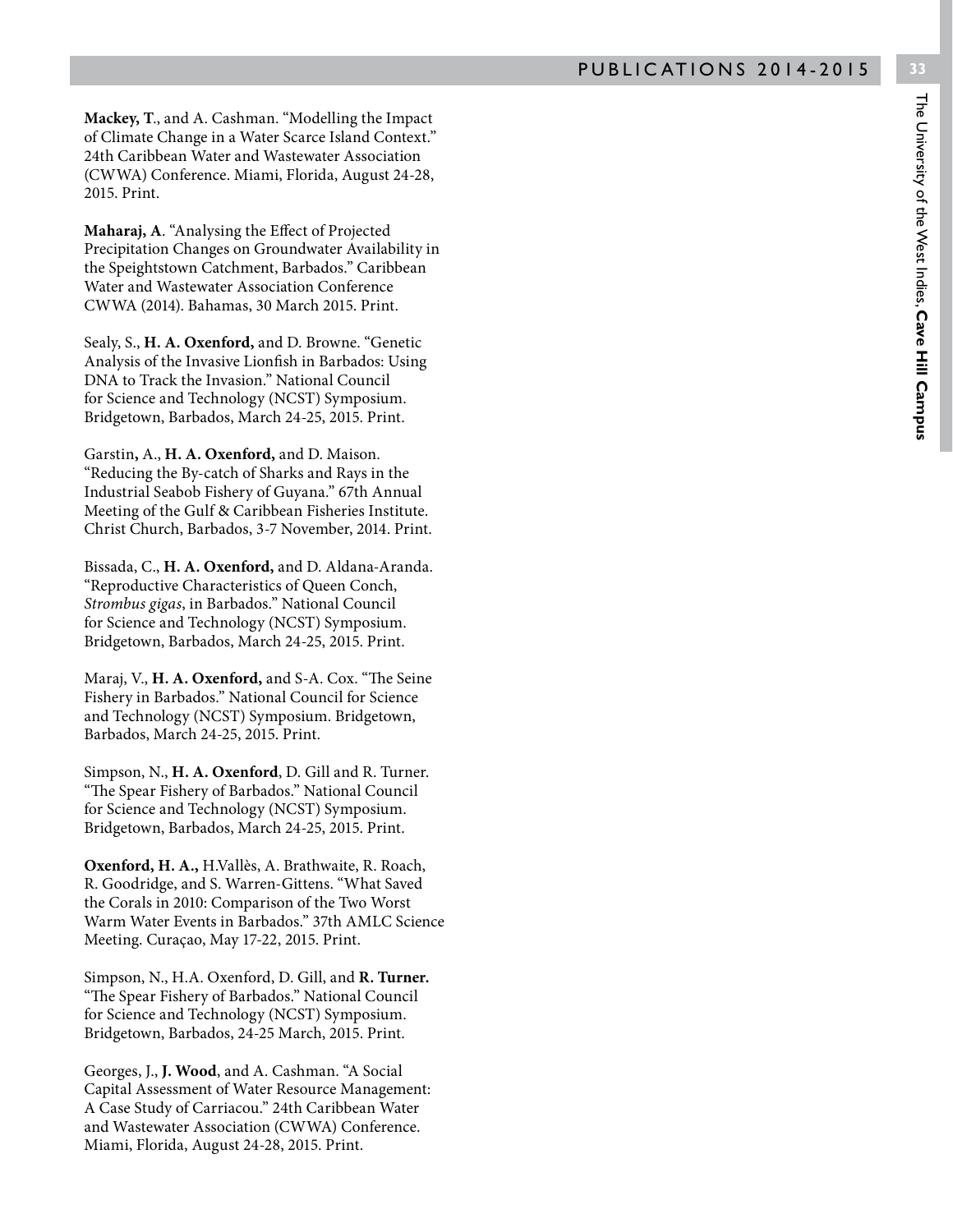## FACULTY OF SOCIAL **SCIENCES**

#### **DEPARTMENT OF ECONOMICS**

#### *Book*

Worrell, D**.,** D.Applewhaite, R. Arana, E. Croes, H. Dorinnie, K. Grenade, J. Jhinkoo, J. La Corbiniere, E. Matos-Pereira, B. Lankgrin, S. McKenzie, **A. Scott-Joseph,** L. Roberts, L. Smith, R. Smith, and A. Wright. *Fiscal Sustainability and Debt in Small Open Economies - An Application to the Caribbean.*  St. Augustine, Trinidad: Centre for Money and Finance*,* 2015. Print.

#### *Book Chapters*

**Moore, W**. "Benchmarking the Caribbean Tourism Industry*." Tourism Reader for the Caribbean.* Eds. I. Boxhill and D. Ramjeesingh. Kingston: Arawak Publications, 2014. 140-150. Print.

---. "Supply-Side Effects of Climate Change on Tourism." *Tourism Reader for the Caribbe*an. Eds. I. Boxhill and D. Ramjeesingh. Kingston: Arawak Publications, 2014. 336-351. Print.

#### *Refereed Journal Articles*

**Bangwayo-Skeete, P.,** "Is Discretionary Fiscal Policy Effective: The Caribbean Experience." *Journal of Applied Economic Sciences* 28.2 (2014): 181-191. Print.

Alleyne, A., and **T. Lorde.** "A Gravity Model Approach to Analysing the Trade Performance of CARICOM Member States." *Applied Econometrics and International Development* 14.2 (2014): 145-160. Print.

**Lorde, T.,** L. Gang, and D. Airey. "Modelling Caribbean Tourism Demand: An Augmented Gravity Approach." *Journal of Travel Research,* (2015): doi: 0.1177/0047287515592852. Web.

Jackman, M., and **T. Lorde**. "Why Buy When We Can Pirate? The Role of Intentions and Willingness to Pay in Predicting Piracy." *International Journal of Social Economics* 14.9 (2014): 801-819. Print.

**Moore, W**. "The Informal Economy and Economic Volatility." *Macroeconomics and Finance in Emerging Market Economies* 8.1-2 (2014): 182-200. Print.

**---.** "What are the Green Export Opportunities for the Caribbean?" *Sustainable Futures in a Changing Climate* 1 (2015): 387-394. Print.

**Wood, A.,** and N. Brathwaite. "An Exploratory Study of the Perceptions and Attitudes of Middle-Aged Banking Users in Barbados towards Innovative Financial Banking Products." *Academy of World Business, Marketing and Management Development Conference Proceedings* 6.1 (2014): 345-63. Print.

**Wood, A**., and S. Watson**.** "An Exploratory Study of the Use of Migrate Remittances at the Household Level in Barbados." *Journal of Economics and Development Studies* 3.2 (2015): 19-30. Print.

**Wood, A.,** and T. Wood. "A Study of Capital Structure Decisions of Firms Listed on the Barbados Stock Exchange." *World Academy of Researchers, Educators and Scholars in Business, Social Sciences, Humanities and Education in Association with the Academy of World Finance, Banking, Management and Information Technology Congress Proceedings,* 1.1 (2015): 53-64. Print.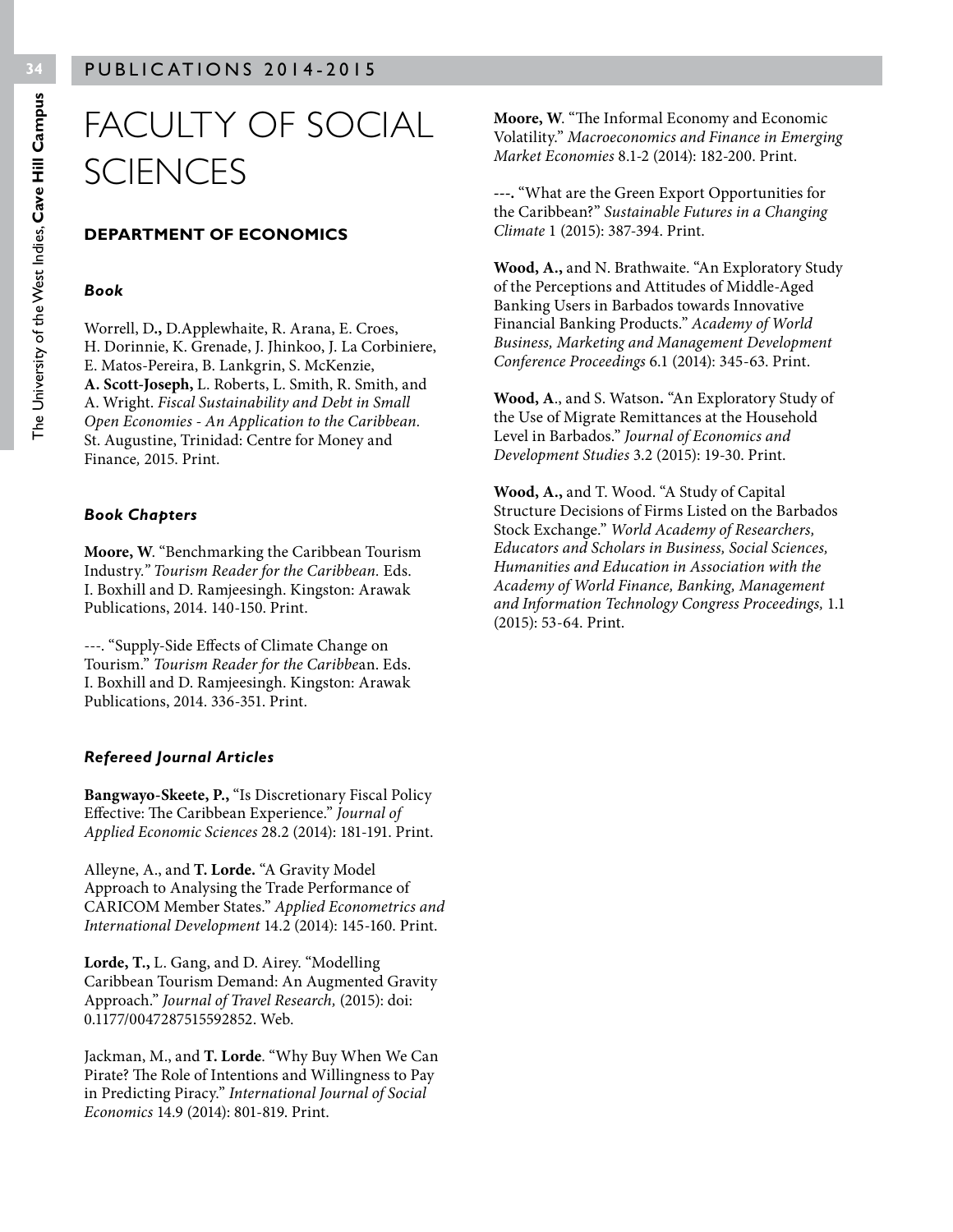#### **DEPARTMENT OF GOVERNMENT, SOCIOLOGY AND SOCIAL WORK**

#### *Books*

**Gopaul-McNicol, S**. *Blueprint for Governance: A Ground Bottom Up Model.* New York: Multicultural Educational & Psychological Services, P.C. 2014. Print.

**Grenade, W.,** ed. *The Grenada Revolution: Reflections and Lessons.* Jackson: U of Mississippi P, 2015. Print.

#### *Book Chapters*

**Grenade, W**. "Exploring Transitions in Party Politics in Grenada, 1984-2013." *The Grenada Revolution: Reflections and Lessons.* Ed. W. Grenade. Jackson: U of Mississippi P, 2015. 241-260. Print.

**---.** "A Retrospective View from Richmond Hill: An Interview with Bernard Coard." *The Grenada Revolution: Reflections and Lessons.* Ed. W. Grenade. Jackson: U of Mississippi P, 2015. 59-86. Print.

**Joseph, T. S. D**. "C.L.R. James and the Grenada Revolution: Lessons Learned and Future Possibilities." *The Grenada Revolution: Reflections and Lessons*. Ed. W. Grenade. Jackson: U of Mississippi P, 2015. 152-178. Print.

**---.** "An Extended Debate with Europe?' G.K. Lewis, Denis Benn, Paget Henry, and the Epistemological Challenge in the Writing of Caribbean Political Thought". *Freedom, Power and Sovereignty in the Caribbean*: *The Thought of Gordon K. Lewis.* Eds. B. Meeks and J. McAlpin. Kingston: Ian Randle Publishers, 2015. 46-68. Print. Caribbean Reasonings Series.

---. Rev. of *We Move Tonight: The Making of the Grenada Revolution*, by Joseph Ewart Layne*. Round Table: The Commonwealth Journal of International Affairs* 103.6 December (2014): 605-612. Print.

#### *Referred Journal Articles*

**Adugu, E.,** and R. Ampadu-Ameyaw. "Attitudinal Measures of Political Consumption as a Form of Civic Engagement in a Developing Country.*" International Journal of Civic Engagement and Social Change* 1.4 (2014): 28-46. Print.

**Adugu, E.** "Boycott and Buycott as Emerging Modes of Civic Engagement." *International Journal of Civic Engagement and Social Change* 1.30 (2014): 43-58. Print.

Broome, P., and **E. Adugu.** "Whither Social Media for Digital Activism: The Case of the Caribbean*." British Journal of Education, Society and Behavioural Science* 10.3 (2015): 1-25. Print.

**Barrow-Giles, C.** "Beyond the Status Quo, Centering Women in the Westminster System in the Commonwealth Caribbean: A Preliminary Analysis." *Journal of Commonwealth and Comparative Politics* 53.1 (2015): 49-70. Print.

**Broome, P**., and E. Adugu**.** "Whither Social Media for Digital Activism: The Case of the Caribbean*." British Journal of Education, Society and Behavioural Science* 10.3 (2015): 1-25. Print.

**Joseph, T. S .D**. "Ploughing in Hard Soil: Hilary Beckles' Intellectual Struggles in Barbados." *Bim: Arts for the 21st Century* 7.1 (2014): 81-93. Print.

**Rock, L. F.** "Social Work Education: The Caribbean Experience." *The Indian Journal of Social Work* 76.1 (2015): 95-114. Print.

#### *Non-Refereed Publications*

**Grenade, W.,** and Skeete, Kai Ann**. "**Regionalism among Small States- Challenges and Prospects: The Case of the Caribbean Community (CARICOM)." *Small States Digest* 1 (2015): 1-36. Print.

Grenade, W., and **K. Skeete. "**Regionalism among Small States- Challenges and Prospects: The Case of the Caribbean Community (CARICOM)." *Small States Digest* 1 (2015): 1-36. Print.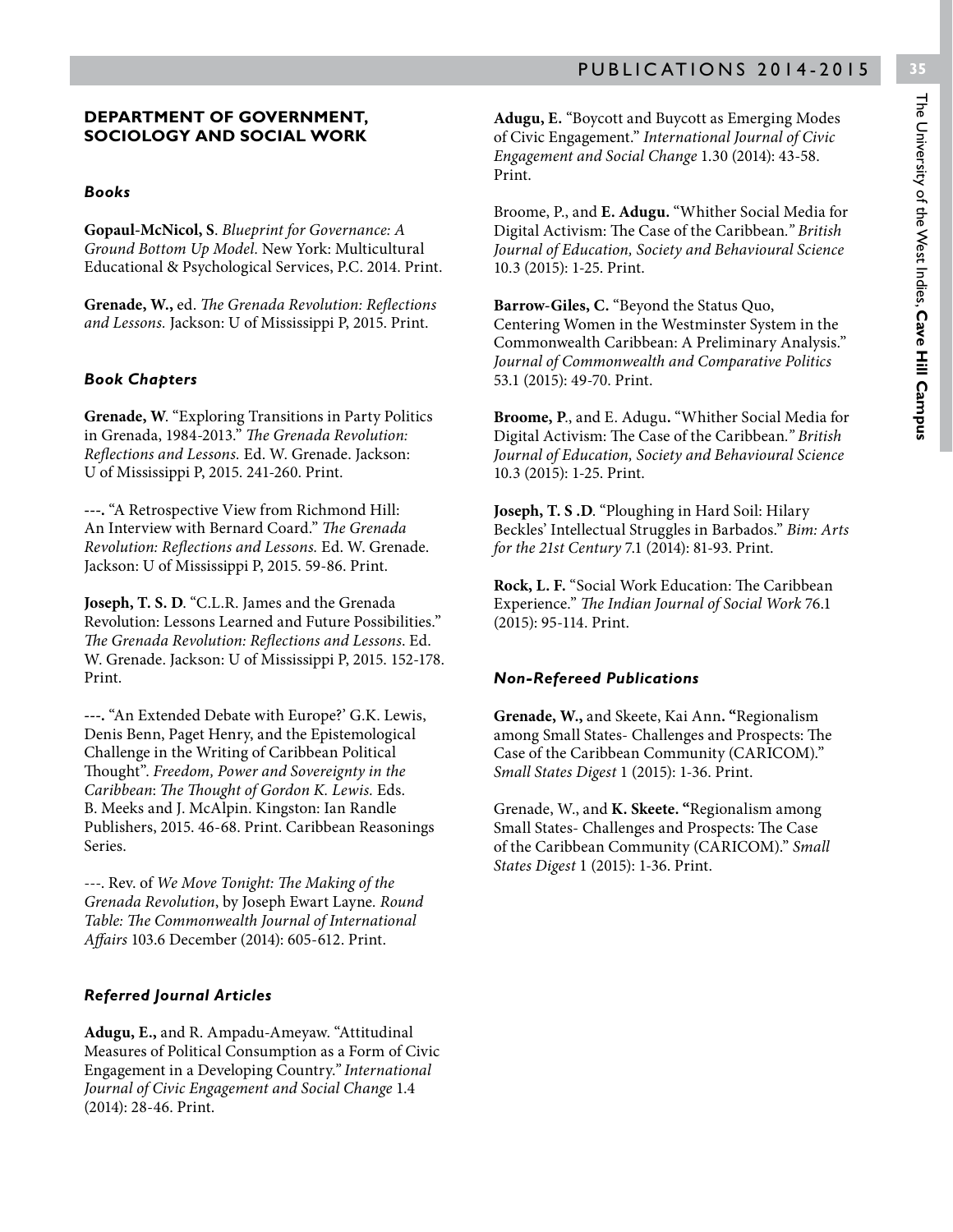#### **DEPARTMENT OF MANAGEMENT STUDIES**

#### *Books*

**Pounder, P.,** et al. *Entrepreneurship for Caribbean Students*. Kingston: Ian Randle Publishers, 2014. Print.

**Roberts, S**., et al. *Contemporary Caribbean Tourism: Concepts and Cases.* Kingston: Ian Randle, 2015. Print.

#### *Book Chapters*

Harrison, N., and **C. Jönsson**. "Targeting a New Tourism Market: Is Barbados Ready for a New Market?" *Strategic Infrastructure Development for Economic Growth and Social Change*. Eds. N. Ray, D. Kumar Das, A. Ghosh, and S. Chaudhuri. Hershey: IGI Global Publication, 2015. 273-289. Print.

**Roberts, S**., J. Telesford, and J. Barrow. "Navigating the Caribbean Archipelago: An Examination of Regional Tourism Issues." *Archipelago Tourism: Policies and Practices*. Ed. G. Baldacchino. Surrey: Ashgate, 2015. 147-162. Print.

#### *Journal Articles*

**Alleyne, P.,** D. Weekes-Marshall, and T. Broome. "Accountants' Perceptions of Corporate Governance in Public Limited Liability Companies in an Emerging Economy: Evidence from Barbados." *Meditari Accountancy Research* 22.2 (2014): 186-210. Print.

**Alleyne, P**., D. Weekes-Marshall, S. Estwick, and R. Chaderton," Applying the Theory of Planned Behaviour to Ethical Decision Making among Accountants." *Journal of Academic Ethics* 12.2 (2014): 129-44. Print.

**Alleyne, P.,** S. Soleyn, and T. Harris, "Predicting Accounting Students' Intentions to Engage in Software and Music Piracy." *Journal of Academic Ethics* 13.4 (2015): 291-309. Print.

Alleyne, P**.,** D. Weekes-Marshall, and **T. Broome**. "Accountants' Perceptions of Corporate Governance in Public Limited Liability Companies in an Emerging Economy: Evidence from Barbados." *Meditari Accountancy Research* 22.2 (2014): 186-210. Print.

Alleyne**,** P., D. Weekes-Marshall, S. Estwick, and **R. Chaderton**. "Applying the Theory of Planned Behaviour to Ethical Decision Making among Accountants." *Journal of Academic Ethics* 12.2 (2014): 129-44. Print.

Alleyne, P., D. Weekes-Marshall, **S. Estwick**, and R. Chaderton. "Applying the Theory of Planned Behaviour to Ethical Decision Making among Accountants." *Journal of Academic Ethics* 12.2 (2014): 129-44. Print.

**Harris. T**. "Credit Scoring using the Clustered Sector Vector Machine. Expert Systems with Applications". *Expert Systems with Applications* 42.2 (2015): 741-750. Print.

Ventose, E, and **T. Harris.** "Managing the "Risky" Business of Patenting in the United States." *European Intellectual Property Review* 36.12 (2014): 762-777. Print.

Alleyne, P., S. Soleyn, and **T. Harris**. "Predicting Accounting Students' Intentions to Engage in Software and Music Piracy." *Journal of Academic Ethics* 13.4 (2015): 291-309. Print.

**Holder, K**., N. Knight, and B. J. Punnett. "Culture, Leadership and Motivation in Two Commonwealth Caribbean Countries." *Canadian Journal of Administrative Sciences*. 31.4 (2014): 245-256. Print.

Yarde, K., and **C. Jönsson**. "Implications for CARICOM Member States in the Search for a Liberally Controlled Air Transport Market: The Case of Barbados." *Journal of Air Transport Management.*  53 (2016): 12-22. Print.

**Jönsson, C**., and C. Lewis. "Sport Tourism Impacts on Local Communities." *Recreation and Society in Africa, Asia and Latin America* 5.1 (2014): 2-18. Print.

**Pounder, P.** "Expanding Entrepreneurship Opportunities through Local Governance: The Case of Barbados." *Commonwealth Journal of Local Governance* 16/17 (2015): 140-152. Print.

**---.** "Family Business Insights: An Overview of the Literature." *Journal of Family Business Management*  5.1 (2015): 116-127. Print.

Holder, K., N. Knight, and **B. J. Punnett**. "Culture, Leadership and Motivation in Two Commonwealth Caribbean Countries." *Canadian Journal of Administrative Sciences*. 31.4 (2014): 245-256. Print.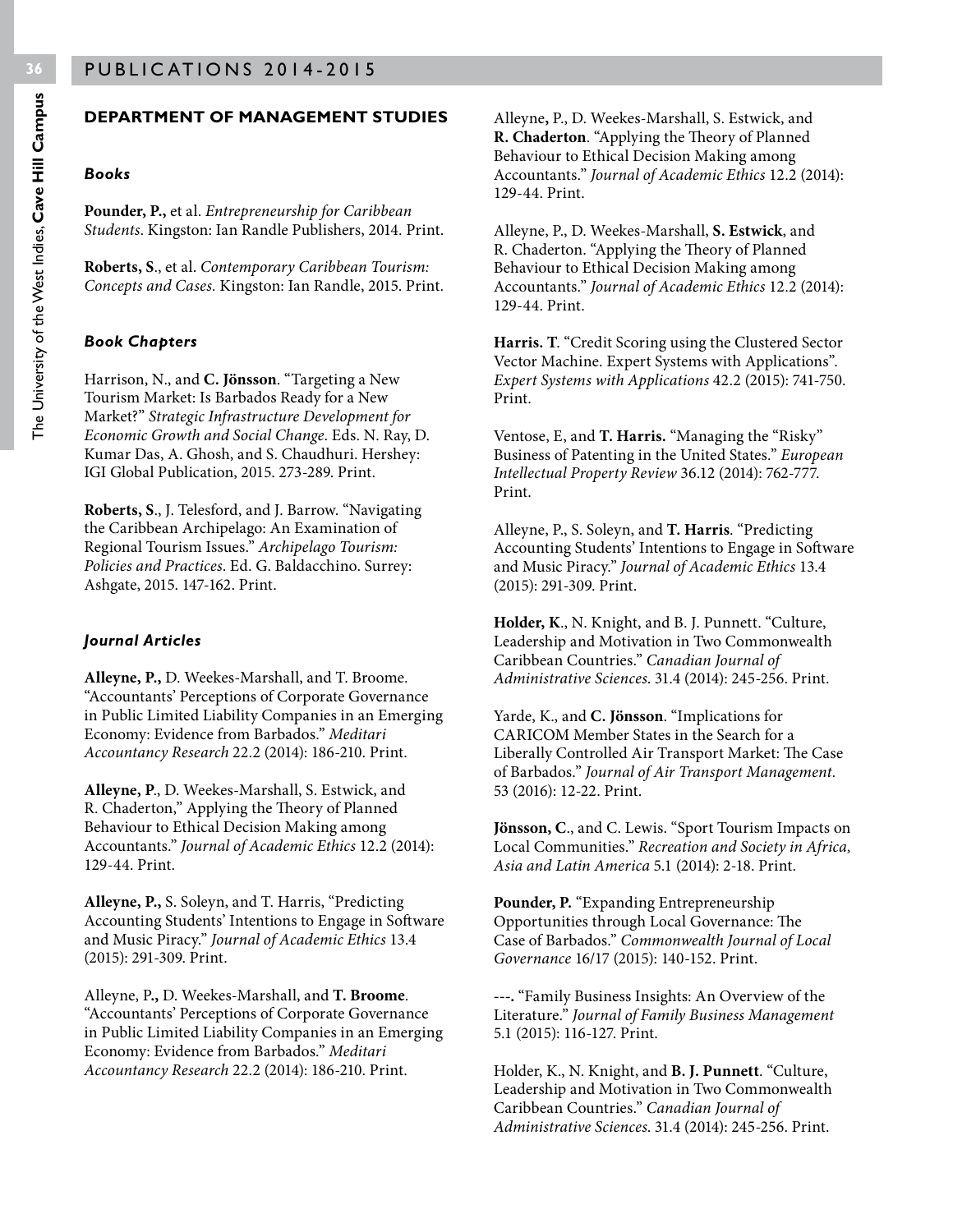Alleyne, P., **D. Weekes-Marshall**, and T. Broome. "Accountants' Perceptions of Corporate Governance in Public Limited Liability Companies in an Emerging Economy: Evidence from Barbados". *Meditari Accountancy Research* 22.2 (2014): 186-210. Print.

Alleyne**,** P., **D. Weekes-Marshall**, S. Estwick, and R. Chaderton. "Applying the Theory of Planned Behaviour to Ethical Decision Making among Accountants." *Journal of Academic Ethics* 12.2 (2014): 129-44. Print.

**Weekes-Marshall, D.** "Corporate Governance Disclosure Practices: Evidence from Barbados." *Journal of Social and Economic Studies* 63.3-4 (2014): 307-341. Print.

#### *Book Review*

Print.

**Jönsson, C.** Rev. of Exploring the Social Impacts of Events, Ed., G. Richards, M.de Brito and L. Wilks. New York, NY: Routledge, 2013. *Tourism Management* 44. 3-4: (2014): 3-4. Print.

#### **SIR ARTHUR LEWIS INSTITUTE FOR SOCIAL AND ECONOMIC STUDIES (SALISES)**

#### *Books*

Lashley, J., D. Marshall**, C. Bailey,** C. Crawford, L. Lazarus, and K. Lord. *Youth Are the Future: The Imperative of Youth Employment for Sustainable Development.* Bridgetown: Caribbean Development Bank, 2015. Print.

**Lashley, J. D.,** D. Marshall, C. Bailey, C. Crawford, L. Lazarus, and K. Lord. *Youth Are the Future: The Imperative of Youth Employment for Sustainable Development.* Bridgetown, Barbados: Caribbean Development Bank, 2015. Print.

Lashley, J. D., D. Marshall, C. Bailey, C. Crawford, **L. Lazarus**, and K. Lord. *Youth Are the Future: The Imperative of Youth Employment for Sustainable Development.* Bridgetown, Barbados: Caribbean Development Bank, 2015. Print.

Lashley, J. D., D. Marshall, C. Bailey, C. Crawford, L. Lazarus, and **K. Lord**. *Youth Are the Future: The Imperative of Youth Employment for Sustainable Development.* Bridgetown, Barbados: Caribbean Development Bank, 2015. Print.

Lashley, J. D., **D. Marshall**, C. Bailey, C. Crawford, L. Lazaru**s**, and K. Lord. *Youth Are the Future: The Imperative of Youth Employment for Sustainable Development.* Bridgetown, Barbados: Caribbean Development Bank, 2015. Print.

#### *Book Chapter*

**Marshall, D**. "Rihanna as Global Icon and Caribbean Threshold Figure." *Rihanna: Barbados World-Gurl in Global Popular Culture*. Eds. H. Beckles and H. D. Russell. Kingston: UWI Press, 2015. 38-73. Print.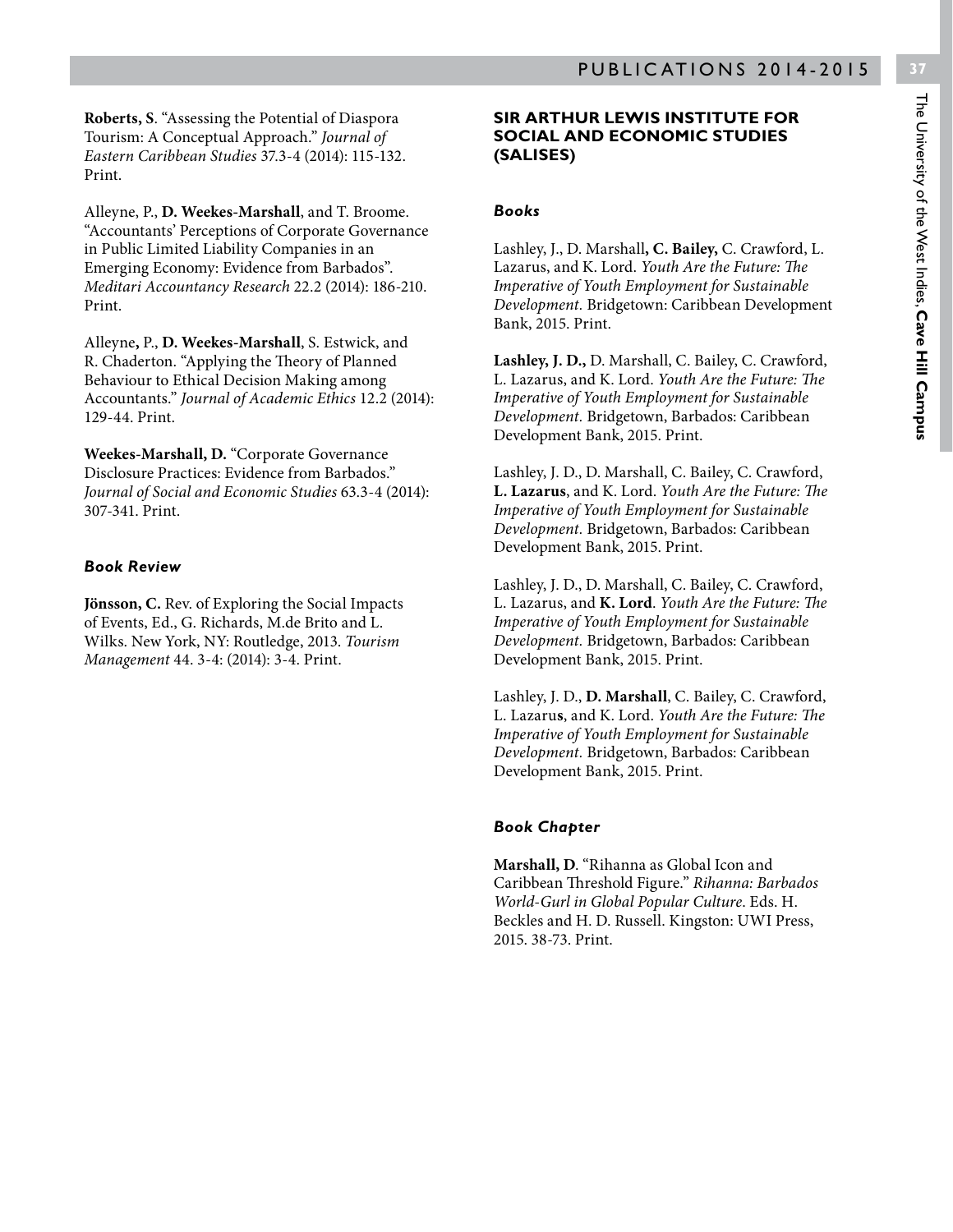#### *Refereed Journal Articles*

**Bailey, C**., C. Coore-Desai, C., and T. Robinson, T. "Corporal Punishment in the Caribbean: Attitudes and Practices." *Social and Economic Studies* 63.3-4 (2014): 207-233. Print.

**Bailey, C**., and C. Coore-Desai. "Exploring Determinants of Aggression: Self-Esteem, Narcissism and Exposure to Violence from a Sample of Jamaican School Children." *Journal of Eastern Caribbean Studies* 38.3 (2013): 63-84. Print.

**Marshall, D**. "Public Policy Theory and Field Explorations in the Caribbean: Extending Critique of the State-of-the-Art." *Journal of Eastern Caribbean Studies* 40.1 (2015): 57- 80. Print.

#### *Conference Proceedings*

**Bailey, C.** "Exploring Female Motivations for Drug Smuggling on the Island of Barbados." *American Society of Criminology Annual Conference*, November 19-24, 2014. Print.

**---.** "Money and Respect: Masculinity and Drug Smuggling in the Caribbean." *SALISES 16th Annual Conference*, January 14-16, 2015. Print.

**Lashley, J.** "Habitat III Report for Barbados for the United Nations Global Conference on Housing and Sustainable Urban Development Report 2016." *The National Consultation on Habitat 111*. July 2015. Print.

**---.** "Youth Are the Future: The Imperative of Youth Employment for Sustainable Development." *Caribbean Development Bank Staff Seminar*. 2015. Print.

**Lazarus, L.** "Sexual Rights and Religion: Is There Room for Christianity at the Table?" *SALISES Developmental Talks 2014*. 2014. Print.

**---.** *"Sexual Rights and Religion: Is There Room for Christianity at the Table?"* Presented at the SALISES 16th Annual Conference, St Lucia, January 14-16, 2015. Print.

**Marshall, D.** "Caribbean Development Theory and Praxis: State of the Art." *SALISES Developmental Talks*. 2014. 2014. Print.

**---**. "Rihanna as Global Icon." *Caribbean Studies Association*. May 29, 2015. Print.

#### *Reports*

**Lashley, J.**, A. S. Downes, A. Cashman, and J. Cumberbatch. *Draft Habitat 111 Report for Barbados for the United Nations Global Conference on Housing and Sustainable Urban Development Report 2016*. Barbados 2015. Print.

**Lashley, J**., D. Marshall, and K. Lord. *Millennium Development Goals Assessment for Barbados and a Post-2015 Development Agenda,* UNDP 2015. Print.

Lashley, J., D. Marshall**,** and **K. Lord**. *Millennium Development Goals Assessment for Barbados and a Post-2015 Development Agenda,* UNDP 2015. Print.

Lashley, J., **D. Marshall**, and K. Lord. *Millennium Development Goals Assessment for Barbados and a Post-2015 Development Agenda,* UNDP 2015. Print.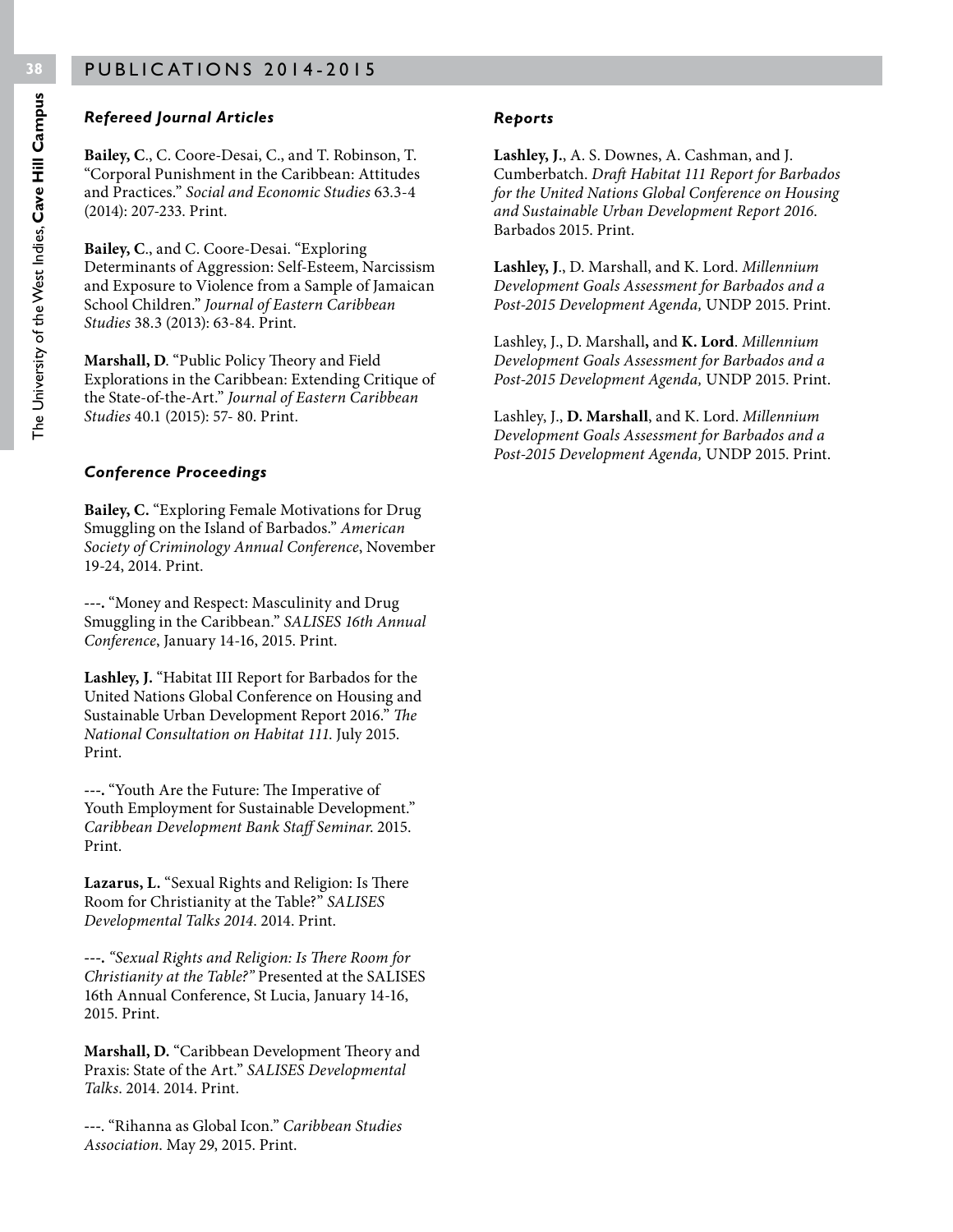## INSTITUTE FOR GENDER & DEVELOPMENT STUDIES: NITA BARROW UNIT

#### *Edited Journals*

Crichlow, W., **H. A. F. Deshong**, and L. Lewis, eds. *Vulnerability, Persistence and Destabilization of Dominant Masculinities*. Spec. issue of *Caribbean Review of Gender Studies: A Journal of Caribbean Perspectives on Gender and Feminism* 8 (2014): 1-396. Print.

#### *Refereed Journal Articles*

**DeShong, H. A. F**. "Policing Femininity, Affirming Masculinity: Relationship Violence, Control and Spatial Limitation." *Journal of Gender Studies.* 1.24 (2015*)*: 85-103. Print.

**DeShong, H. A. F**., and T. Haynes. "Intimate Partner Violence in the Caribbean: State, Activist and Media Responses." *Global Public Health: An International Journal for Research, Policy and Practice* Mar. (2015): 82-94. DOI: 10.1080/17441692.2015.1012529 Web.

Crichlow, W., **H. A. F. DeShong,** and L. Lewis. "Vulnerability, Persistence and Destabilization of Dominant Masculinities: An Introduction." *Vulnerability, Persistence and Destabilization of Dominant Masculinities*, Spec. issue of *Caribbean Review of Gender Studies: A Journal of Caribbean Perspectives on Gender and Feminism* 8 (2014): 1-15. Print.

DeShong, H. A. F., and **T. Haynes.** "Intimate Partner Violence in the Caribbean: State, Activist and Media Responses." *Global Public Health: An International Journal for Research, Policy and Practice* Mar. (2015): 82-94. DOI: 10.1080/17441692.2015.1012529. Web.

#### *Newspaper Article*

**Crawford, C**. "Press Release." Special International Women's Day interactive e-paper, *Barbados Today* 8 Mar. (2015) Web.

<(http://edition.pagesuiteprofessional.co.uk/launch. aspx?eid=7a7e6df6-d041-46dc-afa6-62f08c9cc539>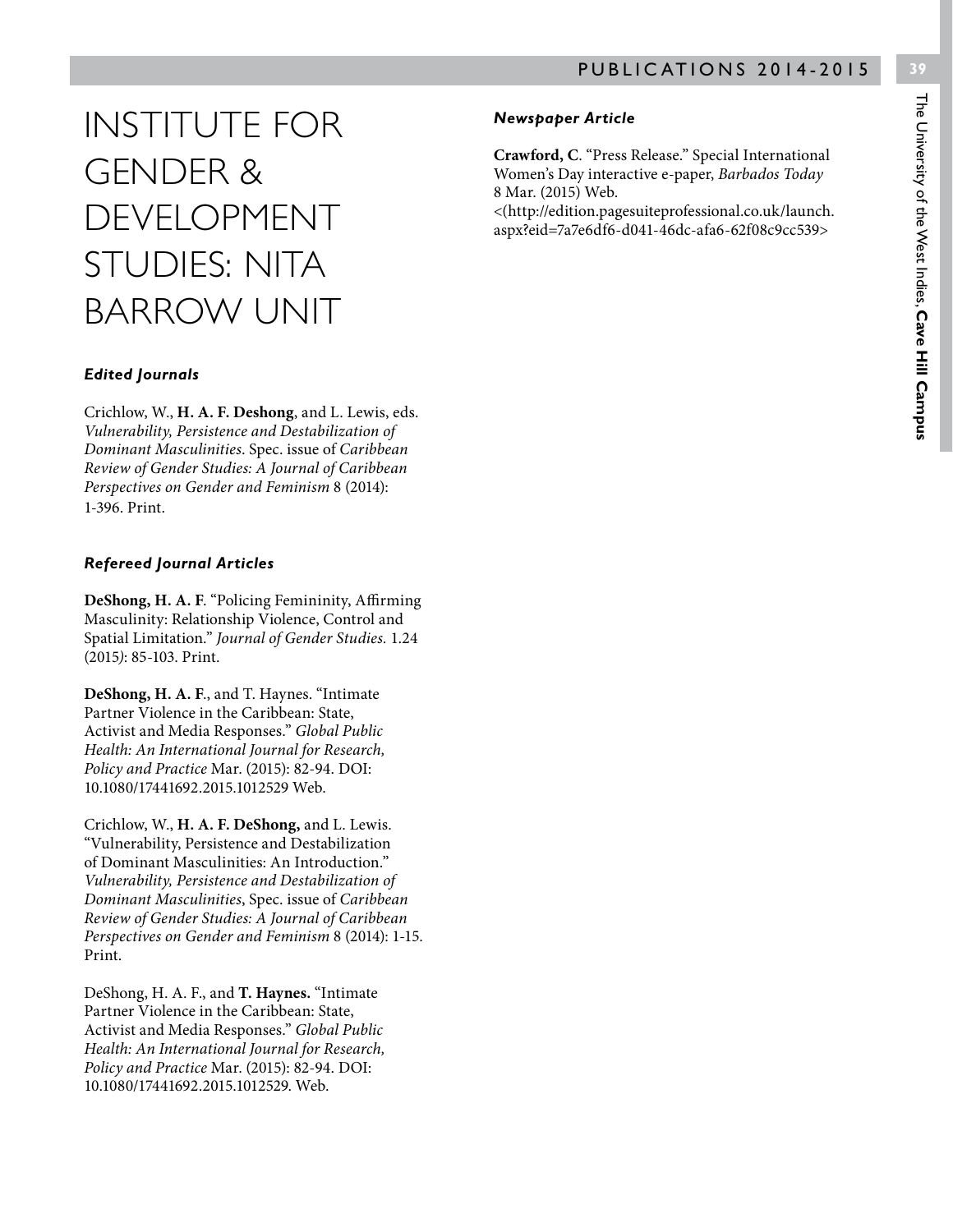## NON-TEACHING DEPARTMENTS

#### **THE SIDNEY MARTIN LIBRARY**

#### *Books*

**Chase, B**., with V. Clarke, and A. 'Mighty Gabby' Carter. *Who Gabby Think He Is?: The Story of the Mighty Gabby.* Caribbean Chapters Publishing, Inc., 2015. Print.

Chase, B., with **V. Clarke**, and A. 'Mighty Gabby' Carter. *Who Gabby Think He Is?: The Story of the Mighty Gabby.* Caribbean Chapters Publishing, Inc., 2015. Print.

#### *Book Chapter*

**Knight, J**. "Investing in Human Resource Development: Strategic Planning for Success in Academic Libraries." *Advances in Library Administration and Organizations*, Ed. D. E. Williams, J. Golden, and J. K. Sweeney. Vol. 33. Bingley: Emerald Group Publishing, 2015. 1-42. Print.

#### *Journal Articles*

Wood, B., and **C. Best**. "The Impact of Library Renovation Projects on Staff at a Small Academic Library." *Caribbean Library Journal.* 2 (2014): 26- 53. Web.

**Knight, J**. "Challenging the Status Quo of Caribbean Libraries: A Call for a new Business Model." *Caribbean Library Journal.* 2 (2014): 85- 108. Web.

**Wood, B**., and C. Best. "The Impact of Library Renovation Projects on Staff at a Small Academic Library." *Caribbean Library Journal.* 2 (2014): 26- 53. Web.